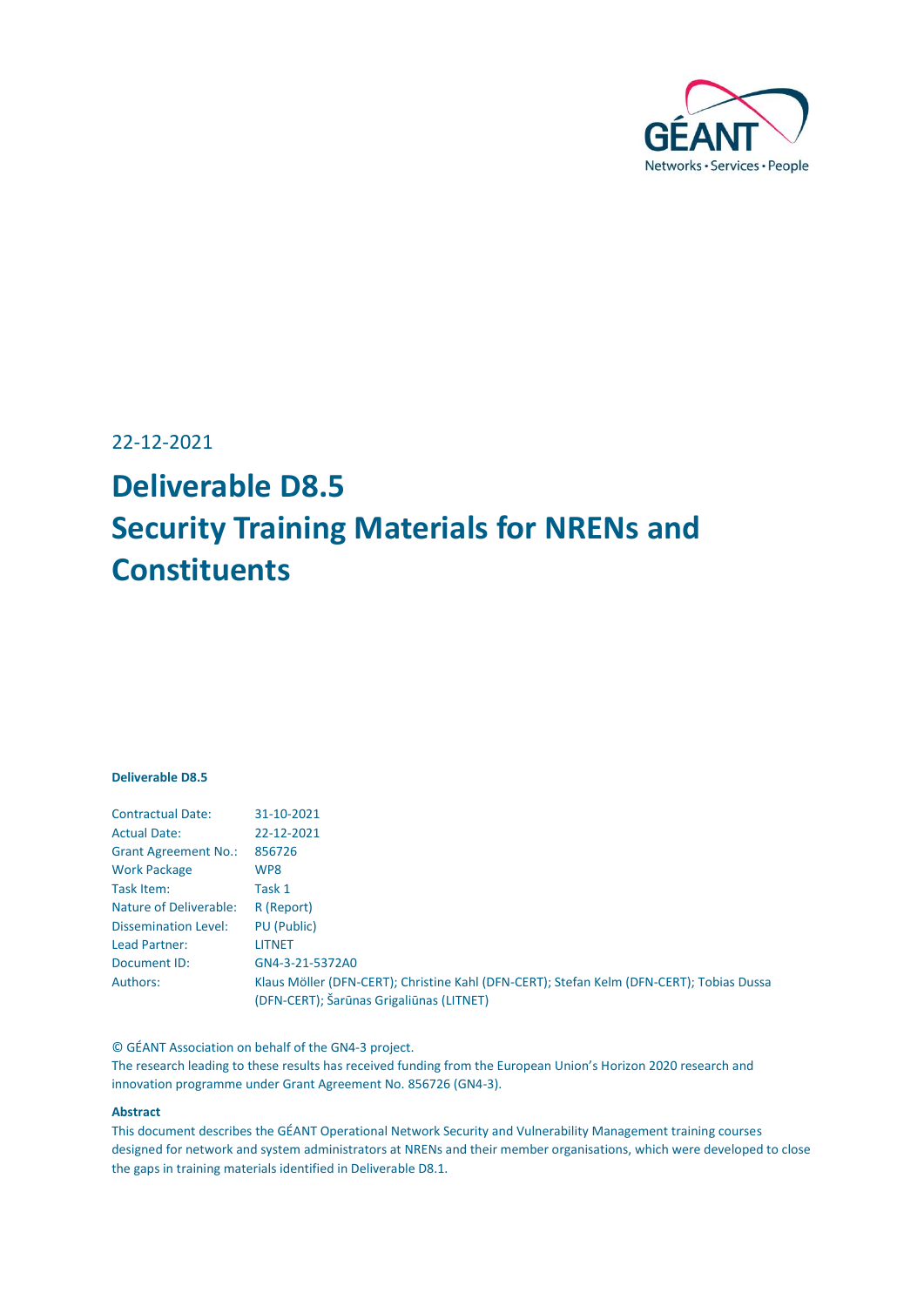

# **Table of Contents**

|              | <b>Executive Summary</b>                                     |                                            | 1              |
|--------------|--------------------------------------------------------------|--------------------------------------------|----------------|
| $\mathbf{1}$ | Introduction                                                 |                                            | $\overline{2}$ |
| 2            | Operational Network Security Course Structure and Content    |                                            | 4              |
| 3            | <b>Vulnerability Management Course Structure and Content</b> |                                            | 11             |
| 4            | <b>Review Outcome</b>                                        |                                            | 15             |
| 5            | Recommendations                                              |                                            | 17             |
| 6            | <b>Further Use of the Courses</b>                            |                                            | 18             |
| 7            | The Road Ahead: IT Forensics for System Administrators       |                                            | 19             |
| 8            | Conclusions                                                  |                                            | 22             |
| Appendix A   |                                                              | <b>Surveys and Results</b>                 | 23             |
|              | A.1                                                          | <b>Operational Network Security Course</b> | 23             |
|              | A.2                                                          | <b>Vulnerability Management Course</b>     | 38             |
| Appendix B   |                                                              | YouTube Viewings                           | 43             |
| Appendix C   |                                                              | <b>Course Resources</b>                    | 46             |
| References   |                                                              |                                            | 47             |
| Glossary     |                                                              |                                            | 48             |

# **Table of Figures**

| Figure B.1: YouTube viewings August 2020 to January 2021 | 43. |
|----------------------------------------------------------|-----|
| Figure B.2: YouTube viewings January to June 2021        | 43. |
| Figure B.3: YouTube viewings June to 9 November 2021     | 44  |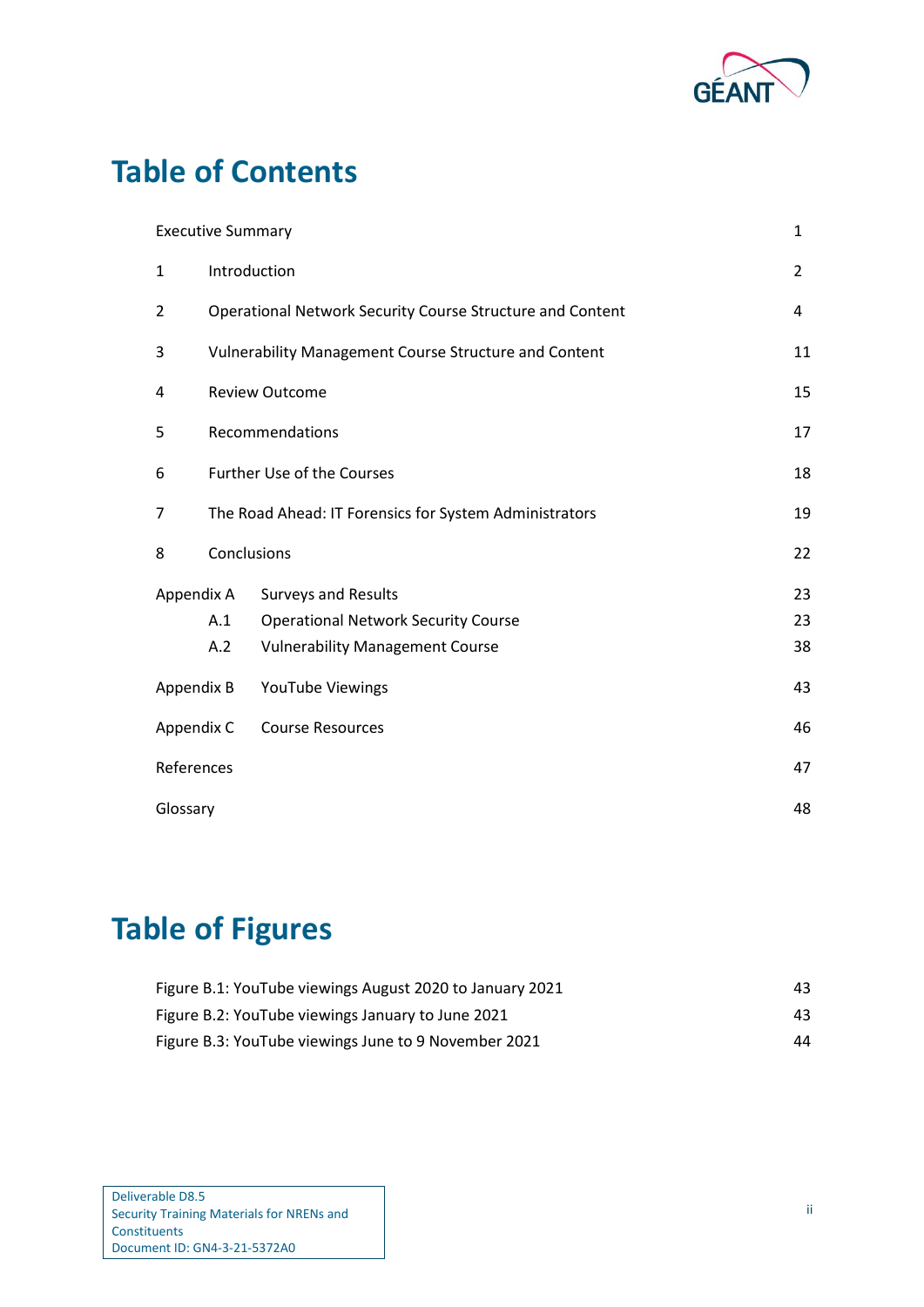

# **Table of Tables**

| Table A.1: Operating System Privacy and Security - Operating System Telemetry<br>session: attendees                                            | 23 |
|------------------------------------------------------------------------------------------------------------------------------------------------|----|
| Table A.2: Operating System Privacy and Security - Operating System Telemetry<br>session: survey responses                                     | 25 |
| Table A.3: Operating System Privacy and Security - Logging and Audit session:<br>attendees                                                     | 25 |
| Table A.4: Operating System Privacy and Security - Logging and Audit session: survey<br>responses                                              | 27 |
| Table A.5: Operating System Privacy and Security - File Integrity Monitoring (FIM) for<br>detecting security incidents session: attendees      | 27 |
| Table A.6: Operating System Privacy and Security - File Integrity Monitoring (FIM) for<br>detecting security incidents session: survey results | 28 |
| Table A.7: Operating System Privacy and Security - Network First Hop Security session:<br>attendees                                            | 29 |
| Table A.8: Operating System Privacy and Security - Network First Hop Security session:<br>survey results                                       | 30 |
| Table A.9: Operating System Privacy and Security - Authentication Methods session:<br>attendees                                                | 31 |
| Table A.10: Operating System Privacy and Security - Authentication Methods session:<br>survey results                                          | 32 |
| Table A.11: Client Privacy and Security submodule: attendees                                                                                   | 32 |
| Table A.12: Client Privacy and Security submodule: survey results                                                                              | 34 |
| Table A.13: Domain Name System (DNS) Protection submodule: attendees                                                                           | 34 |
| Table A.14: Domain Name System (DNS) Protection submodule: survey results                                                                      | 36 |
| Table A.15: Distributed Denial of Service (DDoS) Protection submodule: attendees                                                               | 37 |
| Table A.16: Distributed Denial of Service (DDoS) Protection submodule: survey results                                                          | 38 |
| Table A.17: Vulnerability Management Process & Standards submodule: attendees                                                                  | 39 |
| Table A.18: Vulnerability Management Process & Standards submodule: survey results                                                             | 40 |
| Table A.19: Finding Vulnerabilities I - Looking into Networks submodule: attendees                                                             | 40 |
| Table A.20: Finding Vulnerabilities I - Looking into Networks submodule: survey results                                                        | 42 |
| Table A.21: Finding Vulnerabilities II - Looking into Code submodule: attendees                                                                | 42 |
| Table B.1: Training recordings: number of views, watch time and average view duration                                                          |    |
| per session                                                                                                                                    | 45 |
| Table C.1: Links to course resources on GÉANT and GÉANT GLAD pages                                                                             | 46 |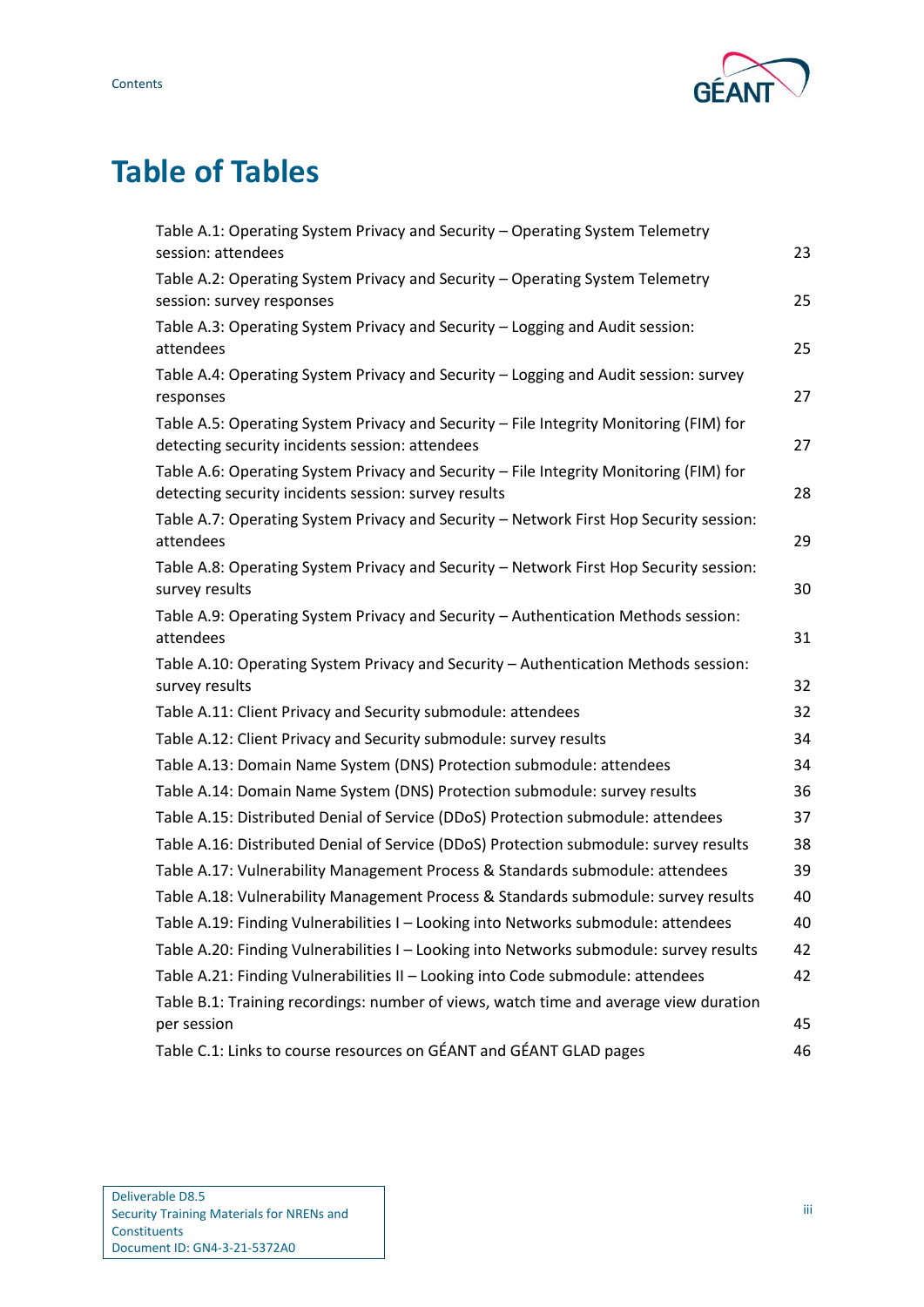

## <span id="page-3-0"></span>**Executive Summary**

In view of the continuously increasing importance of cyber security, during the preparation of the GN4-3 project a demand for more security trainings was expressed by the GÉANT community.

To understand where it would be most beneficial to the GÉANT community to develop additional security trainings and materials, and as the first step to preparing and delivering new training courses, Work Package 8 Security, Task 1 Business Continuity (WP8 T1) conducted a gap analysis. The gap analysis revealed that the least covered categories of trainings include operational network security, secure coding / vulnerability management, general cyber security, and forensics. Another finding of the analysis was that most of the trainings that address a specific group were aimed at security personnel tasked with handling incidents, while administrators and developers were neglected.

As a result of the findings of the gap analysis, it was decided to design the new training courses primarily for system and network administrators based on the least covered training categories.

Because of the COVID-19 pandemic, the subsequent restrictions, and the need to reduce in-person contact, it was decided to deliver the trainings as online courses. That removed the need to limit the number of participants, which usually applies to on-site trainings, and even though the trainings are of particular interest to system and network administrators, the courses were open for everyone within the GÉANT community interested in the outlined training topics.

As of November 2021, two training courses have been developed and delivered:

- Operational Network Security, and
- Vulnerability Management.

Preparation and delivery of the third training course, IT Forensics for System Administrators, is currently underway.

After completion of the first training course, an internal review was conducted to determine areas for optimising the online training sessions. The findings of this review have resulted in extensive promotional activities for the third training course; offering the course to a broader community and not only to the GÉANT community; including some interactive exercises into the sessions; and collecting feedback and requirements from attendees before conducting the final sessions about tools.

The first two new courses have received positive feedback from the attendees, and more than 700 people have registered for the third, confirming that WP8 T1 is well on its way to closing the security training gaps identified in D8.1.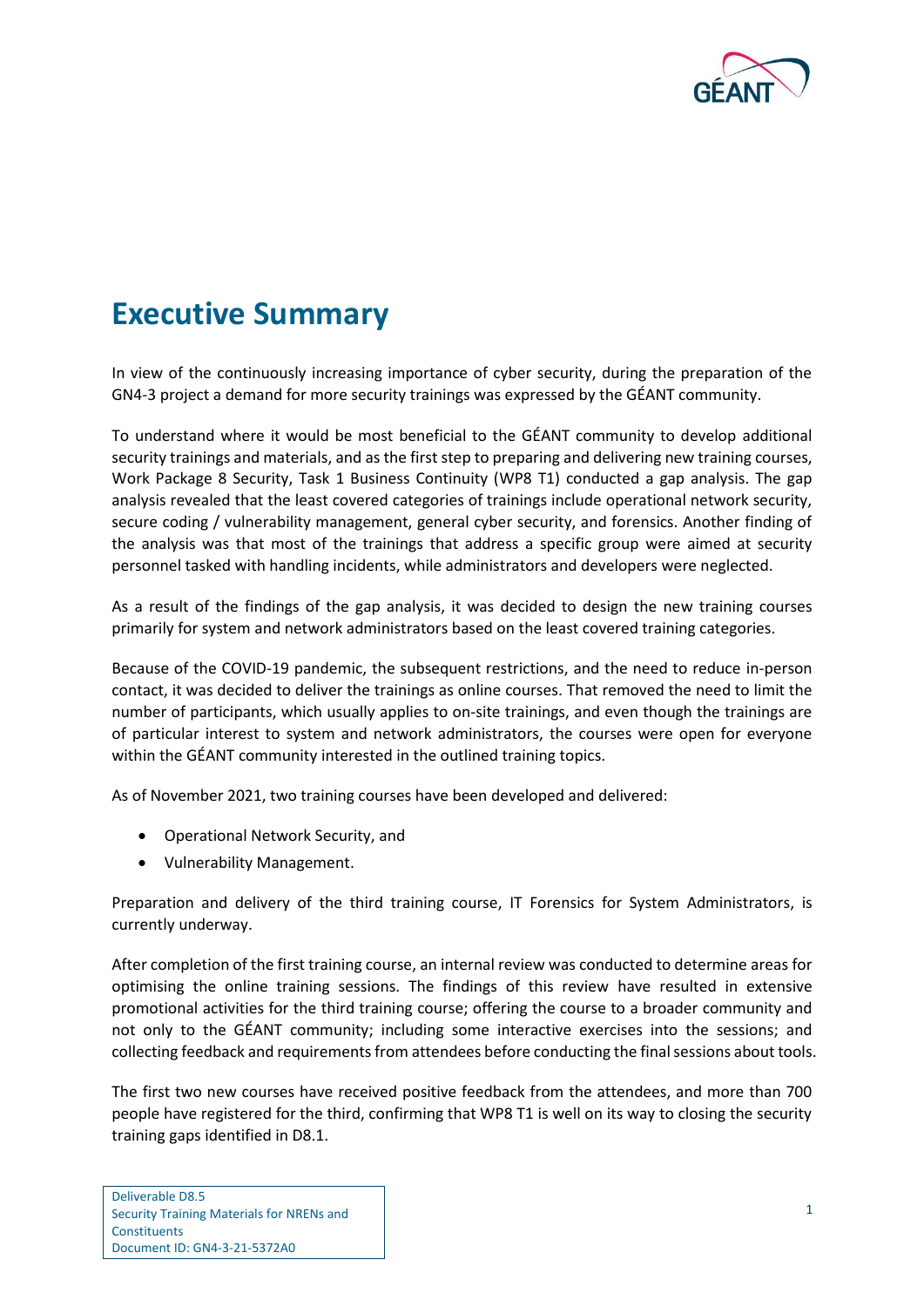

## <span id="page-4-0"></span>**<sup>1</sup> Introduction**

The importance of security and, more recently, privacy in National Research and Education Network (NREN) networks is well known. The relevance of trainings in this area is therefore widely recognised. However, as shown by the gap analysis, including interviews with NRENs, that was conducted by Work Package 8 Security, Task 1 Business Continuity [\[WP8\\_T1\]](#page-49-1) as part of Deliverable D8.1 *Summary of Security Training and Awareness Campaign Materials: An Investigation and Gap Analysis of Current Security Training and Awareness Resources* [\[D8.1\]](#page-49-2), there is an ongoing demand for more security trainings.

With reference to the above-mentioned analysis of courses and training materials currently available to NRENs, most of the security trainings (75%) are offered to technical staff. Of these security trainings, 44% do not target a specific technical group, 37% are designed for security personnel tasked with handling incidents, while only 12% are specifically designed for system and network administrators and only 7% for developers.

The gap analysis also gained a picture of the cyber-security areas that are well covered by the courses and training materials and those that are less covered. The analysis revealed that operational network security was the least covered category, as only 3% of the trainings deal with it. Slightly more trainings are available with regard to secure coding / vulnerability management, general cyber security, and forensics. Each of these three topics has a quota of 4% of the analysed training material and comprise the second least covered category of trainings.

As a result of the findings of the gap analysis, and taking into account also the interviews that were carried out with the NRENs, it was decided to design and deliver a first training course focused on operational network security for system and network administrators, as they are usually impacted by security issues at first hand. The second course to be developed was about vulnerability management, separating the secure coding aspects into different levels, also aimed at system and network administrators. The secure coding aspects were differentiated by level as Work Package 9 Operations Support, Task 2 Software Governance and Support (WP9 T2) is delivering trainings in this area specifically addressing software developers, who are probably the main target group for this topic. However, as it is still important for system and network administrators to understand and to deal with secure coding aspects in some ways, the topic was not omitted completely from the second course; only the in-depth training for software developers was considered to be covered by parallel activities in the GN4-3 project.

To close the identified gaps, the Operational Network Security training module and the Vulnerability Management training module were created, based on the experiences of and discussions with security officers and network operators, to address a number of common security risks that NRENs and their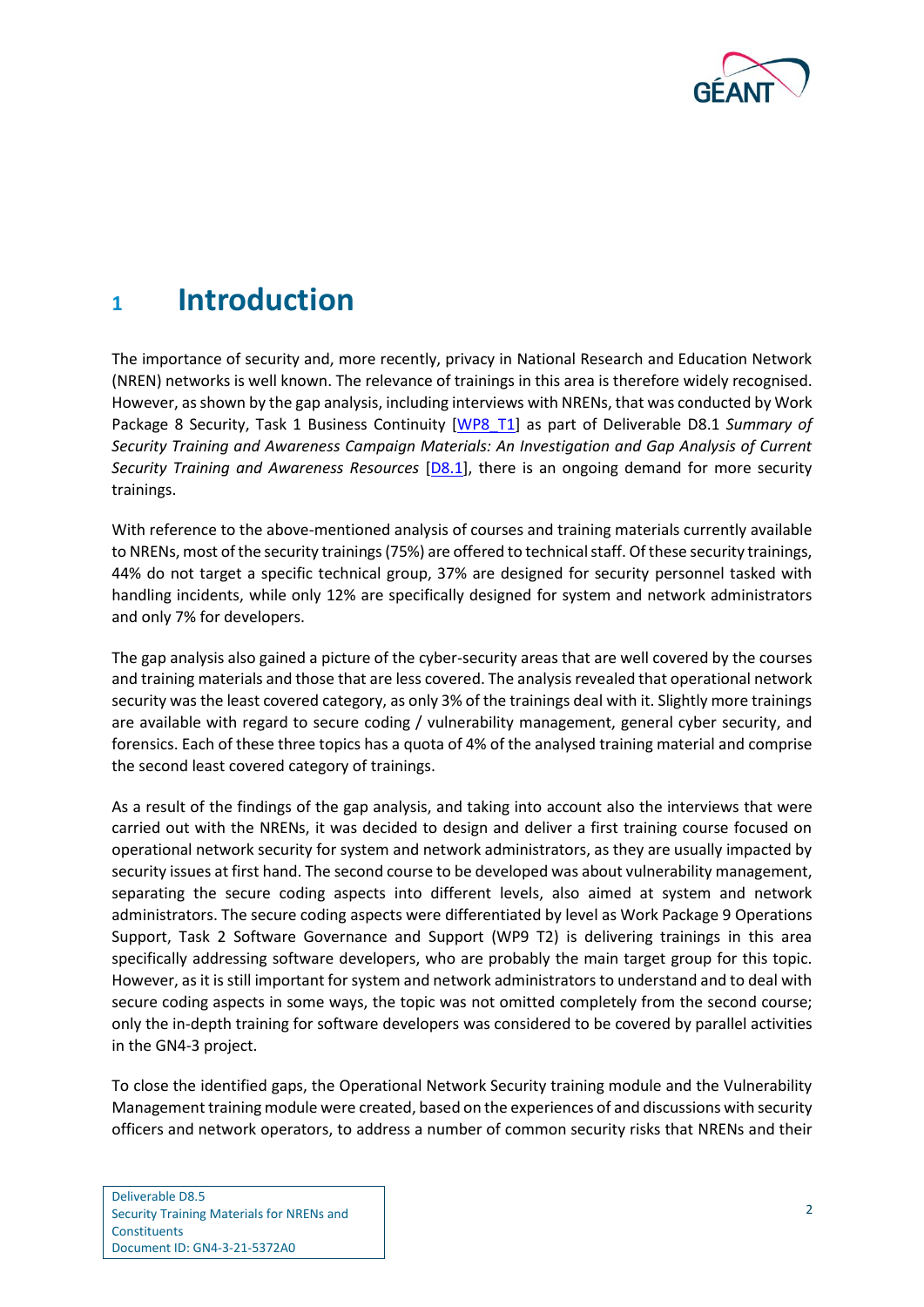

member organisations face in their day-to-day IT operations and to strengthen the knowledge about processes and standards to mitigate some of those risks. These include:

- Authentication.
- Logging.
- Audit.
- Privacy.
- First hop security.
- Domain Name System (DNS) security.
- Protection from Distributed Denial of Service (DDoS) attacks.
- Vulnerability management.
- Vulnerability information, scanning and disclosure.
- Patch management.
- Penetration tests.
- Code audits.
- Breach and attack simulation.

Due to the COVID-19 pandemic and the subsequent need to reduce business travel and in-person contact, the original plan to deliver each training course as a two- or three-day on-site training was amended, and the courses were restructured and redesigned, with the support of the GÉANT Learning and Development (GLAD) team, into fully online training.

To allow the attendees to repeat the training sessions, and for the benefit of those who missed the course, all presented slides are available for download and further use without any restrictions. As the training sessions could only scratch the surface of some topics, the downloadable slides include additional training material and references as a starting point for users to undertake a more in-depth exploration. In addition to the slides, recordings of every session are available on YouTube. The slides and recordings may be accessed from [\[Security\\_Training\]](#page-49-3).

This deliverable summarises the courses, giving, for each submodule, an overview, its delivery date, the number of attendees by session, a description of each session and links to the recording and slides (Sections [2](#page-6-0) and [3\)](#page-13-0). It also summarises the feedback that was gathered from the courses through different surveys(Sectio[n 4\)](#page-17-0). The deliverable goes on to highlight some possible areas of improvement (Section [5\)](#page-19-0) and opportunities for further use of the training materials developed (Section [6\)](#page-20-0), and to give an overview of the third training course, IT Forensics for System Administrators, which, at the time of writing this document, has been created and delivery has begun, as Forensics also had only a 4% coverage in the analysed training material (Section [7\)](#page-21-0). It ends with some overall observations and conclusions (Section [8\)](#page-24-0).

Further details of attendees of the online training sessions from NRENs and member organisations by country, together with survey responses, are provided in [Appendix A.](#page-25-0) Statistics on YouTube viewings are provided in [Appendix B,](#page-45-0) and links to course resources are provided i[n Appendix C.](#page-48-0)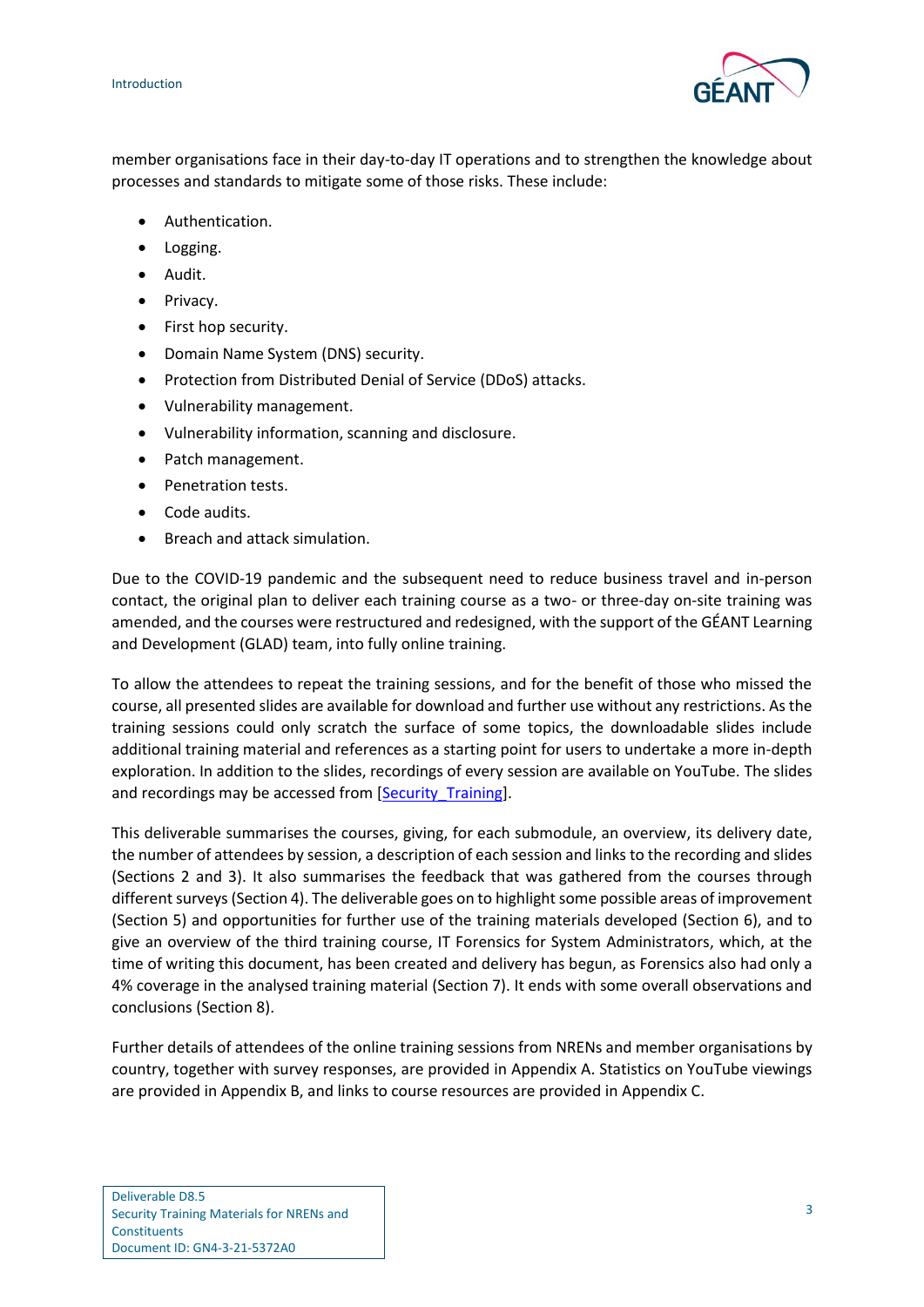

# <span id="page-6-0"></span>**<sup>2</sup> Operational Network Security Course Structure and Content**

This section summarises the structure and content of the Operational Network Security course. It gives, for each submodule, an overview, the delivery date, number of attendees by session and a link to the course material, and, for each session, a description and links to the recording and slides. The overview and session descriptions are also used for the GÉANT Learning and Development (GLAD) and Security Training pages [\[GLAD\\_ONS\]](#page-49-4), [\[Security\\_Training\]](#page-49-3).

#### **1st Submodule: Operating System Privacy & Security**

There is no need to stress the importance of security and, as a more recent addition, privacy, in NREN networks. But while the importance of security and privacy is widely recognised, training in these areas has often been aimed at the security personnel tasked with handling incidents, while the system and network administration seems to have been neglected.

The aim of the Operational Network Security training programme is to address a number of common security risks that NRENs face in their day-to-day operations: authentication, logging, audit, privacy, first hop security, Domain Name System (DNS) security and protection from Distributed Denial-of-Service (DDoS) attacks.

#### **Delivered on:** 3–13 August 2020

**Number of attendees by session:** Operating System Telemetry: 91; Logging and Audit: 131; File Integrity Monitoring (FIM): 113; Network First Hop Security: 126; Authentication Methods: 110

| <b>Session</b>                                                                  | <b>Content</b>                                                                                                                                                                                                                                  |
|---------------------------------------------------------------------------------|-------------------------------------------------------------------------------------------------------------------------------------------------------------------------------------------------------------------------------------------------|
| Operating System Telemetry -<br>configuring privacy protection in<br>Windows 10 | The session provides an insight into the telemetry mechanism Windows<br>uses for data collection and how it can be configured to the needs of an<br>organisation. It also explores additional ways to make Windows 10 more<br>privacy friendly. |
|                                                                                 | Recording:<br>https://www.youtube.com/watch?v=pwZwxnEXQAs&list=PLELuOn8jN3I<br>KtR40qezwfzlP5BIMPYKF6&index=1<br>Slides: https://learning.geant.org/wp-content/uploads/Operating-<br>system-Telemetry.pdf                                       |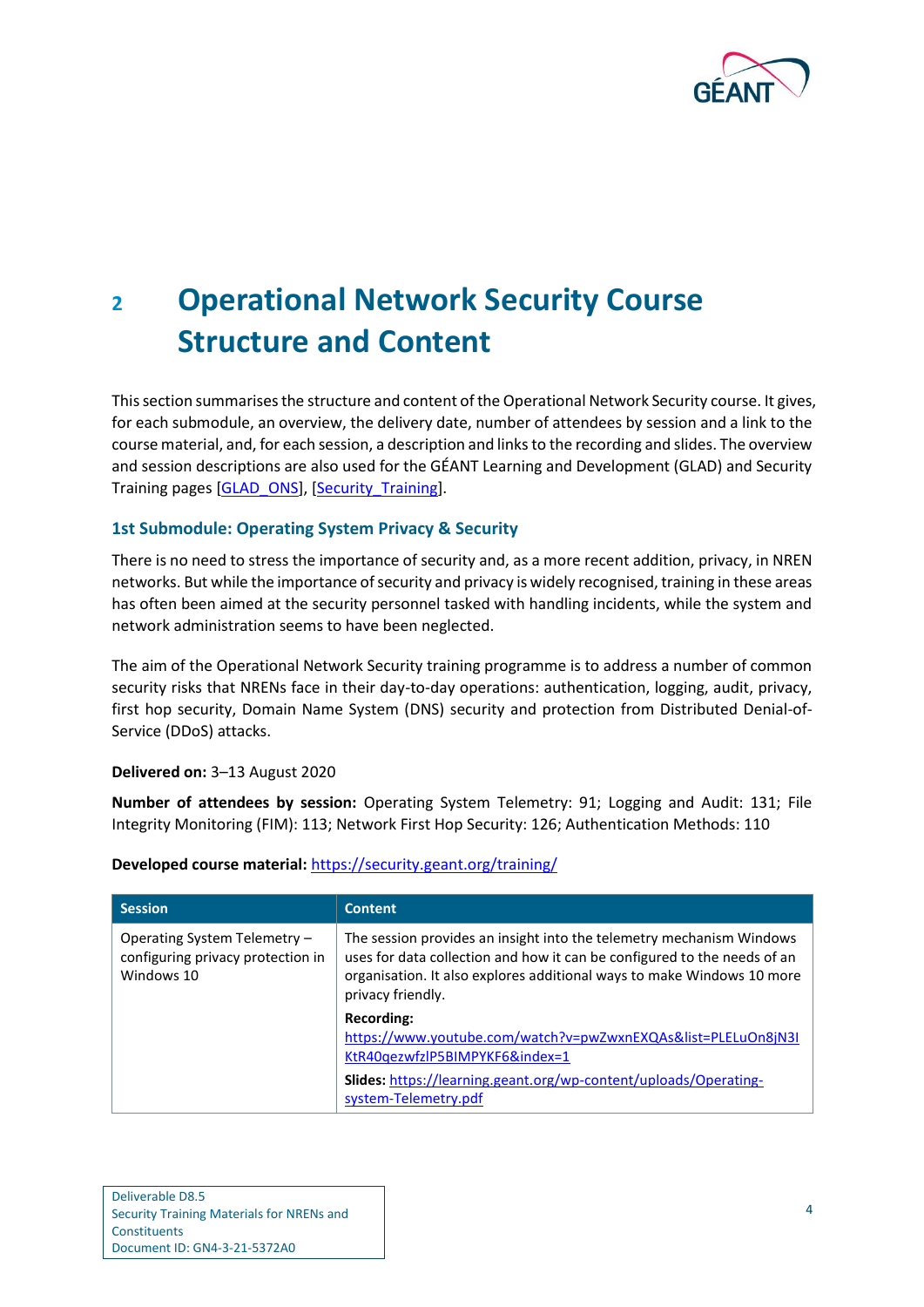| <b>Session</b>                                                         | <b>Content</b>                                                                                                                                                                                                                                                                                                                                                                                                             |
|------------------------------------------------------------------------|----------------------------------------------------------------------------------------------------------------------------------------------------------------------------------------------------------------------------------------------------------------------------------------------------------------------------------------------------------------------------------------------------------------------------|
| Logging and Audit - log<br>management and audit<br>strategies          | IT users know about log files and many of them - and not only system<br>administrators - even regularly look at application logs, syslog entries, or<br>Windows Eventlogs. However, without sound processes in place for<br>analysing these logs, their value is significantly reduced.                                                                                                                                    |
|                                                                        | The session provides an insight into log management as well as audit<br>strategies and some practical tips for configuring Windows & Linux<br>logging/audit settings and understanding the need for central log<br>collection and examination.                                                                                                                                                                             |
|                                                                        | <b>Recording:</b><br>https://www.youtube.com/watch?v=qAdmUOBQSA8&list=PLELuOn8jN3<br>IKtR40qezwfzlP5BIMPYKF6&index=2                                                                                                                                                                                                                                                                                                       |
|                                                                        | Slides: https://learning.geant.org/wp-content/uploads/Log-in-and-<br>Audit.pdf                                                                                                                                                                                                                                                                                                                                             |
| File Integrity Monitoring (FIM)<br>for detecting security<br>incidents | Detecting malicious changes to operating system files early and<br>thoroughly is vital to the handling of security incidents. Programs to look<br>out for such changes however are rarely used, although these have been<br>around for a long time and their usefulness is unequivocally recognised.<br>This seems rooted in the assumption that it is difficult and time-<br>consuming to operate such programs properly. |
|                                                                        | The session introduces the concept of file integrity monitoring (FIM) and<br>gave practical tips to participants on how to plan and start adopting FIM<br>in their organisation. It also includes a live demonstration of one of the<br>latest open source FIM solutions 'Wazuh'.                                                                                                                                          |
|                                                                        | Recording: https://www.youtube.com/watch?v=tl-<br>4tsek 5o&list=PLELuOn8jN3IKtR40gezwfzlP5BIMPYKF6&index=4                                                                                                                                                                                                                                                                                                                 |
|                                                                        | Slides: https://learning.geant.org/wp-content/uploads/File-Integrity-<br>Monitoring.pdf                                                                                                                                                                                                                                                                                                                                    |
| Network First Hop Security                                             | Configuring end-user systems for accessing directly attached networks is<br>being facilitated through use of automatic configuration protocols such<br>as DHCP or IPv6 Router Discovery. Also, for operation on attached links,<br>finding the corresponding link-layer address to an IP address is done using<br>protocols such as ARP or IPv6 Neighbor Discovery.                                                        |
|                                                                        | While these protocols are vital to the operation of the network, they<br>inherit a number of security risks, which are also explored in this session,<br>as well as ways to mitigate some security risks.                                                                                                                                                                                                                  |
|                                                                        | <b>Recording:</b><br>https://www.youtube.com/watch?v=jfsmo9xsyuE&list=PLELuOn8jN3IKt<br>R40qezwfzlP5BIMPYKF6&index=5                                                                                                                                                                                                                                                                                                       |
|                                                                        | Slides: https://learning.geant.org/wp-content/uploads/Net-1st-Hop-<br>Sec.pdf                                                                                                                                                                                                                                                                                                                                              |
| Authentication Methods - how<br>to avoid common pitfalls               | Authentication is the basis for any kind of secure system. Unfortunately,<br>it is also easy to get wrong, and getting it wrong fundamentally breaches<br>a system's security.                                                                                                                                                                                                                                             |
|                                                                        | The session provides an overview of authentication methods and outlines<br>the most important and relevant approaches in more detail to help<br>participants avoid the most common pitfalls in this area.                                                                                                                                                                                                                  |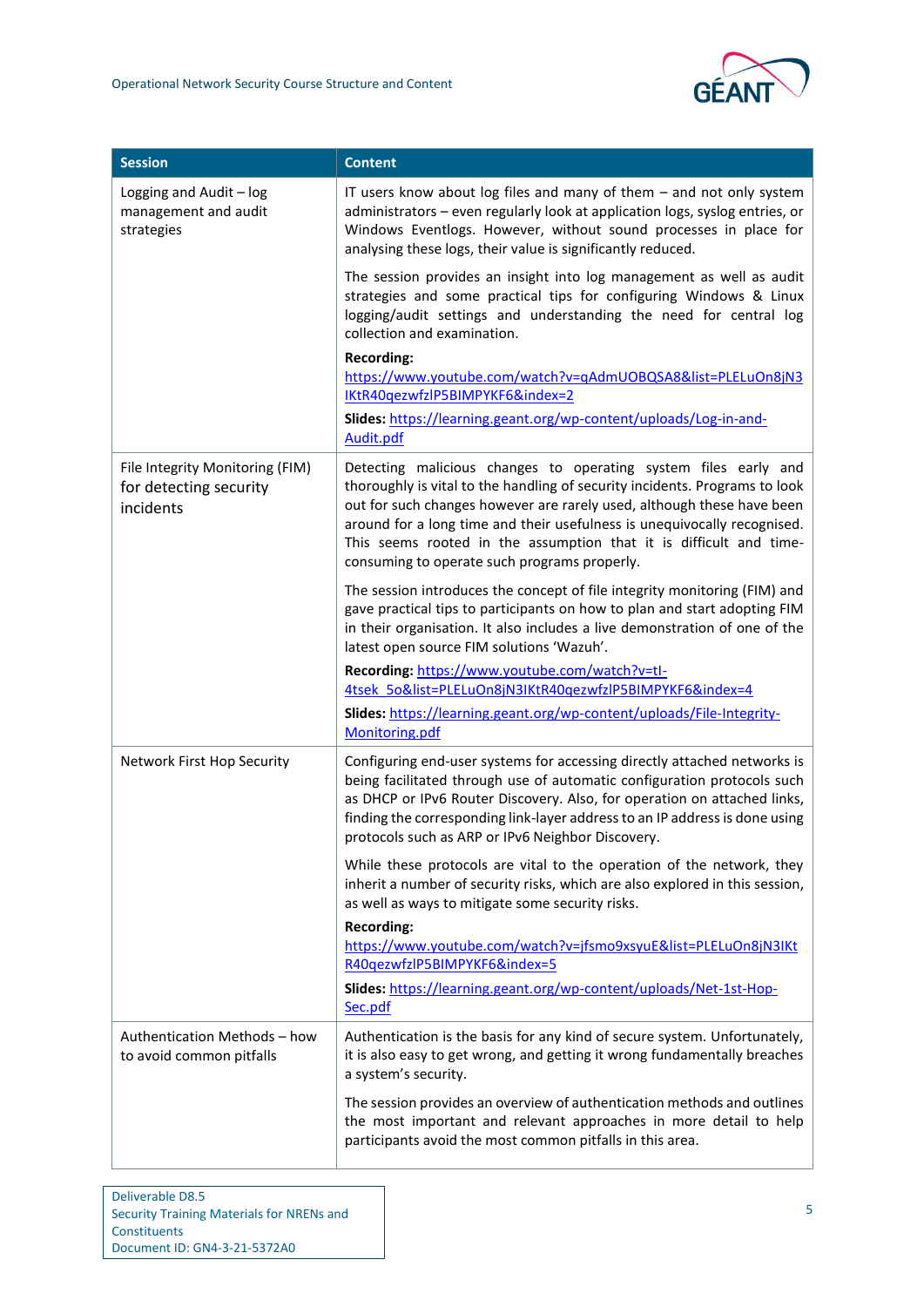| <b>Session</b> | <b>Content</b>                                                                                                                 |
|----------------|--------------------------------------------------------------------------------------------------------------------------------|
|                | Recording:<br>https://www.youtube.com/watch?v=BH03dRWGP2g&list=PLELuOn8jN3I                                                    |
|                | KtR40qezwfzlP5BIMPYKF6&index=5<br>Slides: https://security.geant.org/wp-content/uploads/2021/11/2020-<br>08-Authentication.pdf |

Table 2.1: Submodule 1 – Operating System Privacy & Security

#### **2nd Submodule: Client Privacy & Security**

Examples of client software include web browsers, office programs, instant messenger applications, etc., tools which are used daily to communicate with colleagues or work on documents locally or online.

While we usually interact only with the user interface, the underlying software architecture and implementation are primary targets for attacks, on the campus or the internet.

This submodule shows how to configure securely commonly used client software to protect it against the most popular attacks and also shows how to safeguard personal information processed within these applications.

#### **Delivered on:** 21–30 September 2020

**Number of attendees by session:** Browser: 75; Email: 70; Instant Messaging: 49; Videoconferencing: 55; Office: 50

| <b>Session</b>                                                        | <b>Content</b>                                                                                                                                                                                                                                                                                                                                                                                       |
|-----------------------------------------------------------------------|------------------------------------------------------------------------------------------------------------------------------------------------------------------------------------------------------------------------------------------------------------------------------------------------------------------------------------------------------------------------------------------------------|
| Browser Security & Privacy -<br>secure surfing with fewer traces      | Web-browsers have long been ubiquitous as providing a window onto the<br>internet, with their versatility being a key factor in their success. But web<br>browsers can also be (mis)used for tracking the activities of their users.<br>Not surprisingly, the security of browsers and the privacy of those who<br>use them have become one of the most important topics in information<br>security. |
|                                                                       | For Firefox and Chromium-based browsers, the session gives an<br>introduction on how to secure them and how to avoid providing<br>unnecessary personal data to websites or browser vendors. Participants<br>are also shown how to avoid being tracked on their personal trail across<br>the internet.                                                                                                |
|                                                                       | <b>Recording:</b><br>https://www.youtube.com/watch?v=H3DDxa71aew&list=PLELuOn8jN3I<br>KtR40gezwfzlP5BIMPYKF6&index=6                                                                                                                                                                                                                                                                                 |
|                                                                       | Slides: https://learning.geant.org/wp-content/uploads/Web-browsers-<br>privacy-and-security.pdf                                                                                                                                                                                                                                                                                                      |
| Email Security & Privacy - how<br>to handle the most common<br>issues | One of the oldest practical uses of the internet is email. Most of us use it<br>on a daily basis, and email has become one of the most important tools<br>of business. Email has also become one of the most universal and                                                                                                                                                                           |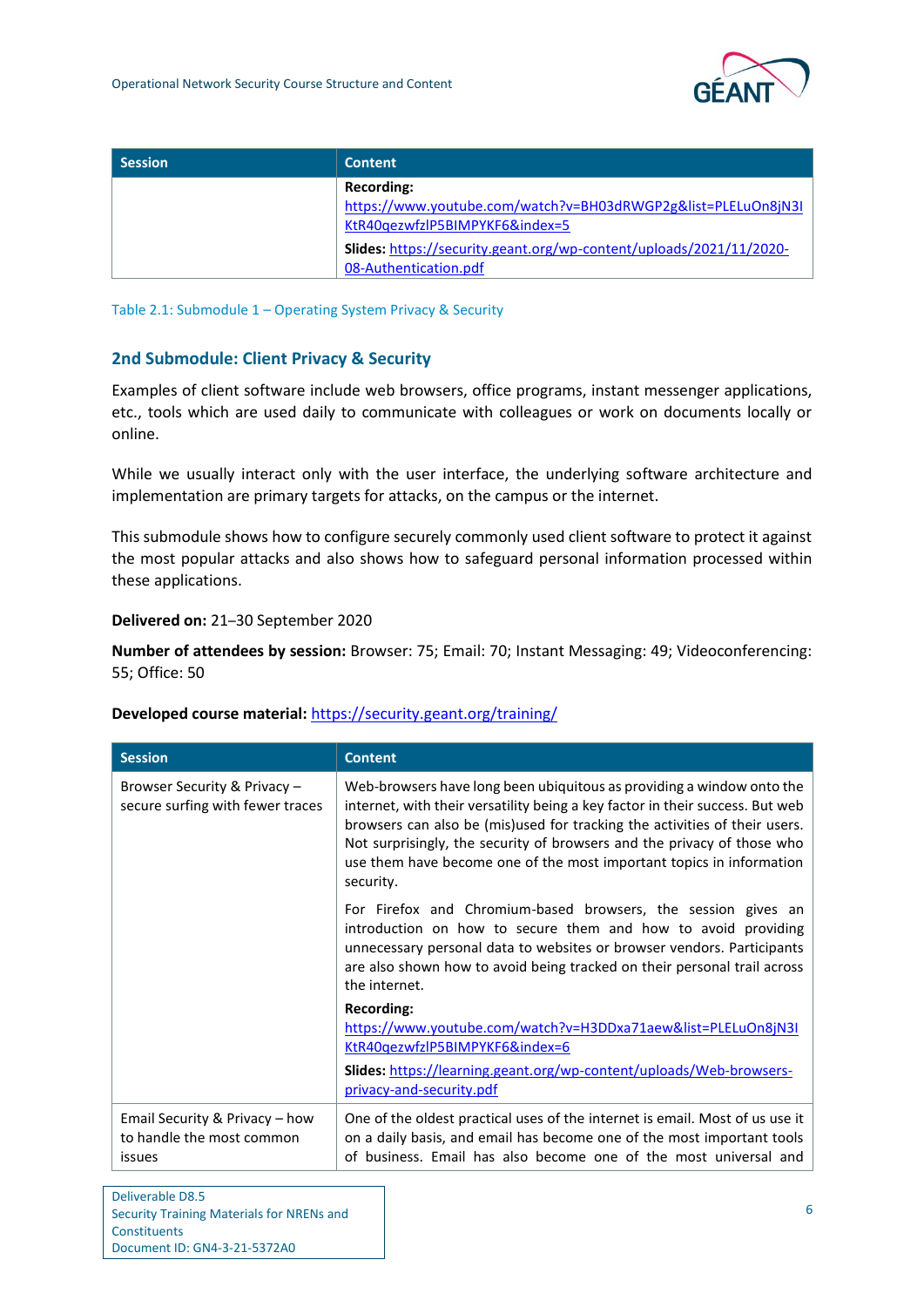| <b>Session</b>                                                                               | <b>Content</b>                                                                                                                                                                                                                                                                                                                                                                                                                                                                           |
|----------------------------------------------------------------------------------------------|------------------------------------------------------------------------------------------------------------------------------------------------------------------------------------------------------------------------------------------------------------------------------------------------------------------------------------------------------------------------------------------------------------------------------------------------------------------------------------------|
|                                                                                              | persistent sources of privacy and security headaches. The webinar gives<br>an overview of the many challenges that email introduces and provides<br>approaches on how to deal effectively with some of its more common<br>issues.                                                                                                                                                                                                                                                        |
|                                                                                              | <b>Recording:</b><br>https://www.youtube.com/watch?v=GzjZMTmnksw&list=PLELuOn8jN3I<br>KtR40gezwfzlP5BIMPYKF6&index=7&t=1886s                                                                                                                                                                                                                                                                                                                                                             |
|                                                                                              | Slides: https://security.geant.org/wp-content/uploads/2021/11/2020-<br>09-E-Mail Security and Privacy.pdf                                                                                                                                                                                                                                                                                                                                                                                |
| Instant Messaging Security &<br>Privacy - chat and more while<br>safeguarding personal data` | From the Microsoft Messenger and Internet Relay Chat of the nineties to<br>the more current WhatsApp and Discord, instant messengers pre-date<br>the World Wide Web, and while the client programs have changed and<br>gained functionality, their usage shows no sign of decline.                                                                                                                                                                                                       |
|                                                                                              | Session participants are shown how to secure instant messenger clients<br>and how to avoid common privacy pitfalls.                                                                                                                                                                                                                                                                                                                                                                      |
|                                                                                              | Recording: https://www.youtube.com/watch?v=-<br>LDe8iz9GMI&list=PLELuOn8jN3IKtR40gezwfzlP5BIMPYKF6&index=8                                                                                                                                                                                                                                                                                                                                                                               |
|                                                                                              | Slides: https://learning.geant.org/wp-content/uploads/Instant-<br>Messaging-Security-Privacy-%E2%80%93-Chat-and-more-while-<br>safeguarding-personal-data.pdf                                                                                                                                                                                                                                                                                                                            |
| An Overview of Best Practices<br>for Videoconferencing Security<br>& Privacy                 | Videoconferencing has been around for some time, but its use has<br>increased manifold during the COVID-19 pandemic. With employees<br>being locked down in their home offices, videoconferences have replaced<br>business meetings and entire business trips, allowing the illusion of face-<br>to-face interaction. This comes with the burden of an unknown impact on<br>the privacy and confidentiality of the conversations, as well as the security<br>of the client applications. |
|                                                                                              | The webinar provides an overview of security and privacy issues with<br>popular videoconferencing clients and services and shows how to address<br>them.                                                                                                                                                                                                                                                                                                                                 |
|                                                                                              | <b>Recording:</b><br>https://www.youtube.com/watch?v=Fjq046cSCRc&list=PLELuOn8jN3IKt<br>R40qezwfzlP5BIMPYKF6&index=9                                                                                                                                                                                                                                                                                                                                                                     |
|                                                                                              | Slides: https://learning.geant.org/wp-<br>content/uploads/Videoconferencing-over-of-the-best-pracrtices-for-<br>Security-and-Privacy.pdf                                                                                                                                                                                                                                                                                                                                                 |
| Office Suites - understanding<br>privacy and security risks                                  | Many people regularly use programs such as MS Office. Having started as<br>simple text-editing programs, modern Office suites have turned into<br>highly complex applications. They are available on every operating<br>system, including mobile OSs, and are quickly evolving into cloud-based<br>applications, allowing convenient collaboration. However, the growing<br>complexity of these programs has introduced a number of problems<br>related to both privacy and security.    |
|                                                                                              | The talk gives participants an insight into common privacy issues and<br>security risks and provides some practical tips to address them.                                                                                                                                                                                                                                                                                                                                                |
|                                                                                              | <b>Recording:</b><br>https://www.youtube.com/watch?v=xJZ87mIEaH4&list=PLELuOn8jN3IKt<br>R40gezwfzlP5BIMPYKF6&index=11                                                                                                                                                                                                                                                                                                                                                                    |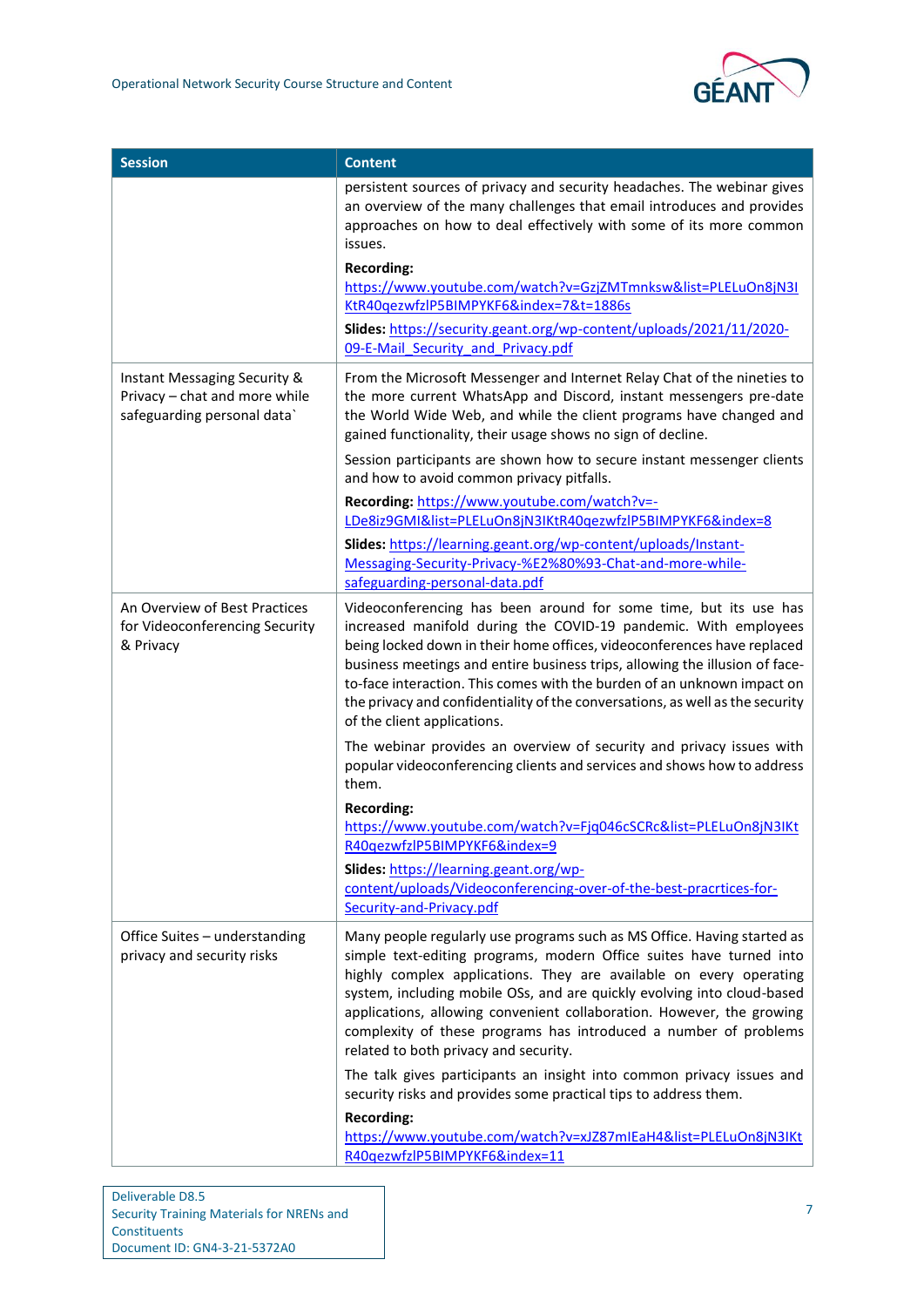

| <b>Session</b> | Content /                                                                               |
|----------------|-----------------------------------------------------------------------------------------|
|                | Slides: https://security.geant.org/wp-content/uploads/2021/11/Office-<br>1.2 PUBLIC.pdf |

Table 2.2: Submodule 2 – Client Privacy & Security

#### **3rd Submodule: Domain Name System (DNS) Protection**

The Domain Name System (DNS) is one of the oldest protocols of the internet. It has proved to be capable of scaling with the tremendous growth of the internet and also of being adaptable to a variety of new applications, several of them relevant to the security of today's networks. Being a protocol from days when the internet was much smaller and thought to be safe, it has to cope with its own inherent security problems.

The module starts with an introduction to DNS, which outlines the basic security problems surrounding its operation. The following sessions deal with using the Domain Name System for network defence, like blackholing malicious domains and logging queries to infer intruder activity on the own network. The later sessions address the inherent security problems of DNS, starting with integrity protection through Domain Name System Security Extensions (DNSSEC) and concluding the course with a module on privacy protection through DNS over TLS (DoT) and DNS over HTTP (DoH).

#### **Delivered on:** 30 November – 10 December 2020

**Number of attendees by session:** Introduction to DNS: 99; DNS for Network Defence: 92; DNSSEC: 63; DNS Privacy Protocols: 67

| <b>Session</b>                                                            | <b>Content</b>                                                                                                                                                                                                                                                                      |
|---------------------------------------------------------------------------|-------------------------------------------------------------------------------------------------------------------------------------------------------------------------------------------------------------------------------------------------------------------------------------|
| Introduction to DNS and its<br>Security Challenges – meet the<br>problems | The Domain Name System (DNS) is one of the core services of the internet<br>as we know it today. DNS was designed in 1983 and has been a critical<br>part of the internet infrastructure ever since.                                                                                |
|                                                                           | This session give an overview of how DNS works and, crucially, what the<br>security implications of its design and operation are.                                                                                                                                                   |
|                                                                           | <b>Recording:</b><br>https://www.youtube.com/watch?v=fihRx1KcKCI&list=PLELuOn8jN3IKtR<br>40qezwfzlP5BIMPYKF6&index=12                                                                                                                                                               |
|                                                                           | Slides: https://learning.geant.org/wp-<br>content/uploads/Introduction to DNS and its Security Problems.pdf                                                                                                                                                                         |
| DNS for Network Defence -<br>using DNS to protect and<br>observe          | DNS is not only used for the mapping of names to IP addresses and vice<br>versa. This session shows several use cases using information provided by<br>DNS servers that can be used to protect the local network from malicious<br>activities, such as SPAM or drive-by infections. |
|                                                                           | This is followed by a block on monitoring DNS queries to collect<br>information about ongoing intruder activity on an organisation's network.                                                                                                                                       |
|                                                                           | <b>Recording:</b><br>https://www.youtube.com/watch?v=VeS1krFdYG8&list=PLELuOn8jN3IKt<br>R40qezwfzlP5BIMPYKF6&index=13                                                                                                                                                               |

| Deliverable D8.5                          |
|-------------------------------------------|
| Security Training Materials for NRENs and |
| Constituents                              |
| Document ID: GN4-3-21-5372A0              |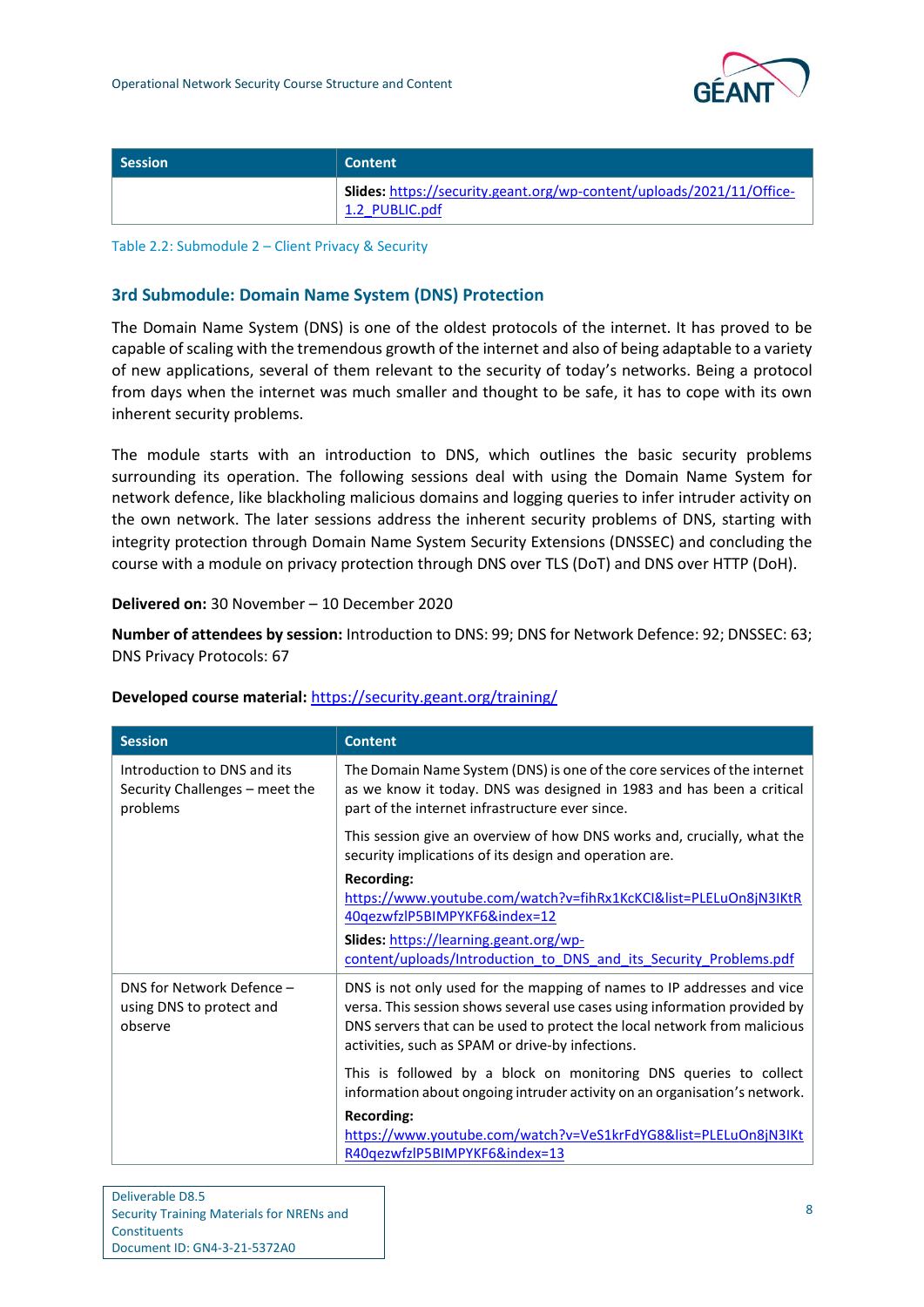| <b>Session</b>                                                                    | <b>Content</b>                                                                                                                                                                                                                                                                                                                  |
|-----------------------------------------------------------------------------------|---------------------------------------------------------------------------------------------------------------------------------------------------------------------------------------------------------------------------------------------------------------------------------------------------------------------------------|
|                                                                                   | Slides: https://learning.geant.org/wp-<br>content/uploads/DNS Net Defense.pdf                                                                                                                                                                                                                                                   |
| DNSSEC – protecting the<br>integrity of the Domain Naming<br>System               | Although hampered by slow adoption, DNSSEC has proved to deal<br>effectively with the integrity problems of DNS.                                                                                                                                                                                                                |
|                                                                                   | This module introduces the general concepts of DNSSEC and provides a<br>practical example by implementing DNSSEC in a local zone.                                                                                                                                                                                               |
|                                                                                   | <b>Recording:</b><br>https://www.youtube.com/watch?v=dEQitN76vvo&list=PLELuOn8jN3IKt<br>R40qezwfzlP5BIMPYKF6&index=14                                                                                                                                                                                                           |
|                                                                                   | Slides: https://learning.geant.org/wp-content/uploads/DNSSEC.pdf                                                                                                                                                                                                                                                                |
| <b>DNS Privacy Protocols -</b><br>encrypted DNS queries for<br>privacy protection | With the integrity of DNS taken care of by DNSSEC, inspection of DNS<br>query data has been used by various actors on the internet for both good<br>and bad purposes. DNS over TLS (DoT) and DNS over HTTPS (DoH) have<br>been created as ways to mitigate the latter, while unfortunately also<br>interfering with the former. |
|                                                                                   | The session gives insights into the workings and configuration of DoT and<br>DoH and explains the trade-offs organisations' network administrators<br>have to make between security and privacy, as well as showing how some<br>of these can be dealt with.                                                                     |
|                                                                                   | Recording: https://www.youtube.com/watch?v=PhQ-<br>Fe2niOo&list=PLELuOn8jN3IKtR40qezwfzlP5BIMPYKF6&index=15                                                                                                                                                                                                                     |
|                                                                                   | Slides: https://learning.geant.org/wp-content/uploads/DNS-Privacy-<br>protocols.pdf                                                                                                                                                                                                                                             |

Table 2.3: Submodule 3 – Domain Name System (DNS) Protection

#### **4th Submodule: Distributed Denial of Service (DDoS) Protection**

Distributed Denial of Service (DDoS) attacks have been the scourge of the internet over the past 20 years. Although the media attention has waned, they continue to evolve and grow in power, with botnet clients becoming easier to deploy and ever more services being exploited as multipliers for packet floods.

This module takes the participants from an overview of DDoS through details of the most common attacks and concludes with ways to detect and mitigate them.

**Delivered on:** 8–17 February 2021

Constituents

Document ID: GN4-3-21-5372A0

**Number of attendees by session:** Introduction to DDoS Attacks: 165; Details of selected DDoS Attacks: 117; DDoS Detection: 118; DDoS Mitigation 114

| Session                                                         | Content                                                                                                                                                                                                                |
|-----------------------------------------------------------------|------------------------------------------------------------------------------------------------------------------------------------------------------------------------------------------------------------------------|
| Introduction to DDoS Attacks -<br>an overview of motivation and | DDoS attacks have been around for more than 20 years now, and over<br>this time, they have gained in power, now reaching several terabits in<br>bandwidth, enough to knock ISPs offline. While the actual DDoS attacks |
| Deliverable D8.5<br>Security Training Materials for NRENs and   | 9                                                                                                                                                                                                                      |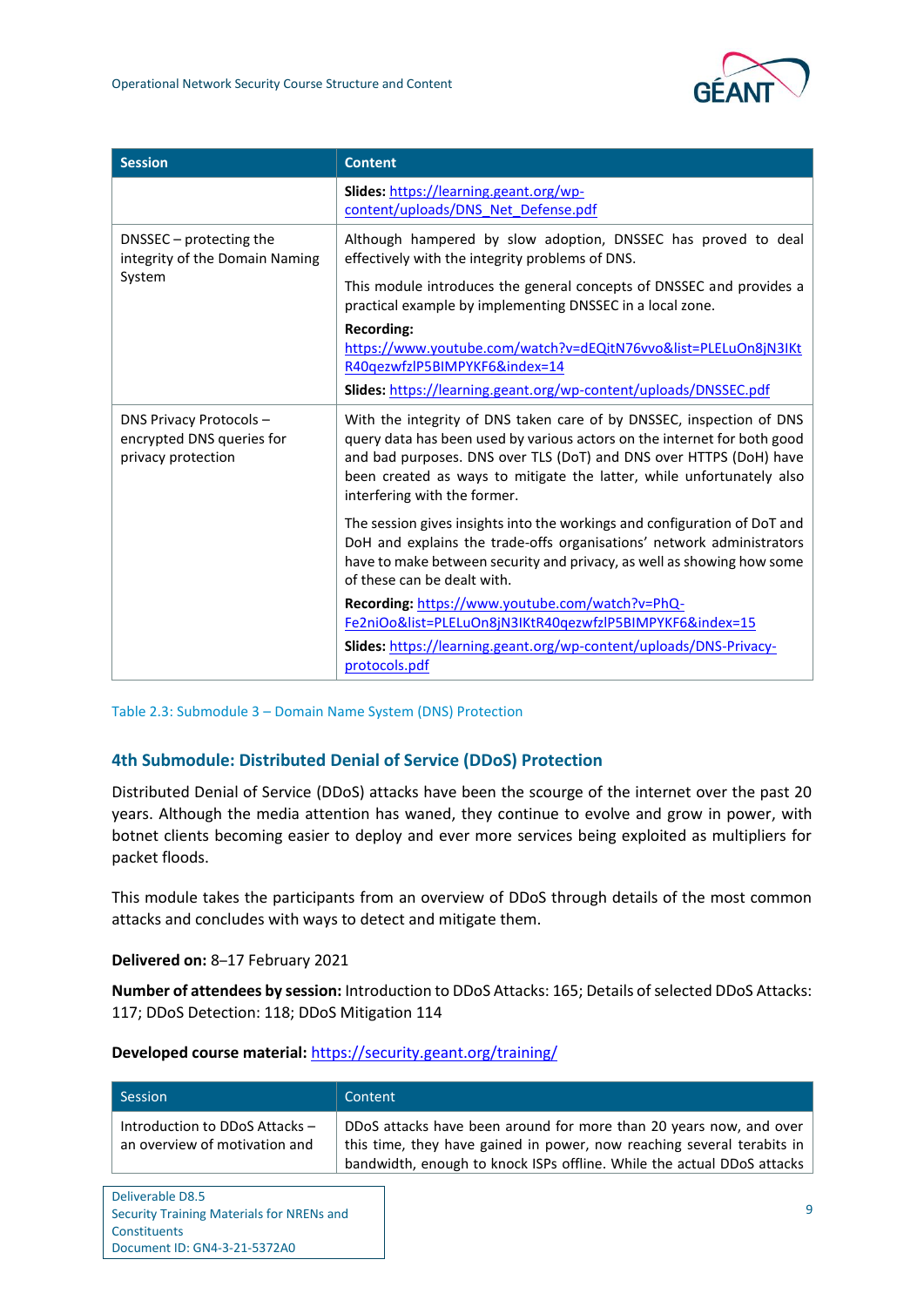| Session                                                                                    | Content                                                                                                                                                                                                                                                                           |
|--------------------------------------------------------------------------------------------|-----------------------------------------------------------------------------------------------------------------------------------------------------------------------------------------------------------------------------------------------------------------------------------|
| modus operandi of attackers                                                                | have changed very little, the orchestration of the attacks, the deployment<br>of their components and the motives of attackers have evolved.                                                                                                                                      |
|                                                                                            | The session give participants an overview of the attacks, the attackers,<br>and their motivation and modus operandi.                                                                                                                                                              |
|                                                                                            | <b>Recording:</b><br>https://www.youtube.com/watch?v=iUOS9Io1pcU&list=PLELuOn8jN3IKt<br>R40qezwfzlP5BIMPYKF6&index=16                                                                                                                                                             |
|                                                                                            | Slides: https://learning.geant.org/wp-content/uploads/2021-02-08-<br>Introduction to DDoS.pdf                                                                                                                                                                                     |
| Details of Selected DDoS Attacks<br>- how the attacks work from a<br>technical perspective | While DDoS attacks have become more powerful and easier to start for<br>attackers, the technical details of DDoS attacks have been remarkably<br>consistent over the last 20 years.                                                                                               |
|                                                                                            | This session provides participants with an in-depth view of the technical<br>details of the most common DDoS mechanisms: amplification and<br>reflection, and the services being exploited for them.                                                                              |
|                                                                                            | Recording: https://youtu.be/z5lg 9MviHU                                                                                                                                                                                                                                           |
|                                                                                            | Slides: https://learning.geant.org/wp-content/uploads/DDoS-Attack-<br>Details.pdf                                                                                                                                                                                                 |
| DDoS Detection - how to know<br>if you are under attack or<br>partaking in an attack       | DDoS detection may sound simple in theory, i.e., when you cannot access<br>your systems, that means you're under attack. However, this may also<br>happen due to technical problems or misconfigurations. And what if we<br>want to detect attacks before falling victim to them? |
|                                                                                            | The session shows participants the various ways in which DDoS attacks<br>are detected on the internet.                                                                                                                                                                            |
|                                                                                            | Recording: https://youtu.be/uGSilJIHrUI                                                                                                                                                                                                                                           |
|                                                                                            | Slides: https://security.geant.org/wp-content/uploads/2021/11/DDoS-<br>Detection.pdf                                                                                                                                                                                              |
| DDoS Mitigation - what you can<br>do against attacks                                       | Mitigating a DDoS attack, especially a large-scale one, can seem like a<br>daunting task, especially where there is a determined attacker and when<br>several sites are affected.                                                                                                 |
|                                                                                            | The session shows some simple but proven techniques to combat DDoS<br>attacks as well as to avoid unintentionally partaking in one.                                                                                                                                               |
|                                                                                            | <b>Recording:</b><br>https://www.youtube.com/watch?v=FcV9wax6Ugo&list=PLELuOn8jN3IK<br>tR40qezwfzlP5BIMPYKF6&index=18                                                                                                                                                             |
|                                                                                            | Slides: https://learning.geant.org/wp-content/uploads/2021-02-17-<br><b>DDoS</b> Mitigation.pdf                                                                                                                                                                                   |

Table 2.4: Submodule 4 – Distributed Denial of Service (DDoS) Protection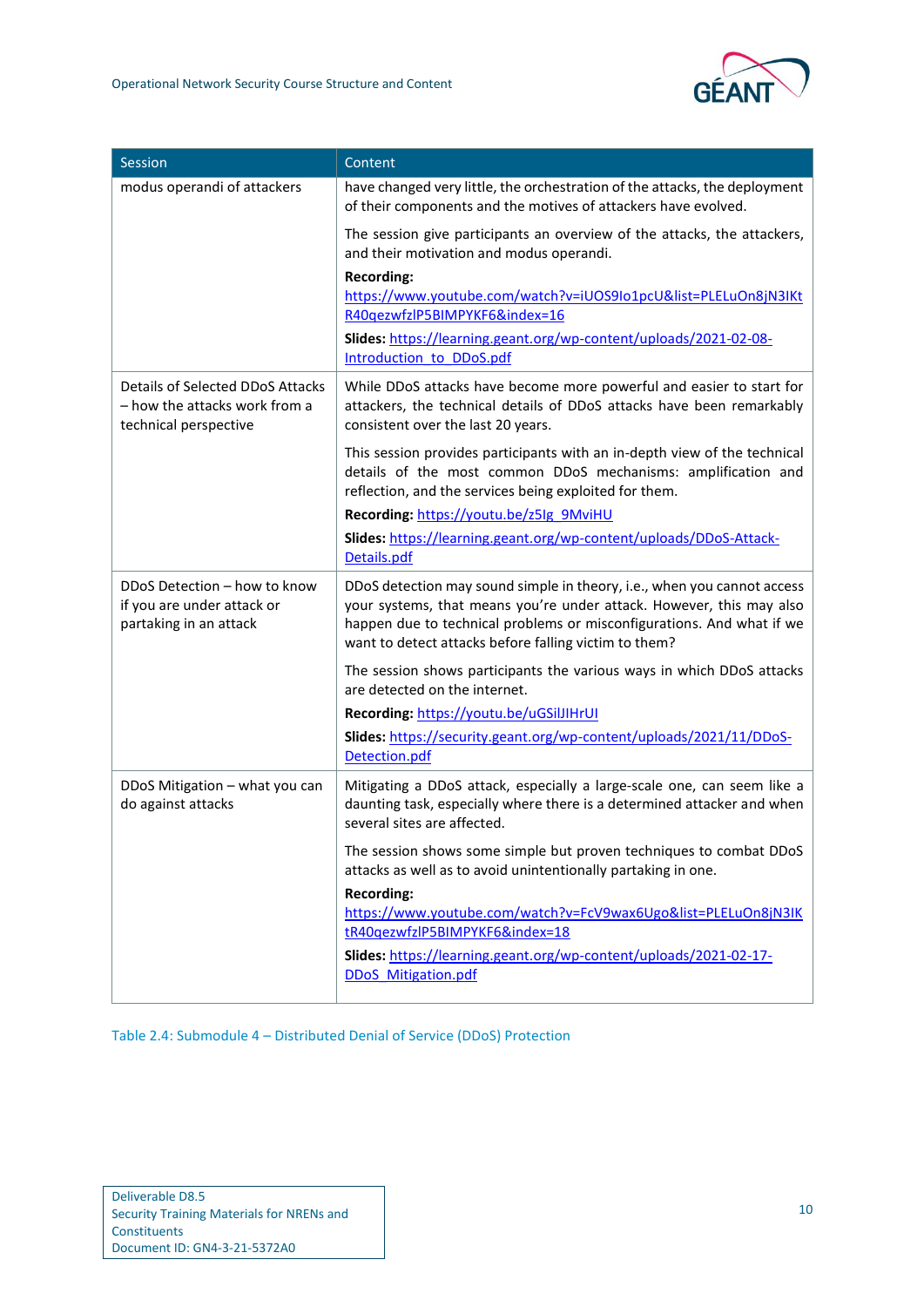

# <span id="page-13-0"></span>**<sup>3</sup> Vulnerability Management Course Structure and Content**

This section summarises the structure and content of the Vulnerability Management course. As before, for each submodule, an overview, the delivery date, number of attendees by session and a link to the course material are given, and, for each session, a description and links to the recording and slides. The overview and session descriptions are also used for the GÉANT Learning and Development (GLAD) and Security Training pages [\[GLAD\\_VM\]](#page-49-5), [\[Security\\_Training\]](#page-49-3).

#### **1st Submodule: Vulnerability Management Process & Standards**

Vulnerabilities, in software and sometimes even in hardware, are open gates that attackers can utilise to gain access to private systems and networks. Worse, they have become a fact that IT managers and administrators have to deal with, ever accompanied by the concern that a single critical vulnerability has been overlooked which will later be exploited. Vulnerability management addresses this problem with a systematic approach to make this a reliable and reoccurring process. This module gives an overview of standards, details how to distribute security advisories among a constituency and how to plan a rollout of patches in your organisation.

**Delivered on:** 27 May – 10 June 2021

**Number of attendees by session:** Vulnerability Management: 65; Vulnerability Information: 53; Patch Management: 59

| <b>Session</b>                                                           | <b>Content</b>                                                                                                                                                                                                                                                                                                                                                                                                                                                                       |
|--------------------------------------------------------------------------|--------------------------------------------------------------------------------------------------------------------------------------------------------------------------------------------------------------------------------------------------------------------------------------------------------------------------------------------------------------------------------------------------------------------------------------------------------------------------------------|
| Vulnerability Management -<br>introduction to processes and<br>standards | The task of dealing with vulnerabilities in software, and sometimes even<br>in hardware, has gone from an ad hoc, emergency activity to a<br>continuous, planned task that has become one of the building blocks of<br>reliable, secure systems and networks. This webinar gives an overview of<br>the existing standards and covers in depth some of the key elements, such<br>as CVE and CVSS, that will be referenced throughout the whole course on<br>vulnerability management. |
|                                                                          | Recording:<br>https://www.youtube.com/watch?v=egQb8wEqODs&list=PLELuOn8jN3I<br>KtR40gezwfzlP5BIMPYKF6&index=19<br>Slides: https://learning.geant.org/wp-content/u ploads/Vulnerability-<br>Mgmt Process.pdf                                                                                                                                                                                                                                                                          |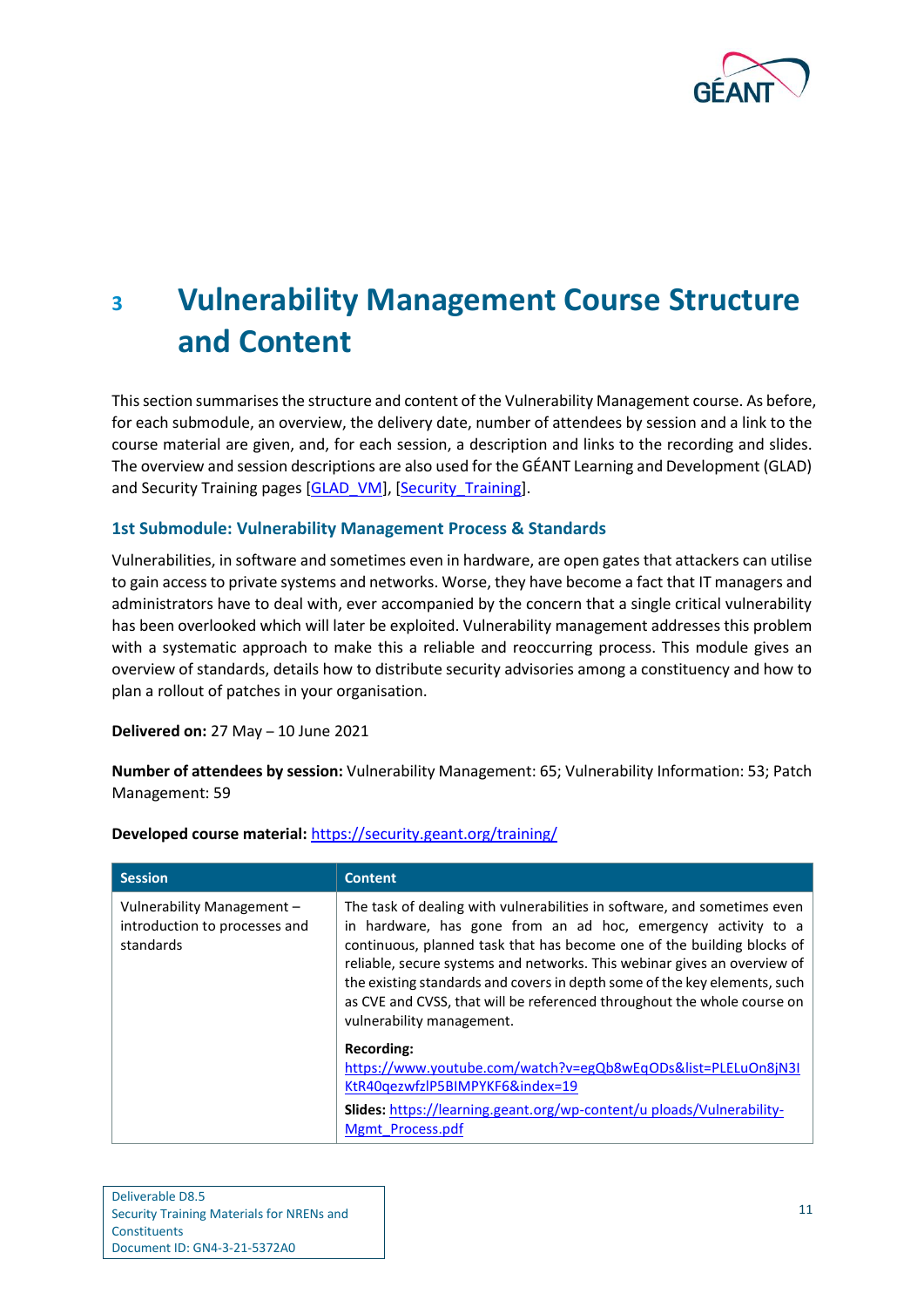

| <b>Session</b>                                                                                          | <b>Content</b>                                                                                                                                                                                                                                                                                                                                                                                                                                                                                                                                               |
|---------------------------------------------------------------------------------------------------------|--------------------------------------------------------------------------------------------------------------------------------------------------------------------------------------------------------------------------------------------------------------------------------------------------------------------------------------------------------------------------------------------------------------------------------------------------------------------------------------------------------------------------------------------------------------|
| Vulnerability Information - how<br>to gather and distribute security<br>advisories to your constituency | Before one can address vulnerabilities, one needs to be aware of them:<br>their existence, their consequences, and what to do about them. While<br>CSIRTs and PSIRTs take care of the initial steps in researching and<br>publishing information, the task of actually forwarding this information to<br>the administrators responsible for vulnerable systems is something that<br>every organisation has to deal with themselves. This webinar shows how<br>this task can be dealt with and what information should be included in a<br>security advisory. |
|                                                                                                         | Recording: https://youtu.be/1gHquMV9 Fk                                                                                                                                                                                                                                                                                                                                                                                                                                                                                                                      |
|                                                                                                         | Slides: https://learning.geant.org/wp-<br>content/uploads/Disseminating Vulnerability Info.pdf                                                                                                                                                                                                                                                                                                                                                                                                                                                               |
| Patch Management – how to roll<br>out and track security fixes to<br>your systems                       | Patching is the name given to the process of replacing vulnerable<br>software with a corrected version. However, the sheer number of patches<br>that have to be applied constantly has led to the requirement to<br>automate and track the application of patches. This webinar gives an<br>overview of the process of applying patches and what tools can be used<br>to automate the task.                                                                                                                                                                  |
|                                                                                                         | Recording: https://youtu.be/EJk-3vwlDs8                                                                                                                                                                                                                                                                                                                                                                                                                                                                                                                      |
|                                                                                                         | Slides: https://learning.geant.org/wp-                                                                                                                                                                                                                                                                                                                                                                                                                                                                                                                       |
|                                                                                                         | content/uploads/Patch Management.pdf                                                                                                                                                                                                                                                                                                                                                                                                                                                                                                                         |

Table 3.5: Submodule 1 – Vulnerability Management Process & Standards

#### **2nd Submodule: Finding Vulnerabilities I – Looking into Networks**

Scanning for vulnerabilities in your organisation's network is considered one of the key aspects of vulnerability management. In this three-webinar submodule, different scanning and testing approaches are covered. From scanning the system inside out or from the outside in to simulating actual attacks (pentesting), the attendees are taken through the introductory steps of conducting and supervising scans and pentests.

**Delivered on:** 28 June – 13 September 2021

**Number of attendees by session:** Looking into the Network: 57; Network Vulnerability Scanning: 55; Penetration Tests (postponed session): 29

| <b>Session</b>                                                                                          | <b>Content</b>                                                                                                                                                                                                                                                                                                                                                                                  |
|---------------------------------------------------------------------------------------------------------|-------------------------------------------------------------------------------------------------------------------------------------------------------------------------------------------------------------------------------------------------------------------------------------------------------------------------------------------------------------------------------------------------|
| Looking into the Network - how<br>to scan local systems<br>for vulnerabilities and<br>misconfigurations | Today's systems are so complex that it's almost impossible to run a<br>system without vulnerabilities and misconfigurations. And although<br>there are plenty of benchmarks, baselines, and hardening guides<br>available, it is difficult to apply them to the local environment. This<br>webinar introduces some of the most useful frameworks and tools for<br>local vulnerability scanning. |
|                                                                                                         | Recording: https://www.youtube.com/watch?v=XwDLv6_00_1                                                                                                                                                                                                                                                                                                                                          |
|                                                                                                         | Slides: https://learning.geant.org/wp-content/uploads/VulnMgmt-<br>Local Vuln Scanning-1.1 PUBLIC.pdf                                                                                                                                                                                                                                                                                           |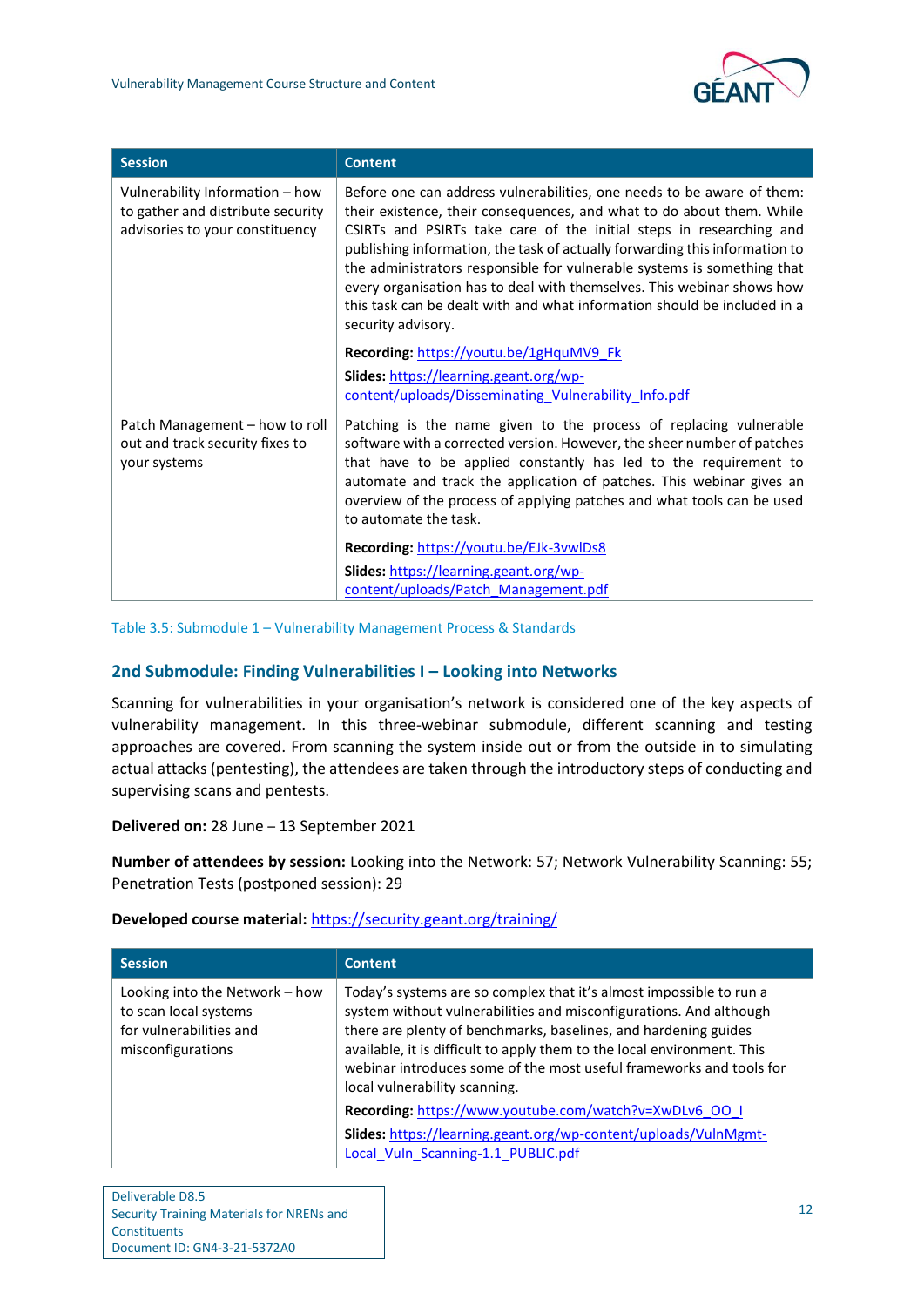| <b>Session</b>                                                                 | <b>Content</b>                                                                                                                                                                                                                                                                                                                                                                                                                                                                                                                |
|--------------------------------------------------------------------------------|-------------------------------------------------------------------------------------------------------------------------------------------------------------------------------------------------------------------------------------------------------------------------------------------------------------------------------------------------------------------------------------------------------------------------------------------------------------------------------------------------------------------------------|
| <b>Network Vulnerability Scanning</b><br>- looking from afar                   | In order to stay ahead of the threats to a large infrastructure, it is crucial<br>to maintain a clear picture of whether there are vulnerabilities in the<br>components deployed and, if so, which ones. Scanning systems through<br>the network is one way of gaining insight into this issue. This webinar<br>provides an introduction to the concepts of network scanning, its<br>benefits, and its drawbacks, as well as offering some practical examples.<br>Recording: https://youtu.be/KECo-nUcPUQ                     |
|                                                                                | Slides: https://learning.geant.org/wp-content/uploads/2021-06-30-                                                                                                                                                                                                                                                                                                                                                                                                                                                             |
|                                                                                | Network Vulnerability Scanning.pdf                                                                                                                                                                                                                                                                                                                                                                                                                                                                                            |
| Penetration Tests - how does<br>your network stand up against<br>real attacks? | No matter how much scanning for vulnerabilities and security process<br>evaluation is done, one question remains: Is this really enough against<br>real attacks? Short of experiencing an attack in real life, penetration tests<br>try to answer this question by conducting attacks in a controlled manner.<br>This webinar gives managers and administrators an introduction to the<br>standards and workflow of penetration tests to help in planning and<br>supervising penetration tests carried out on their networks. |
|                                                                                | Recording: https://www.youtube.com/watch?v=ZjS-<br>fn2RctE&list=PLELuOn8jN3IKtR40gezwfzlP5BIMPYKF6&index=27                                                                                                                                                                                                                                                                                                                                                                                                                   |
|                                                                                | Slides: https://security.geant.org/wp-<br>content/uploads/2021/11/Pentest-1.pdf                                                                                                                                                                                                                                                                                                                                                                                                                                               |

Table 3.6: Submodule 2 – Finding Vulnerabilities I – Looking into Networks

#### **3rd Submodule: Finding Vulnerabilities II – Looking into Code**

Looking for vulnerabilities in existing systems and services has become a common practice. However, vulnerability scanning covers only software packages from established sources and only those vulnerabilities that are already known. But what about vulnerabilities you do not know about yet? What about software that is developed in-house? This submodule gives an introduction to the topics of code audits and vulnerability disclosure, two main aspects of vulnerability management for software that you are responsible for. It concludes with an introduction to breach and attack simulation, a relatively new approach to assessing the risks and consequences of existing vulnerabilities in your network.

#### **Delivered on:** 14 July – 15 September 2021

**Number of attendees by session:** Code Audits: 39; Vulnerability Disclosure: 34; Breach and Attack Simulation (postponed session): 29

| Session                                                  | <b>Content</b>                                                                                                                          |
|----------------------------------------------------------|-----------------------------------------------------------------------------------------------------------------------------------------|
| Code Audits – how to increase<br>the quality of the code | Software without bugs or vulnerabilities does not exist. If your<br>organisation runs software development teams, they will likely have |
|                                                          | heard of things like secure software development lifecycles and the like.                                                               |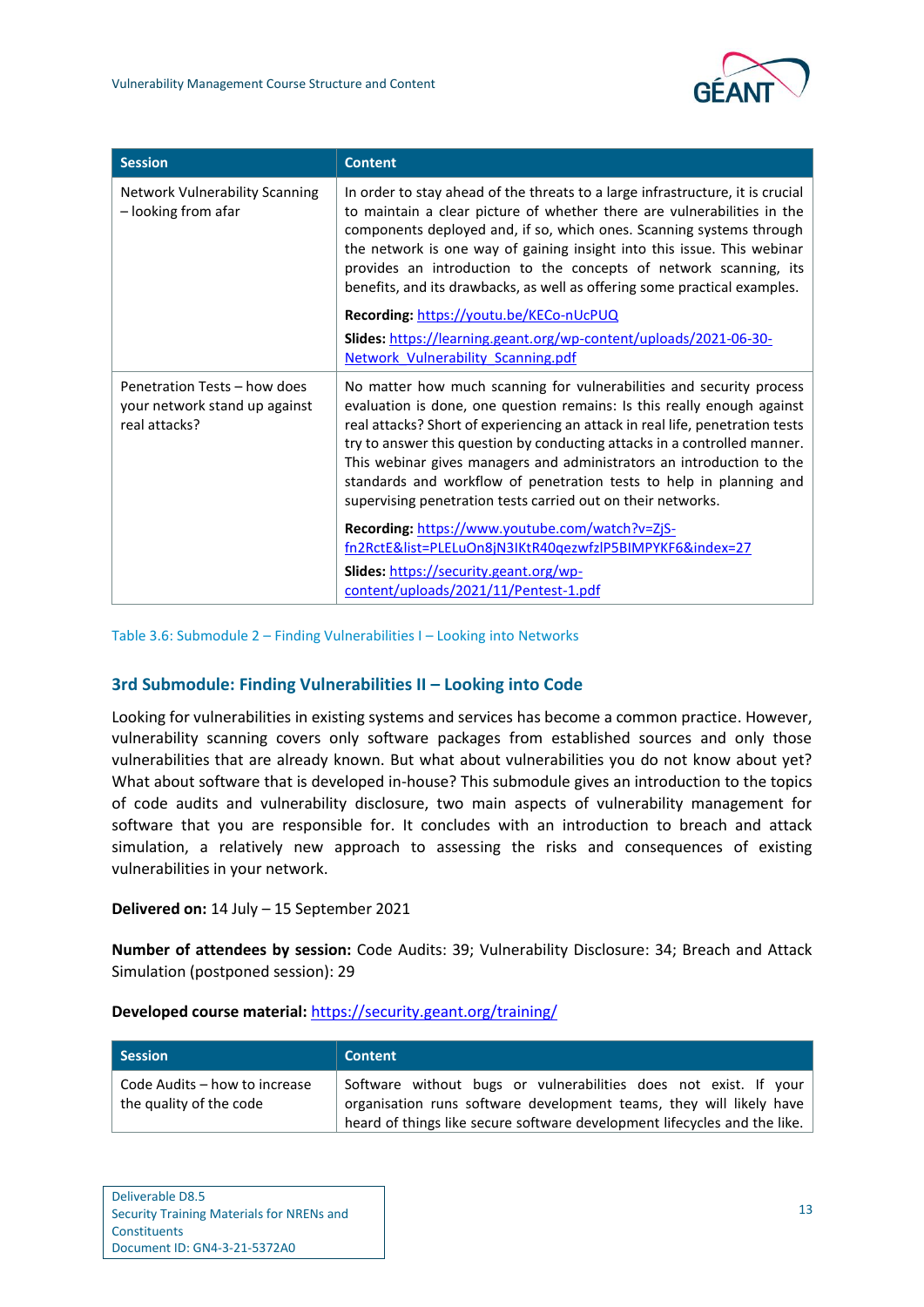| <b>Session</b>                                                                        | <b>Content</b>                                                                                                                                                                                                                                                                                                                                                                  |
|---------------------------------------------------------------------------------------|---------------------------------------------------------------------------------------------------------------------------------------------------------------------------------------------------------------------------------------------------------------------------------------------------------------------------------------------------------------------------------|
|                                                                                       | This webinar introduces some basic concepts as well as tools that help<br>developers finding bugs before the software goes into production.                                                                                                                                                                                                                                     |
|                                                                                       | <b>Recording:</b><br>https://www.youtube.com/watch?v=EvmWRg7zOpQ&list=PLELuOn8jN3<br>IKtR40qezwfzlP5BIMPYKF6&index=25<br>Slides: https://security.geant.org/wp-<br>content/uploads/2021/11/VulnMgmt-Code Audits-1.1 PUBLIC.pdf                                                                                                                                                  |
| Vulnerability Disclosure - letting<br>the cat out of the bag                          | So you have found vulnerabilities in other people's code. Or other people<br>have found vulnerabilities in your code. Either way, the question is: How<br>to handle the situation? In the long run, trying to keep information about<br>the vulnerability under wraps is unlikely to work, so this session covers<br>some aspects and strategies of how to approach this issue. |
|                                                                                       | <b>Recording:</b><br>https://www.youtube.com/watch?v=8MWXRIV1mCM&list=PLELuOn8jN<br>3IKtR40qezwfzlP5BIMPYKF6&index=26                                                                                                                                                                                                                                                           |
|                                                                                       | Slides: https://security.geant.org/wp-content/uploads/2021/11/2021-<br>07-16-Vulnerability Disclosure.pdf                                                                                                                                                                                                                                                                       |
| Breach and Attack Simulation -<br>matching attacker behaviour<br>with vulnerabilities | Breach and Attack Simulation (BAS) is a relatively new approach to<br>vulnerability assessment that goes beyond simple scoring of<br>vulnerabilities by also taking the modus operandi of adversaries into<br>account. This webinar gives an introduction to the topic and presents<br>some open source tools to do BAS.                                                        |
|                                                                                       | <b>Recording:</b><br>https://www.youtube.com/watch?v=bxSJEHKKkeY&list=PLELuOn8jN3IKt<br>R40qezwfzlP5BIMPYKF6&index=27                                                                                                                                                                                                                                                           |
|                                                                                       | Slides: https://security.geant.org/wp-<br>content/uploads/2021/11/Breach Attack Sim-1.pdf                                                                                                                                                                                                                                                                                       |

Table 3.7: Submodule 3 – Finding Vulnerabilities II – Looking into Code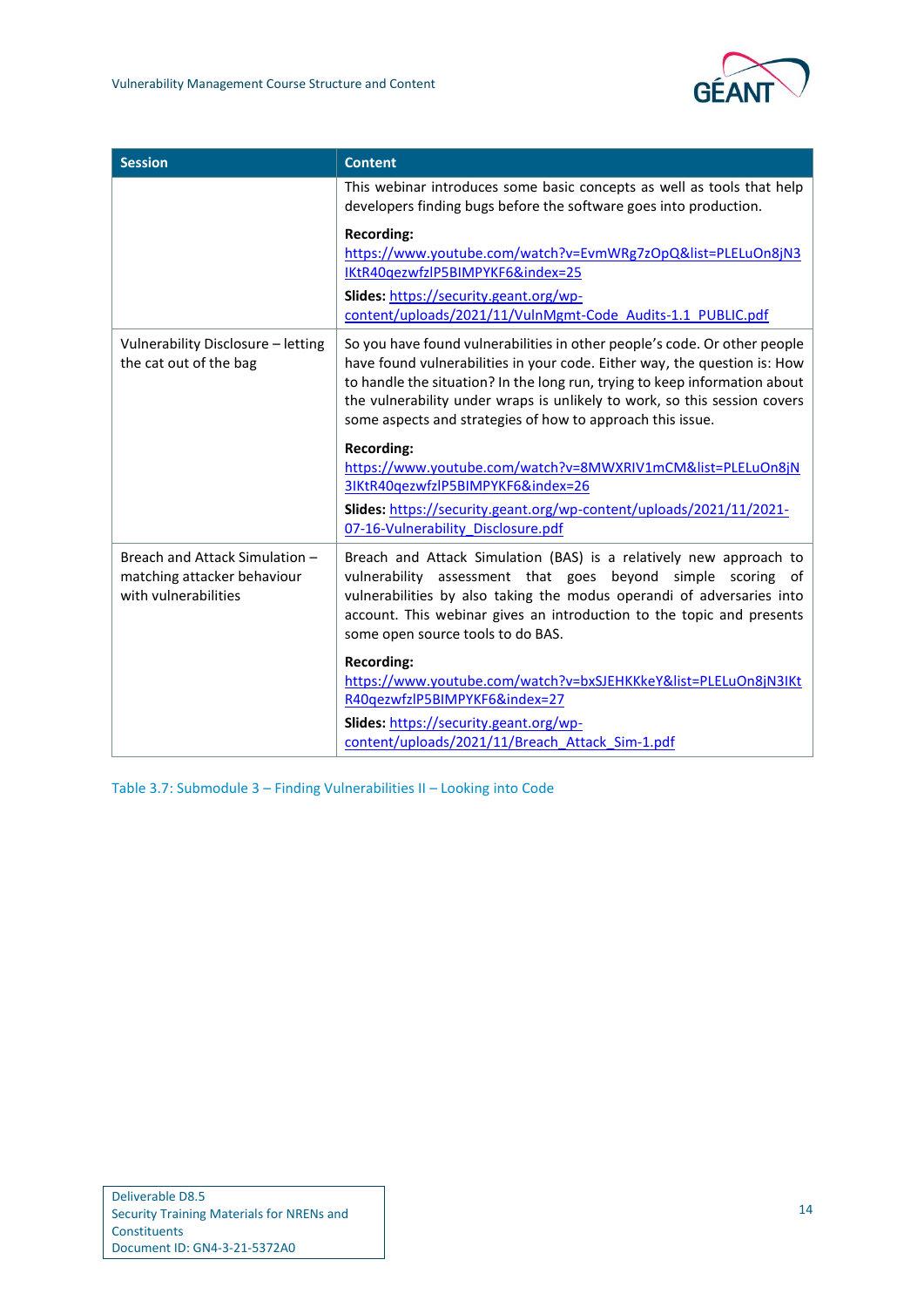

## <span id="page-17-0"></span>**<sup>4</sup> Review Outcome**

A number of surveys were created to gather feedback from the course attendees; details of the survey questions and the results are provided in [Appendix A.](#page-25-0) Overall, the feedback was very positive. Attendees considered the training material to be up to date in most parts, and that their objectives in attending a session were usually met or at least partially met. The attendees who answered the survey would recommend the trainings to their colleagues and will likely use the knowledge acquired from the trainings for their job.

Most of the attendees work as network or system administrators, which is the group at which the trainings are aimed. The second-largest group of attendees are those who work in some kind of security-related position, for example as information security officers (ISOs) or security engineers. Most attendees were experienced or had some experience in their role; some were very experienced, while the smallest group covered those who were new to their role.

Attendees commented positively on the fact that all prepared material is available for download. (This feedback was gathered during the sessions, not as part of a survey.) Some expressed their happiness about the online training format: it enables them to participate in the trainings, as they would not be able to make business trips to join on-site events. They also expressed the hope that even if the restrictions on business travel due to the COVID-19 pandemic are lifted, any upcoming courses will be delivered as online trainings, at least in addition to on-site delivery.

Nevertheless, some areas where there might be room for improvement were also noted.

In accordance with the recommendations of the GLAD team, almost all sessions were planned to not extend beyond one hour, including the time allocated for the attendees to ask questions. This concept, together with the strategy of delivering the training sessions for one submodule within one or two weeks, seemed to work for most (see for example the [Domain Name System \(DNS\) Protection](#page-36-2) survey, [Appendix A\)](#page-25-0), but there were also some notes that a deeper dive into some topics would be appreciated. Without further analysis and feedback, and due to the low number of statements in this regard, it is not possible to define a specific "in-depth" training, but some kind of training for experts might be considered as required.

As part of the surveys for the first submodule (Operating System Privacy & Security) of the first training course (Operational Network Security), attendees had the opportunity to rate the presenter's presentation skills. No feedback noting any specific need for improvement was given, but one useful suggestion provided was for the presenters to view their own recordings and find aspects that could be optimised.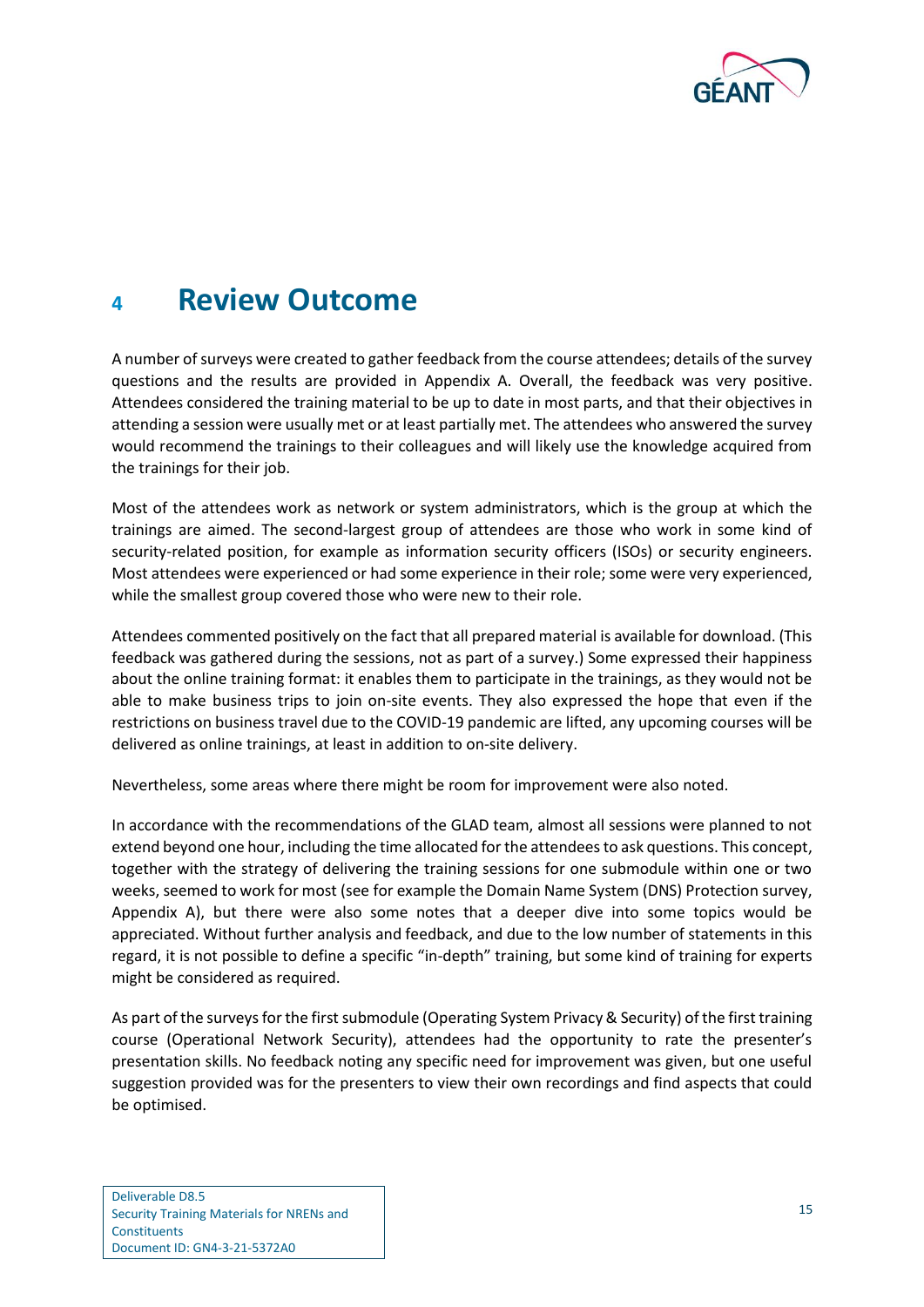

As part of one of the surveys (see [Domain Name System \(DNS\) Protection](#page-36-2) survey, [Appendix A\)](#page-25-0), an evaluation was carried out to assess whether the format of the training could be changed to a collaborative format by setting up a "round table" or an "open forum" to dive into specific topics together with the attendees. However, these suggestions received little or no agreement and most attendees would prefer to proceed with the current training session setup.

The number of attendees for the second training course (Vulnerability Management) was significantly lower than for the first one. The reasons for that are unknown. Some possible explanations are:

- When the first training course began, the pandemic situation was relatively new and most organisations had just started to switch to online delivery formats for trainings, conferences and meetings, whereas at the very beginning of the pandemic such events were often simply cancelled. When the second course started, the online mode was already commonly used, and hence the second course lacked some of the shiny new glamour of the first one.
- It is possible that the second training course was of less interest or relevance than the first one. In the case of the German NREN, DFN, for example, the advisory service, which is an important part of vulnerability management for the member organisations, is well established (in place for more than 20 years) and as a lot of attendees for the first training course were from Germany, this might partly explain the lower numbers.
- It also seems that the announcement and promotion of the second course was not as good as for the first one. Therefore, it was decided to invest more time on promotional activities for the third course, IT Forensics for System Administrators (see Section [7](#page-21-0) [The Road Ahead\)](#page-21-0). However, the lower number of attendees is accompanied by a lower number of completed surveys, therefore the results of the survey with respect to how attendees were notified about the training and whether any improvements could be made in this regard do not strongly indicate any specific action.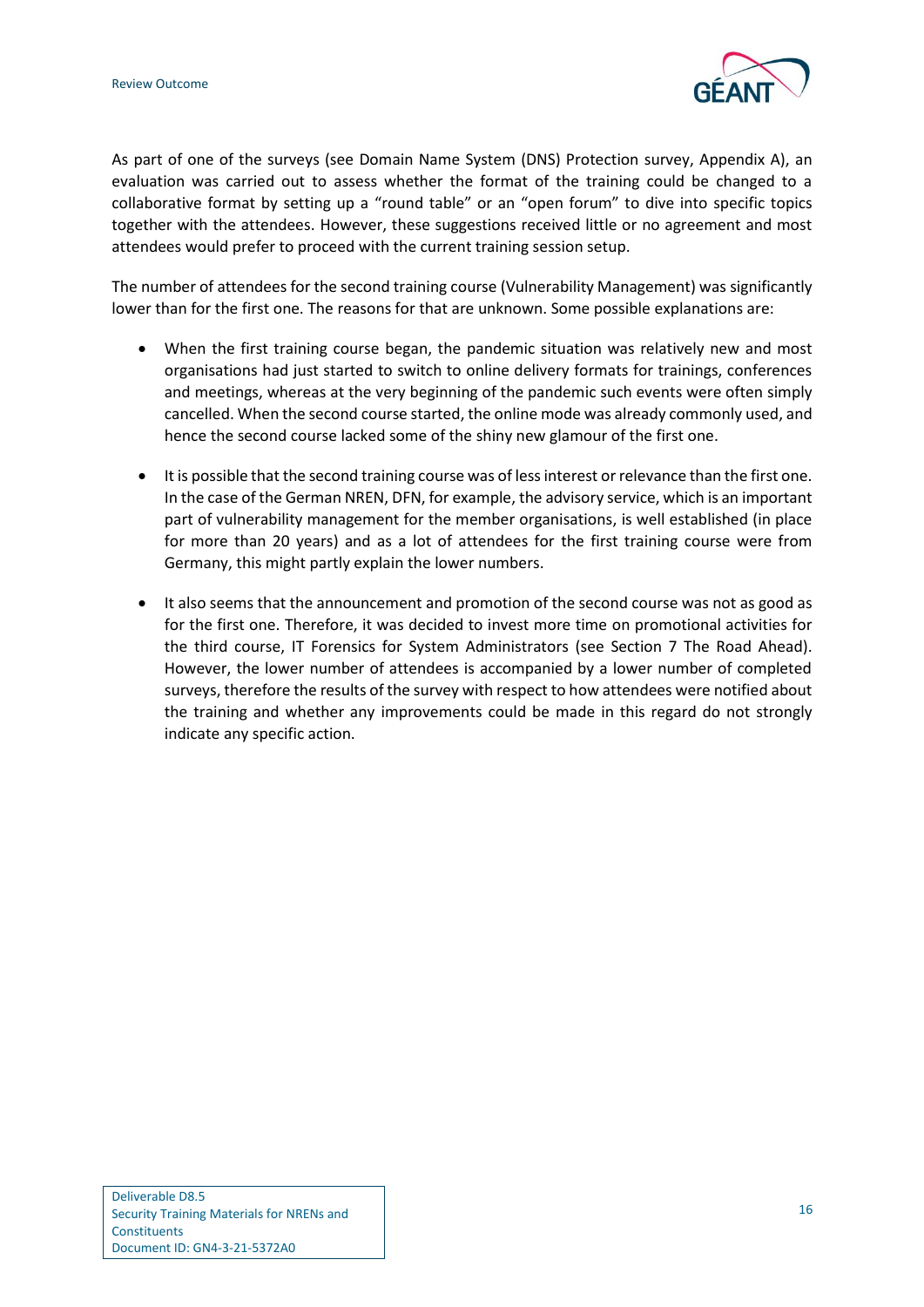

## <span id="page-19-0"></span>**<sup>5</sup> Recommendations**

Based on the feedback received, the general concept for the training seems to be working well and should not be significantly modified for the upcoming training modules. Nevertheless, some areas for improvement have been identified.

For example, some kind of "opening out" of a session would be useful. Given that the demo in the Operating System Privacy & Security File Integrity Monitoring (FIM) session was positively received, demonstrations should be run in a session where possible. To encourage attendees to provide feedback to make the trainings more collaborative, and also to make the surveys easier to complete, additional tools (for example, Mentimeter and Poll in Zoom) should be evaluated.

Some attendees expressed the desire to know the agenda prior to the sessions (see [Domain Name](#page-36-2)  [System \(DNS\) Protection](#page-36-2) survey, [Appendix A\)](#page-25-0). Although the "teaser" in the online announcement, promotional and registration information provides a rough overview of the content of the sessions, distributing the detailed agenda by email prior to trainings should be considered. However, as registration is per submodule or module and not per session, to avoid sending too many emails, the teaser and the agenda only could be distributed together with the information on joining a session.

Looking at the attendees per country, it seems that the training is particularly well-received in Germany and the Netherlands. Of course, the size of the target community varies by country, but it is also possible that the promotion of the training is better in these two countries than in others.

The fact that the majority of the attendees are experienced (to varying levels) might indicate that the information about the trainings is not received by people who are new in their role or that their needs are not adequately addressed. While attendees are expected to have some administration knowhow, the trainings are not specifically designed for senior administrators. The promotion for the training should therefore avoid giving the impression that senior-level administration knowledge is required in order to benefit from the training. In addition, it should be evaluated whether it is possible to announce the trainings to a broader community than was the case for the first two training courses, thereby possibly reaching more people who are new in their role. The broader communication should include the acceptance of attendees outside of NRENs or NREN member organisations, as a broad, well-educated community is a benefit for every user with legitimate interests and, due to the online format, opening up the trainings to a broader community involves no extra costs (see also Section [7](#page-21-0) [The Road Ahead\)](#page-21-0).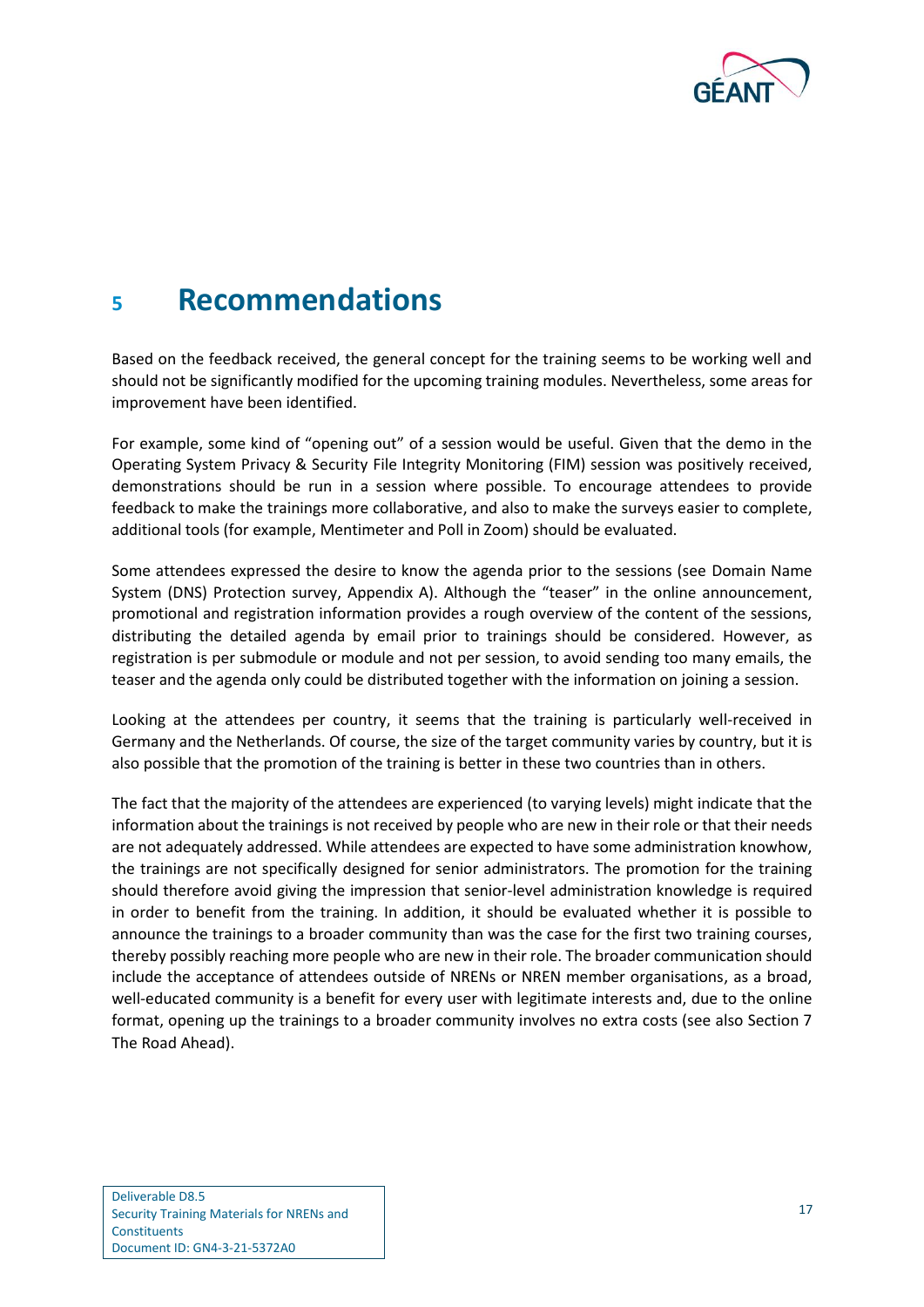

## <span id="page-20-0"></span>**<sup>6</sup> Further Use of the Courses**

All sessions have been recorded and are available online [\[YouTube\\_Recs\]](#page-49-6), but viewing numbers are not very high. The graph of viewings (see [Appendix B\)](#page-45-0) indicates that the recordings are usually used in the same timeframe in which the sessions were delivered or at least in which some training sessions were delivered (the link to the YouTube page is often circulated via chat within a training session).

All the recordings are available on one YouTube page. However, the recordings do not easily or clearly show a course structure and the blog articles, which were used to promote the upcoming training modules and encourage people to register, are not optimised to allow someone who missed the online training to complete the course on their own.

A new training page was therefore designed [\[Security\\_Training\]](#page-49-3) (publicly accessible since November 2021), where all training sessions are listed in course order, referencing the developed material and recordings. A similar page had already been created for the German NREN, DFN [DFN-CERT SecTrng], and went live at the end of October 2021, and might be responsible for the small peaks of viewings at the end of October, early November 2021 (se[e Appendix B\)](#page-45-0).

For all the advantages of making the recordings available, viewing a recording is nonetheless different from attending a live session, as:

- It is possible to ask questions at the end of a live session.
- Even if they do not see all of the other attendees, participants are aware that they are there and are available through the chat, so the live session feels like an "event".
- Some attendees want a certificate of attendance, which is not available when using the recordings.
- Some promotion for the live sessions is not available for the recordings.

Given the findings mentioned above, it might be possible to repeat the live sessions at some point in the future, slightly adapted based on the feedback, and taking new tools and trends into account.

Once the restrictions due to the COVID-19 pandemic are over, it might also be an option to offer onsite trainings using the material already developed, as some (although not the majority) of the attendees indicated a demand for it (se[e Domain Name System \(DNS\) Protection](#page-36-2) survey[, Appendix A\)](#page-25-0). One option would be to host a training at a given location and accept attendees from different organisations, while another would be to organise a dedicated training for an NREN and its member organisations on-site. Further assessment needs to be carried out to decide which of these is the best option. The above-mentioned training page of the German NREN includes the option to contact GLAD if there is a need for an on-site training; as at mid-November 2021, no requests have been received.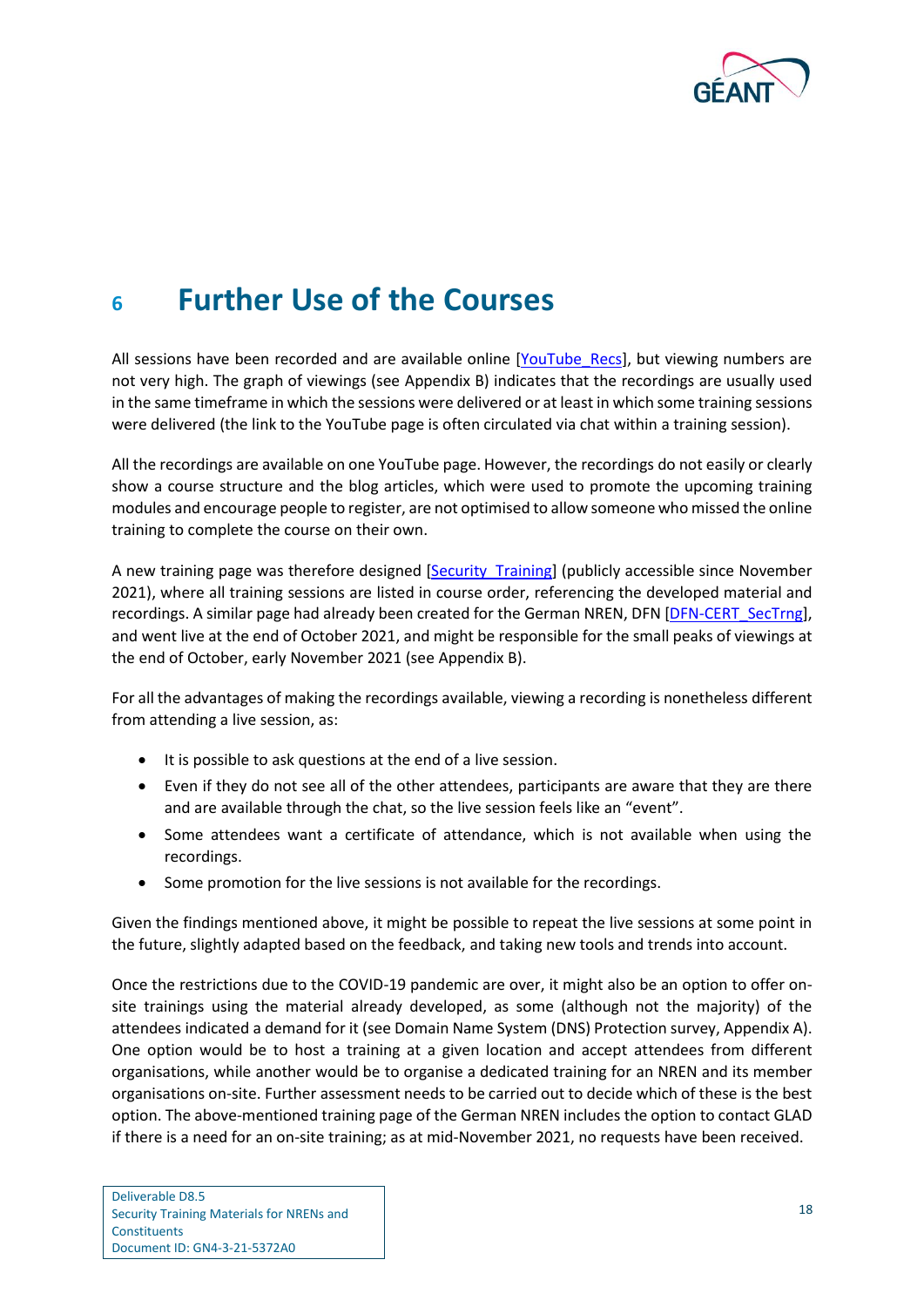

# <span id="page-21-0"></span>**<sup>7</sup> The Road Ahead: IT Forensics for System Administrators**

Since August 2021 the development of the third training course, IT Forensics for System Administrators, has been underway. As some restrictions due to the COVID-19 pandemic are still in force at the time of writing, and because of the positive feedback from the attendees of the previous courses, the course will be delivered as online training.

On 23 November 2021 the first of (currently) eight defined training sessions was delivered. During the remaining 2021 sessions a survey will be conducted to understand the area(s) of special interest regarding the demonstration of forensic tools, to define additional training sessions according to the gathered feedback.

#### **Training Course: IT Forensics for System Administrators**

IT forensics have become a vital part of handling security incidents, and while putting the evidence together is a job for specifically trained investigators, administrators will often be left alone with the detection of incidents, initiating an investigation and aiding investigators in the collection of required evidence. Unfortunately, many administrators are not trained in their role in a forensic investigation and have not received the necessary guidance before they are thrown in at the deep end.

This training course addresses these shortcomings with an introduction to the basic organisational steps of incident handling and forensics from the system administrator's perspective, as well as covering how to ascertain that all incidents have been detected and uncovered. Methods and tools to collect the various forms of evidence data are explained so that administrators are enabled to fulfil their role in forensic investigations.

#### **Delivery planned:** 23 November 2021 – 27 January 2022

| <b>Session</b> | <b>Content</b>                                                                                                                                                                                                                                                                                                                                                                                                                      |
|----------------|-------------------------------------------------------------------------------------------------------------------------------------------------------------------------------------------------------------------------------------------------------------------------------------------------------------------------------------------------------------------------------------------------------------------------------------|
| Organisation   | Dealing with the organisational aspects of incident handling and forensics<br>may sound like dry paperwork far removed from the technical details of<br>day-to-day sysadmin tasks. However, organisational preparation can help<br>tremendously in the course of an investigation. For example, answering<br>simple practical questions such as "Who's in charge?" or "What are we<br>looking for?" - even "Why are we doing this?" |
|                | This session introduces attendees to the basic steps of incident handling<br>and forensic investigations, and to the principles of forensic investigations<br>that should be adhered to for an investigation to succeed.                                                                                                                                                                                                            |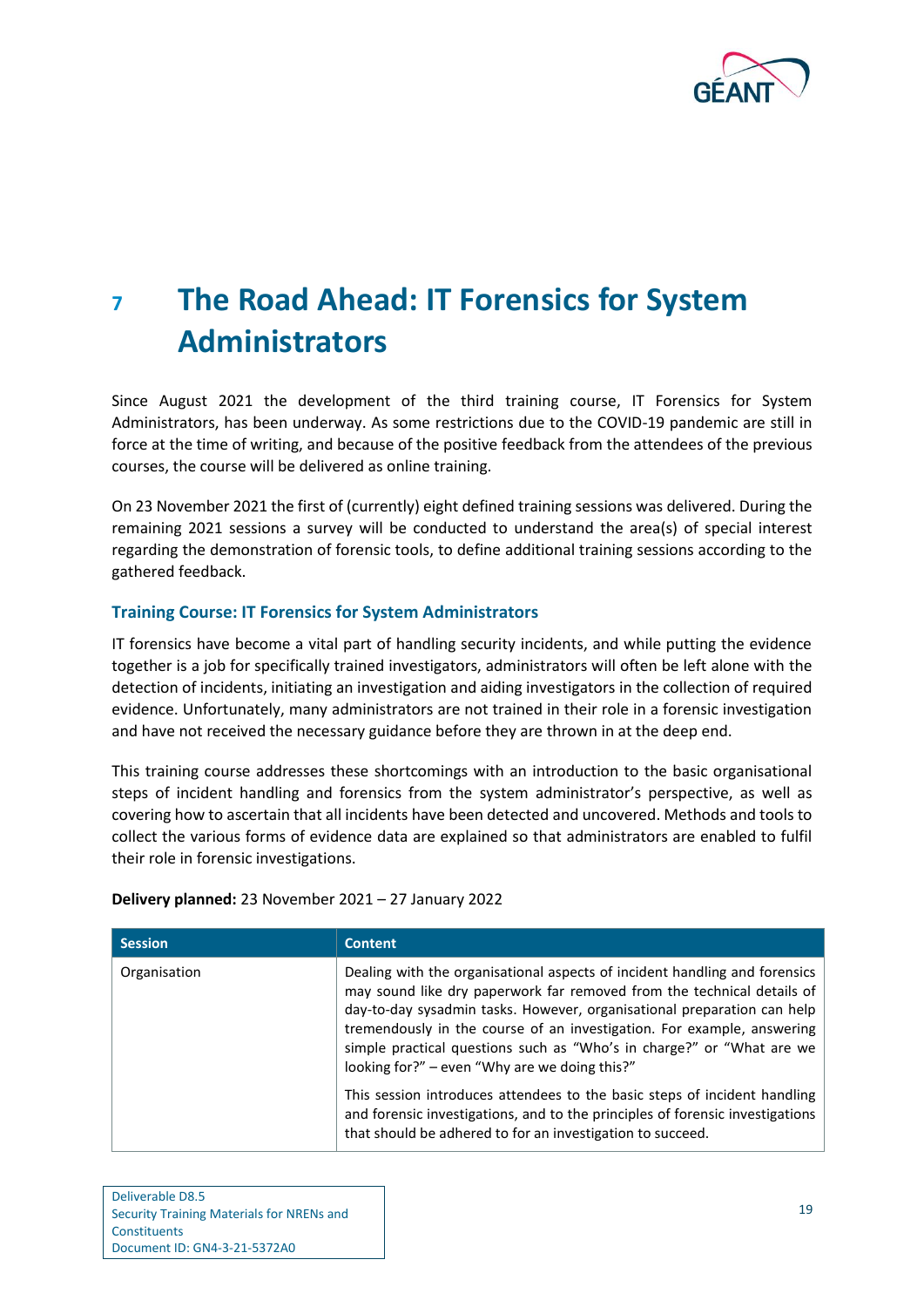

| <b>Session</b>                          | <b>Content</b>                                                                                                                                                                                                                                                                                                                                                                                                                                                                                                                                                                         |
|-----------------------------------------|----------------------------------------------------------------------------------------------------------------------------------------------------------------------------------------------------------------------------------------------------------------------------------------------------------------------------------------------------------------------------------------------------------------------------------------------------------------------------------------------------------------------------------------------------------------------------------------|
| From Suspicion to Detection I<br>and II | Someone notices "unusual system behaviour" or "suspicious network<br>traffic" that raises the question of what to do about it. The first step in<br>incident response is usually to ascertain whether or not the activity<br>observed really is an incident. While there is no formal process or definition<br>for doing so, there are many locations where possible indicators may be<br>looked for that may eventually make an incident. Participants learn which<br>first steps to take after a compromise has been detected.                                                       |
| <b>Memory Acquisition I</b>             | Whatever the malware is doing on a computer, the code to carry out its<br>activity has to be in the random access memory (RAM). And not only this,<br>lots of other interesting stuff is present there, too: IP addresses of<br>computers the malware has been communicating with, data from attacks<br>against other systems or even exfiltrated data. By getting information<br>directly from the storage, compromised operating system components can<br>be bypassed. No wonder that investigating transient memory has become<br>a hot topic in IT forensics over the last decade. |
|                                         | Before memory contents can be scrutinised, they will have to be acquired<br>from the computer. This webinar covers the basic principles and techniques<br>behind memory acquisition on Linux, Windows and MacOS operating<br>systems.                                                                                                                                                                                                                                                                                                                                                  |
| <b>Memory Acquisition II</b>            | The previous webinar covered the basic, agnostic technique of acquiring<br>memory through the use of kernel drivers and copying tools.                                                                                                                                                                                                                                                                                                                                                                                                                                                 |
|                                         | However, this technique requires access to the operating system with root<br>or administrator privileges. This webinar covers advanced techniques that<br>will remove some of these preconditions and may in some cases be better<br>suited for doing the job of memory acquisition.                                                                                                                                                                                                                                                                                                   |
| Persistent Storage Acquisition I        | If any data on a computer is to outlast a power switch or a reboot, it has to<br>be written to persistent storage. Even cloud storage is only persistent<br>storage on another computer. Investigating the contents of hard disks, SSDs<br>and transportable media has been a standard operating procedure of IT<br>forensics since the '90s and remains so.                                                                                                                                                                                                                           |
|                                         | Before storage contents can be scrutinised, they will have to be acquired<br>from the suspect computer. This webinar covers the basic principles and<br>techniques behind persistent storage acquisition on Linux, Windows and<br>MacOS operating systems.                                                                                                                                                                                                                                                                                                                             |
| Persistent Storage Acquisition II       | The previous webinar covered the basic, agnostic technique of acquiring<br>persistent storage with raw device access and standard copying tools.<br>However, this technique requires access to the operating system with root<br>or administrator privileges.                                                                                                                                                                                                                                                                                                                          |
|                                         | This webinar covers advanced techniques that will do away with some of<br>these preconditions and might be better suited for the job in some<br>situations.                                                                                                                                                                                                                                                                                                                                                                                                                            |
| Acquisition of Other Evidence           | Are there more indicators of compromise than the contents of RAM and<br>hard disks? Yes, of course. And it may be vital stuff that is either lost on the<br>suspect systems due to adversary activity or was not there to begin with.<br>One example is represented by crucial log messages that are now only<br>present on a central loghost. Another example would be network traffic                                                                                                                                                                                                |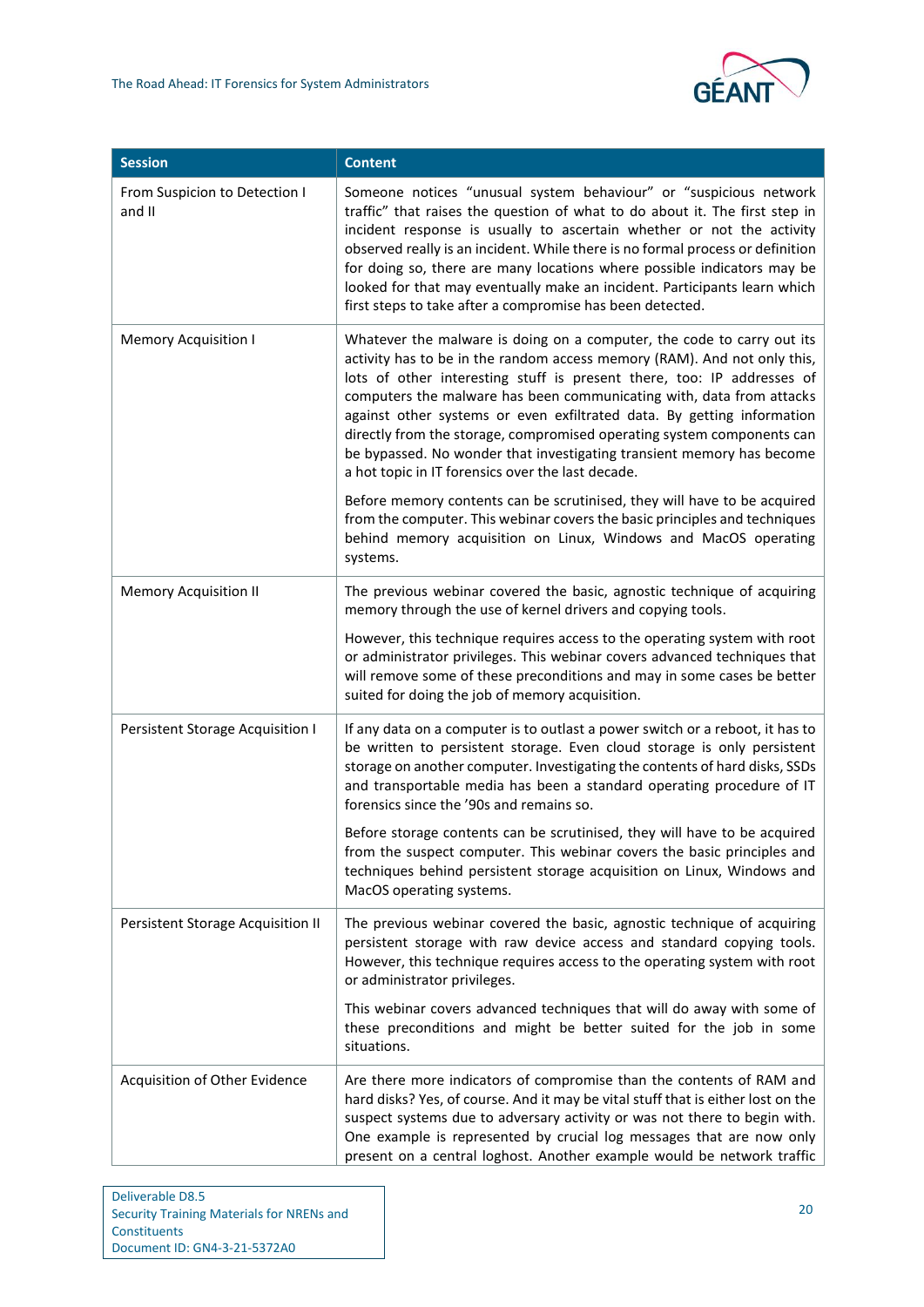

| <b>Session</b> | <b>Content</b>                                                                                                                       |
|----------------|--------------------------------------------------------------------------------------------------------------------------------------|
|                | information from switches, firewalls or network IDSs that may corroborate<br>leads that would otherwise be vague or circumstantial.  |
|                | This webinar introduces some of the more common forms of indicators not<br>present on local systems and how or where to obtain them. |

#### Table 7.8: IT Forensics for System Administrators

The training course will be extended with additional sessions to demonstrate and explain one or more commonly used tools for IT forensics such as Volatility or Autopsy, depending on the feedback from the attendees of the early sessions.

As the review of the former courses indicates, it was difficult to reach people who are new to their job. One theory is that people new to their job in the GÉANT community are not fully included in the GÉANT communication channels. Hence, it was decided to distribute the training invitations more widely, utilising, among others, existing CERT communication channels. This decision was accompanied by accepting people outside NRENs and NREN member organisations as attendees, as security is a common issue and educating people outside the GÉANT community will improve the security for the GÉANT community also.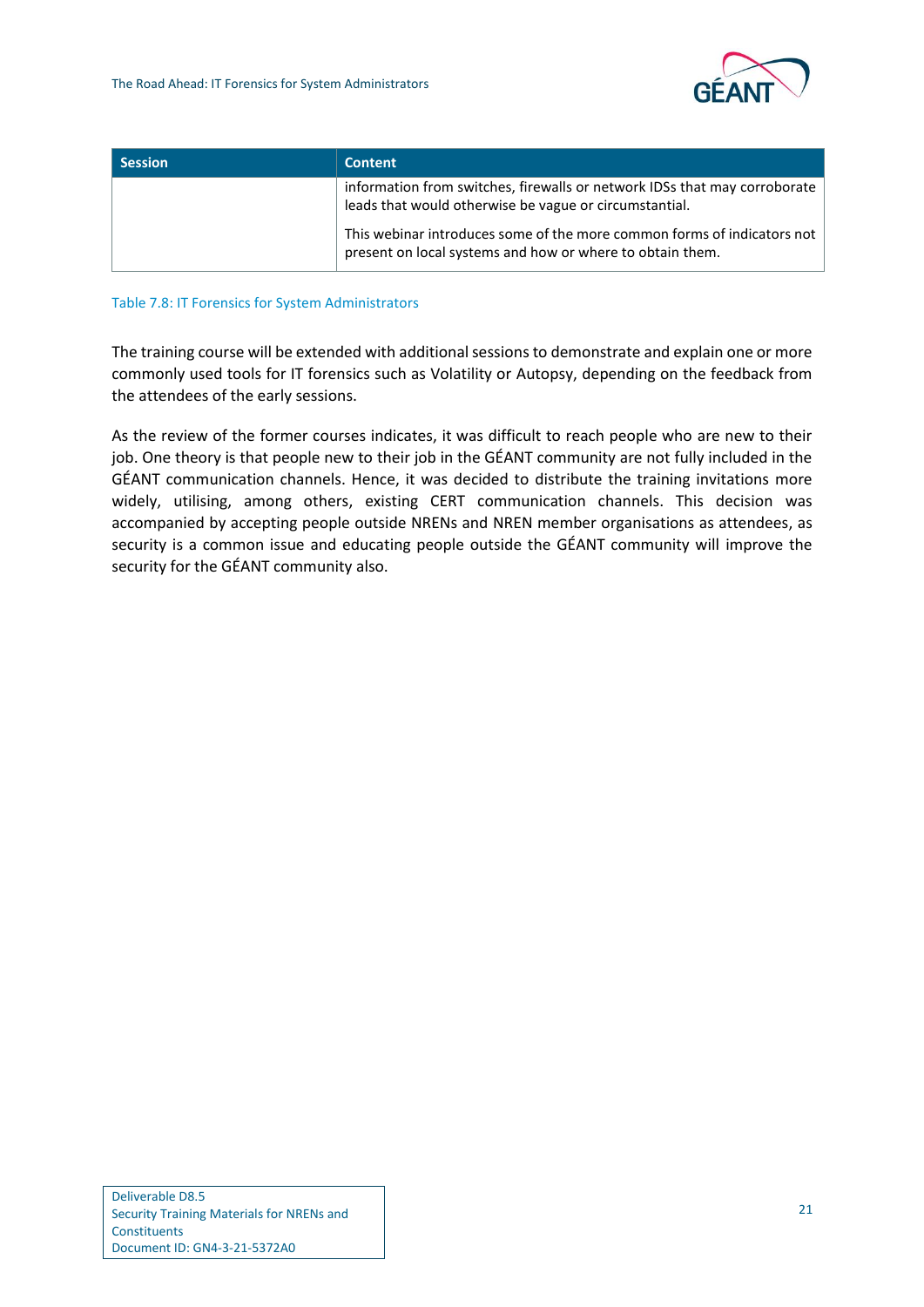

## <span id="page-24-0"></span>**<sup>8</sup> Conclusions**

The two new training courses, Operational Network Security and Vulnerability Management, developed to help address the security training gaps identified in Deliverable D8.1 [\[D8.1\]](#page-49-2), were well received and have got positive feedback. At the time of writing, more than 700 people have registered for the third training course, IT Forensics for System Administrators. The training task within GN4-3 WP8 Task 1 may therefore be considered to be well on its way to accomplishing its mission to close the security training gaps identified in D8.1.

In accordance with the feedback, recommendations and the suggestions about the further use of the developed training material earlier in this document, and considering the evolving security – and, unfortunately, also malware – techniques and tools, security trainings need to be continuously adapted, even if most of the basic risks and protection mechanisms remain the same over the years, while the use of the videos (se[e Appendix B\)](#page-45-0) suggests that the trainings need to be "live" to be of value. Continuing the training task within the upcoming GN5 project should therefore be considered. This will allow the developed training material to be kept up to date, and more "live" virtual trainings to be offered for people who missed the original training sessions. It will also allow group-specific courses to be offered, that is, on-site trainings based on the developed training material but adapted to the special needs of the group to be trained. In addition, continuing the training task in GN5 will allow more gaps to be closed: it will enable another survey or round of interviews to be conducted, both to verify that the training gaps already identified still exist and to discover any new ones, and for more trainings to be developed, delivered and made available accordingly.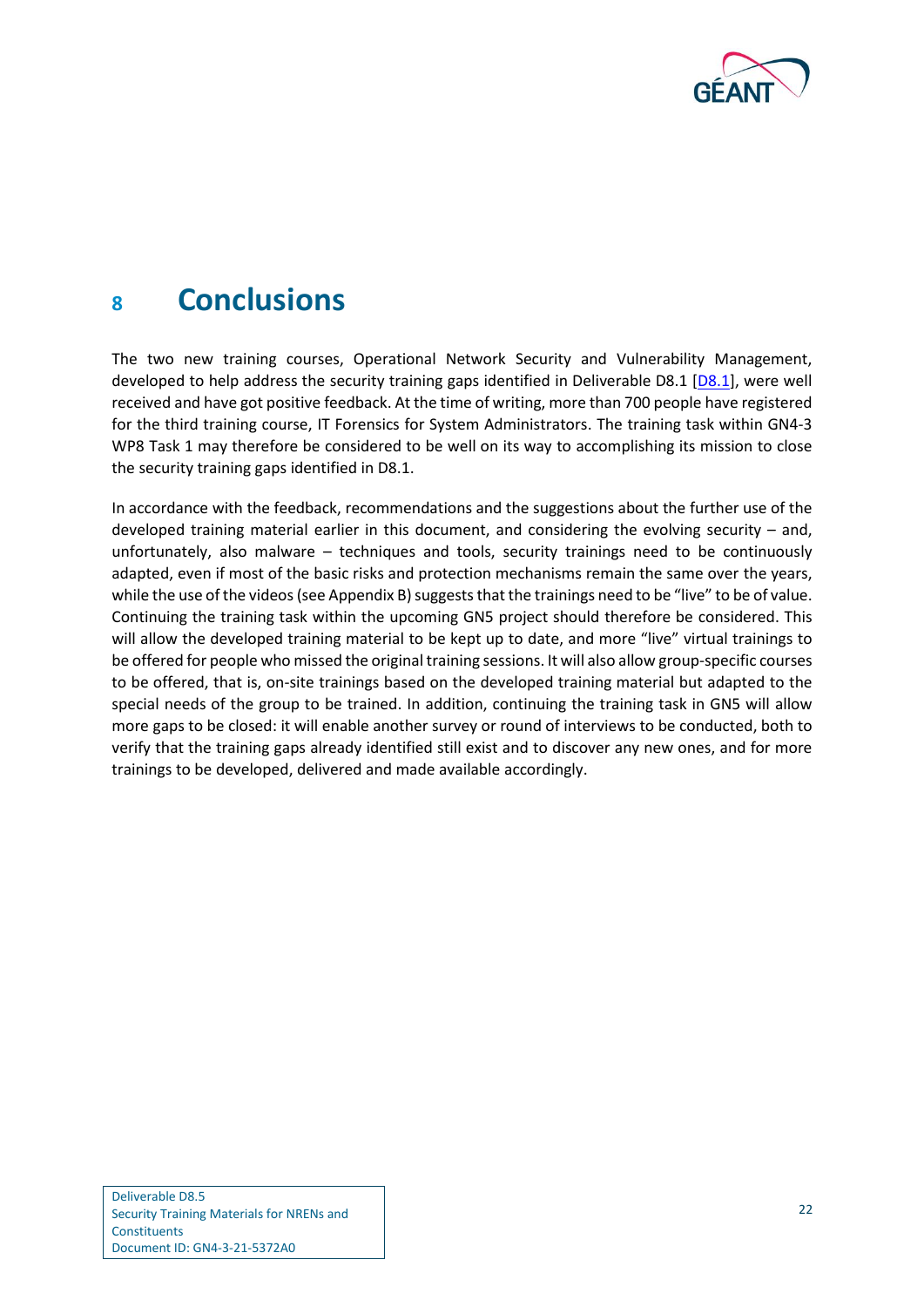

## <span id="page-25-0"></span>**Appendix A Surveys and Results**

A number of surveys were created to gather feedback from the course attendees. Initially, for Submodule 1 of the first training course, a survey was run after each session. However, this was soon found to be too detailed and time-consuming, so for the next submodules and for the second training course, attendees were asked to provide feedback via a single survey for all the sessions they attended within each submodule.

The tables below provide details of the numbers of session attendees by country, and survey questions and responses, where:

- The most frequent answers are marked in **green** comments are marked in the same colour.
- The second most frequent answers are marked in **dark yellow**.
- The number of answers is added in (brackets).

### <span id="page-25-1"></span>**A.1 Operational Network Security Course**

#### **Attendees & Survey: Operating System Privacy and Security – Operating System Telemetry**

| <b>Country</b> | <b>No. Attendees</b> | <b>Country</b>                    | <b>No. Attendees</b> | <b>Country</b> | <b>No. Attendees</b> |
|----------------|----------------------|-----------------------------------|----------------------|----------------|----------------------|
| Armenia        | 1                    | Australia                         |                      | Austria        |                      |
| Belgium        |                      | Croatia                           | 1                    | Cyprus         |                      |
| Czechia        |                      | Estonia                           | $\overline{2}$       | Finland        | 2                    |
| France         |                      | Germany                           | 52                   | Hungary        | 1                    |
| Iceland        |                      | Ireland                           | 1                    | Israel         |                      |
| Italy          | 1                    | Lithuania                         | 8                    | Luxembourg     | 1                    |
| N/A            | 4                    | <b>Netherlands</b>                | $\mathbf{1}$         | Poland         | $\overline{2}$       |
| Portugal       | 3                    | Republic of<br>North<br>Macedonia | 1                    | Slovenia       | $\overline{2}$       |
| South Africa   |                      | Spain                             | 4                    | Switzerland    |                      |
| Turkey         | 3                    | Ukraine                           | 1                    |                |                      |

**Number of attendees:** 91; **Completed surveys:** 14

<span id="page-25-2"></span>Table A.1: Operating System Privacy and Security – Operating System Telemetry session: attendees

| Deliverable D8.5                          |
|-------------------------------------------|
| Security Training Materials for NRENs and |
| Constituents                              |
| Document ID: GN4-3-21-5372A0              |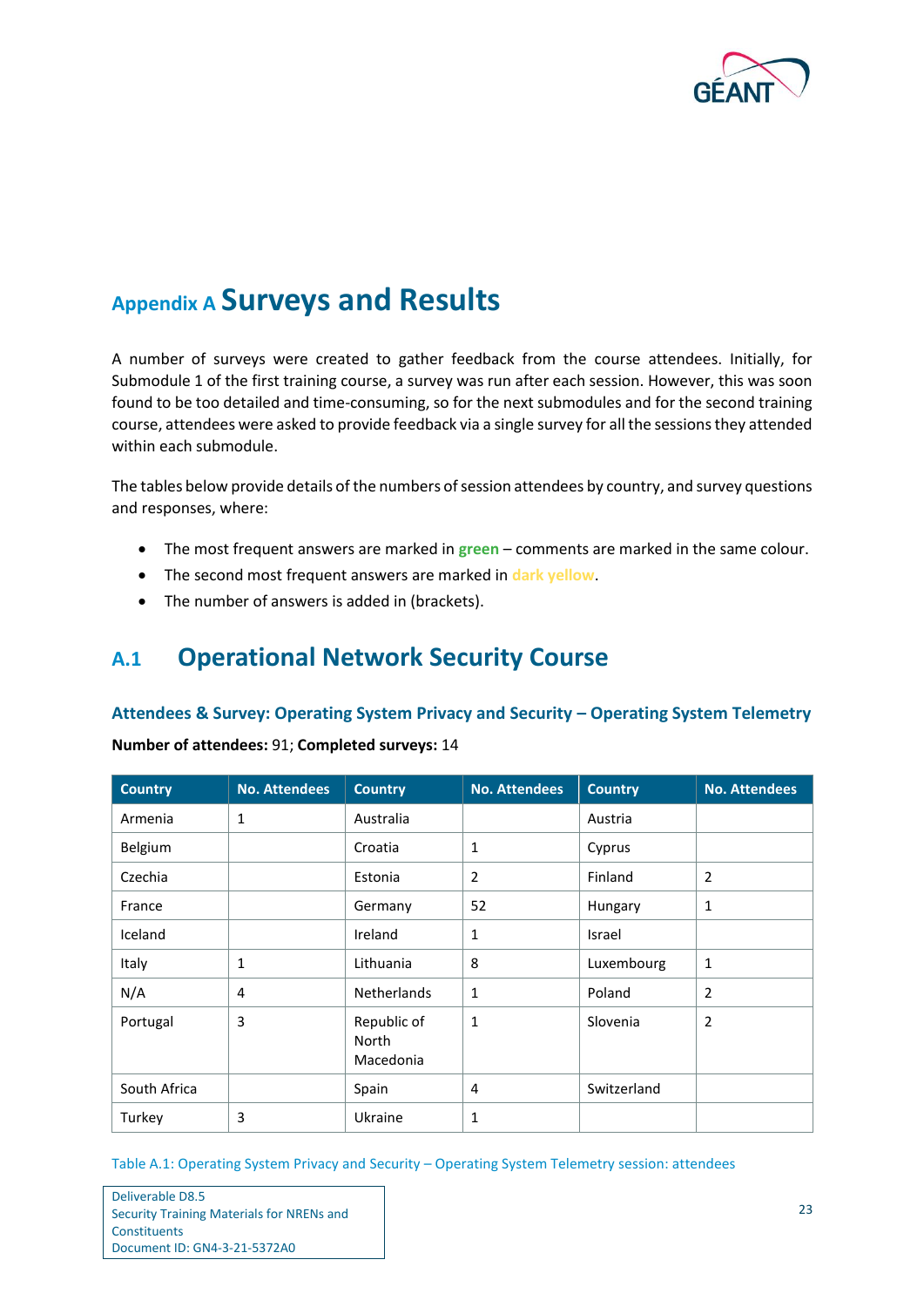

| No.            | <b>Question</b>                                                                                                                                                  | <b>Answer option</b>                                                                                                                                                                                                                                                           |
|----------------|------------------------------------------------------------------------------------------------------------------------------------------------------------------|--------------------------------------------------------------------------------------------------------------------------------------------------------------------------------------------------------------------------------------------------------------------------------|
| $\mathbf{1}$   | Please state your job role, i.e. are you working as a<br>network/system administrator or in any other capacity?                                                  | Open-Ended Response<br>Network administrator (7)<br>System administrator (5)                                                                                                                                                                                                   |
| $\overline{2}$ | Please let us know how you would rate your current experience<br>regarding system and/or network administration or any<br>other field if you mentioned it above. | - Very experienced<br>- Experienced (8)<br>- I have some experience (3)<br>- I am new to it                                                                                                                                                                                    |
| $\mathbf{3}$   | In your opinion $-$ do you think the training content is up to<br>date?                                                                                          | - Yes, absolutely (14)<br>- Yes, in most parts<br>- No                                                                                                                                                                                                                         |
| $\overline{4}$ | Please add some further comments here.                                                                                                                           | Open-Ended Response<br>One interesting note: "only<br>scratched the surface"                                                                                                                                                                                                   |
| 5              | In your opinion - were your objectives to attend the session<br>met?                                                                                             | - Yes (14)<br>- Partially<br>$- N0$<br>- Other (please specify)                                                                                                                                                                                                                |
| 6              | How likely is it that you will use the knowledge, skills and<br>reference materials gained from this training in your work?                                      | - Very likely (3)<br>- Likely (9)<br>- Unlikely<br>- Other (please specify)                                                                                                                                                                                                    |
| $\overline{7}$ | Would you recommend this training to your colleagues?                                                                                                            | - Yes (13)<br>- No                                                                                                                                                                                                                                                             |
| 8              | Any additional comments                                                                                                                                          | Open-Ended Response                                                                                                                                                                                                                                                            |
| $\mathsf 9$    | How would you describe your experience of attending this<br>training session? Please mark all that are applicable.                                               | - Helpful (12)<br>- Engaging (5)<br>- Interesting (11)<br>- Relevant (8)<br>- Valuable (7)<br>- Enjoyable (4)<br>- Dull and boring (0)<br>- Confusing (0)<br>- Not relevant (0)<br>- Frustrating (0)<br>- Disappointing (0)<br>- Unhelpful (0)<br>- Other (please specify) (0) |
| 10             | With reference to your trainer(s), how would you rate the<br>following aspects:<br>- Preparation and organisation (Excellent: 5, Good:4)                         | - Excellent<br>- Good<br>- Fair                                                                                                                                                                                                                                                |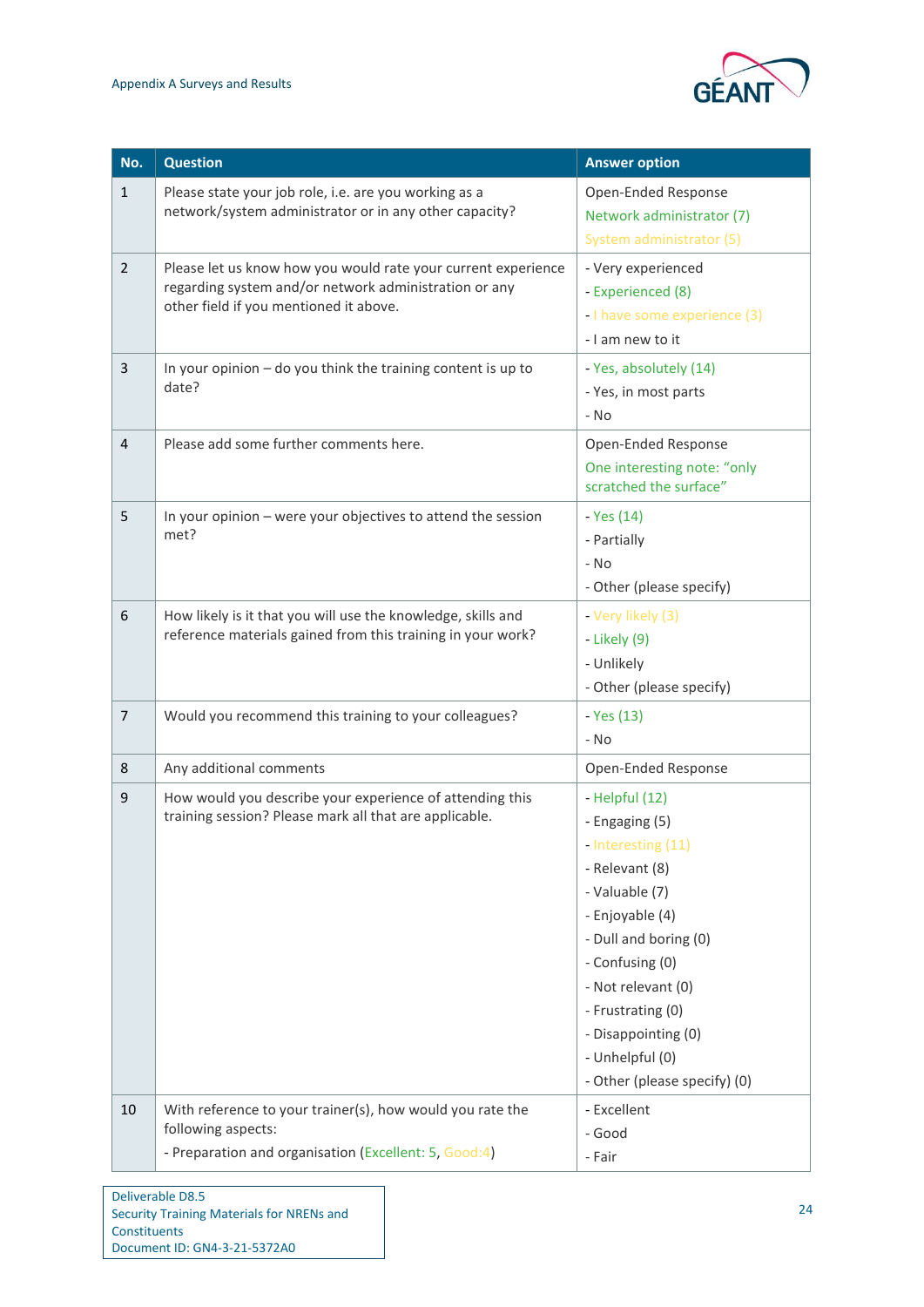

| No. | <b>Question</b>                                                         | <b>Answer option</b>     |
|-----|-------------------------------------------------------------------------|--------------------------|
|     | - Subject matter knowledge (Excellent: 6)                               | - Poor                   |
|     | - Presentation skills (Excellent: 2, Good:4)                            |                          |
|     | - Ability to understand and answer questions (Excellent: 3, Good:<br>1) |                          |
|     | - Other (please specify)                                                |                          |
|     | Note: Some attendees reported problems with the radio box.              |                          |
| 11  | How would you rate this training session as a whole?                    | - Very Good (10)         |
|     |                                                                         | $-Good(4)$               |
|     |                                                                         | - Fair                   |
|     |                                                                         | - Poor                   |
|     |                                                                         | - Other (please specify) |
| 12  | Would you like to attend more training sessions in a similar (live      | - Yes (14)               |
|     | online) format in the area of operational network security?             | - No                     |
|     |                                                                         | - Other (please specify) |
| 13  | Do you have any suggestions for improvement?                            | Open-Ended Response      |

<span id="page-27-0"></span>Table A.2: Operating System Privacy and Security – Operating System Telemetry session: survey responses

#### Attendees & Survey: Operating System Privacy and Security – Logging and Audit

#### **Number of attendees:** 131; **Completed surveys:** 28

| <b>Country</b> | <b>No. Attendees</b> | <b>Country</b>                    | <b>No. Attendees</b> | <b>Country</b> | <b>No. Attendees</b> |
|----------------|----------------------|-----------------------------------|----------------------|----------------|----------------------|
| Armenia        | 1                    | Australia                         |                      | Austria        | 2                    |
| Belgium        | 1                    | Croatia                           | 3                    | Cyprus         | 2                    |
| Czechia        | 5                    | Estonia                           | $\overline{2}$       | Finland        | 3                    |
| France         | 1                    | Germany                           | 61                   | Hungary        | $\mathbf{1}$         |
| Iceland        | 1                    | Ireland                           | 1                    | Israel         |                      |
| Italy          | 1                    | Lithuania                         | 6                    | Luxembourg     |                      |
| N/A            | 6                    | <b>Netherlands</b>                | 2                    | Poland         | 4                    |
| Portugal       | 6                    | Republic of<br>North<br>Macedonia | 1                    | Slovenia       | 6                    |
| South Africa   | 1                    | Spain                             | 10                   | Switzerland    | 1                    |
| Turkey         | 3                    | Ukraine                           |                      |                |                      |

#### <span id="page-27-1"></span>Table A.3: Operating System Privacy and Security – Logging and Audit session: attendees

| No. | <b>Question</b>                                   | <b>Answer option</b> |
|-----|---------------------------------------------------|----------------------|
|     | Please state if you are working in IT Operations. | Yes (21)             |
|     |                                                   | $N$ o (8)            |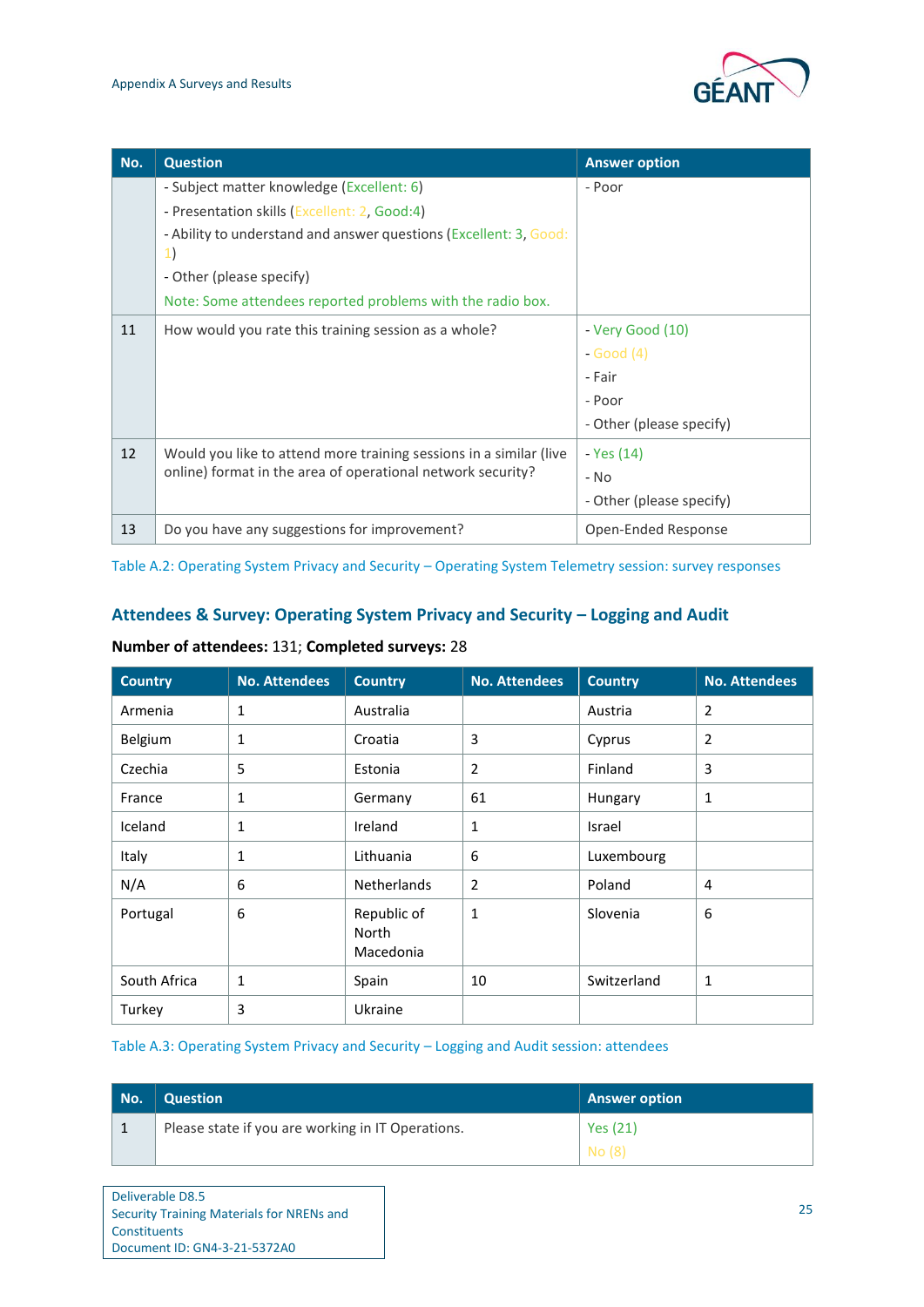

| No.            | <b>Question</b>                                                                                                                                      | <b>Answer option</b>                                                                                                                                                                                                                                                                                                                    |
|----------------|------------------------------------------------------------------------------------------------------------------------------------------------------|-----------------------------------------------------------------------------------------------------------------------------------------------------------------------------------------------------------------------------------------------------------------------------------------------------------------------------------------|
| $\overline{2}$ | If you are working in IT Operations, can you give us a rough<br>estimation about the number of server systems your<br>department is responsible for? | - less than $50(9)$<br>$-50-200(3)$<br>- more than $200(7)$                                                                                                                                                                                                                                                                             |
| 3              | If you are working in IT Operations - how many of these<br>systems that you are aware of have implemented log strategy?<br>(percentage)              | - up to 25% (8)<br>$-26-50\%$ (4)<br>$-51-75\%$ (1)<br>- more than $75\%$ (6)                                                                                                                                                                                                                                                           |
| $\overline{4}$ | In your opinion - were your objectives in attending the session<br>met?                                                                              | - Yes (20)<br>- Partially (9)<br>$-$ No $(0)$<br>- Other (please specify) (0)                                                                                                                                                                                                                                                           |
| 5              | Are there any other subjects you would like to be added to this<br>session?                                                                          | - No (3)<br>- Useful/Not useful visualisation<br>examples<br>- Key Performance Indicators from<br>Logs<br>- focus on logs for security issues<br>- focus on open source<br>- Where and how to start - Real-<br>world example of "start really<br>small"<br>- Windows logs centralisation<br>- Best practices in architectural<br>design |
| 6              | Do you think that the references and additional information<br>provided will be of immediate use to you?                                             | - Yes (24)<br>$-$ No $(3)$                                                                                                                                                                                                                                                                                                              |
| $\overline{7}$ | Would you recommend this training to your colleagues?                                                                                                | - Yes (27)<br>$-$ No $(0)$                                                                                                                                                                                                                                                                                                              |
| 8              | How would you describe your experience of attending this<br>training session. Please mark all that are applicable.                                   | - Helpful (19)<br>- Engaging (12)<br>- Interesting (25)<br>- Relevant (17)<br>- Valuable (15)<br>- Enjoyable (6)<br>- Dull and boring (0)<br>- Confusing (0)<br>- Not relevant (0)<br>- Frustrating (0)<br>- Disappointing (0)<br>- Unhelpful (0)<br>- Other (please specify) (too short)                                               |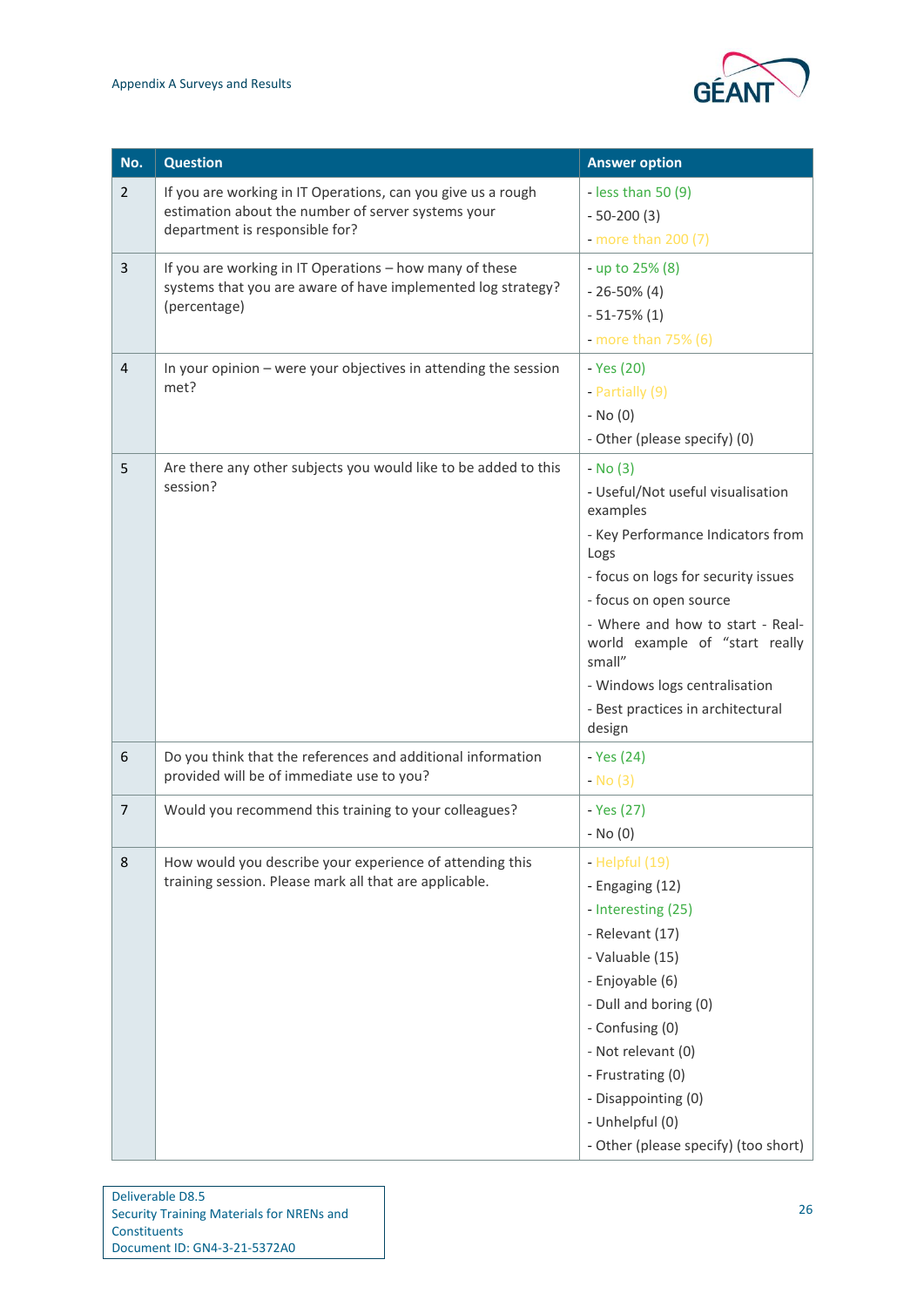

| No. | <b>Question</b>                                                          | <b>Answer option</b>     |
|-----|--------------------------------------------------------------------------|--------------------------|
| 9   | With reference to your trainer(s), how would you rate the                | - Excellent              |
|     | following aspects:                                                       | - Good                   |
|     | - Preparation and organisation (Excellent: 18, Good: 9)                  | - Fair                   |
|     | - Subject matter knowledge (Excellent: 22, Good: 5)                      | - Poor                   |
|     | - Presentation skills (Excellent: 18, Good: 7, Fair: 1)                  |                          |
|     | - Ability to understand and answer questions (Excellent: 18,<br>Good: 6) |                          |
|     | - Other (please specify)                                                 |                          |
| 10  | How would you rate this training session as a whole?                     | - Very Good (21)         |
|     |                                                                          | - Good (6)               |
|     |                                                                          | - Fair                   |
|     |                                                                          | - Poor                   |
|     |                                                                          | - Other (please specify) |
| 11  | Do you have any suggestions for improvement?                             | Open-Ended Response      |

<span id="page-29-0"></span>Table A.4: Operating System Privacy and Security – Logging and Audit session: survey responses

#### **Attendees & Survey: Operating System Privacy and Security – File Integrity Monitoring (FIM) for detecting security incidents**

**Number of attendees:** 113; **Completed surveys:** 17

| <b>Country</b> | <b>No. Attendees</b> | <b>Country</b>                           | <b>No. Attendees</b> | <b>Country</b> | <b>No. Attendees</b> |
|----------------|----------------------|------------------------------------------|----------------------|----------------|----------------------|
| Armenia        | 1                    | Australia                                |                      | Austria        | 2                    |
| Belgium        |                      | Croatia                                  | 3                    | Cyprus         | $\overline{2}$       |
| Czechia        | 1                    | Estonia                                  | 1                    | Finland        | 3                    |
| France         | 1                    | Germany                                  | 52                   | Hungary        | 1                    |
| Iceland        |                      | Ireland                                  | 1                    | Israel         |                      |
| Italy          | $\overline{2}$       | Lithuania                                | 6                    | Luxembourg     |                      |
| N/A            | 5                    | <b>Netherlands</b>                       | $\overline{2}$       | Poland         | 4                    |
| Portugal       | 5                    | Republic of<br><b>North</b><br>Macedonia | 1                    | Slovenia       | 4                    |
| South Africa   | 4                    | Spain                                    | 8                    | Switzerland    | 1                    |
| Turkey         | 3                    | Ukraine                                  |                      |                |                      |

<span id="page-29-1"></span>Table A.5: Operating System Privacy and Security – File Integrity Monitoring (FIM) for detecting security incidents session: attendees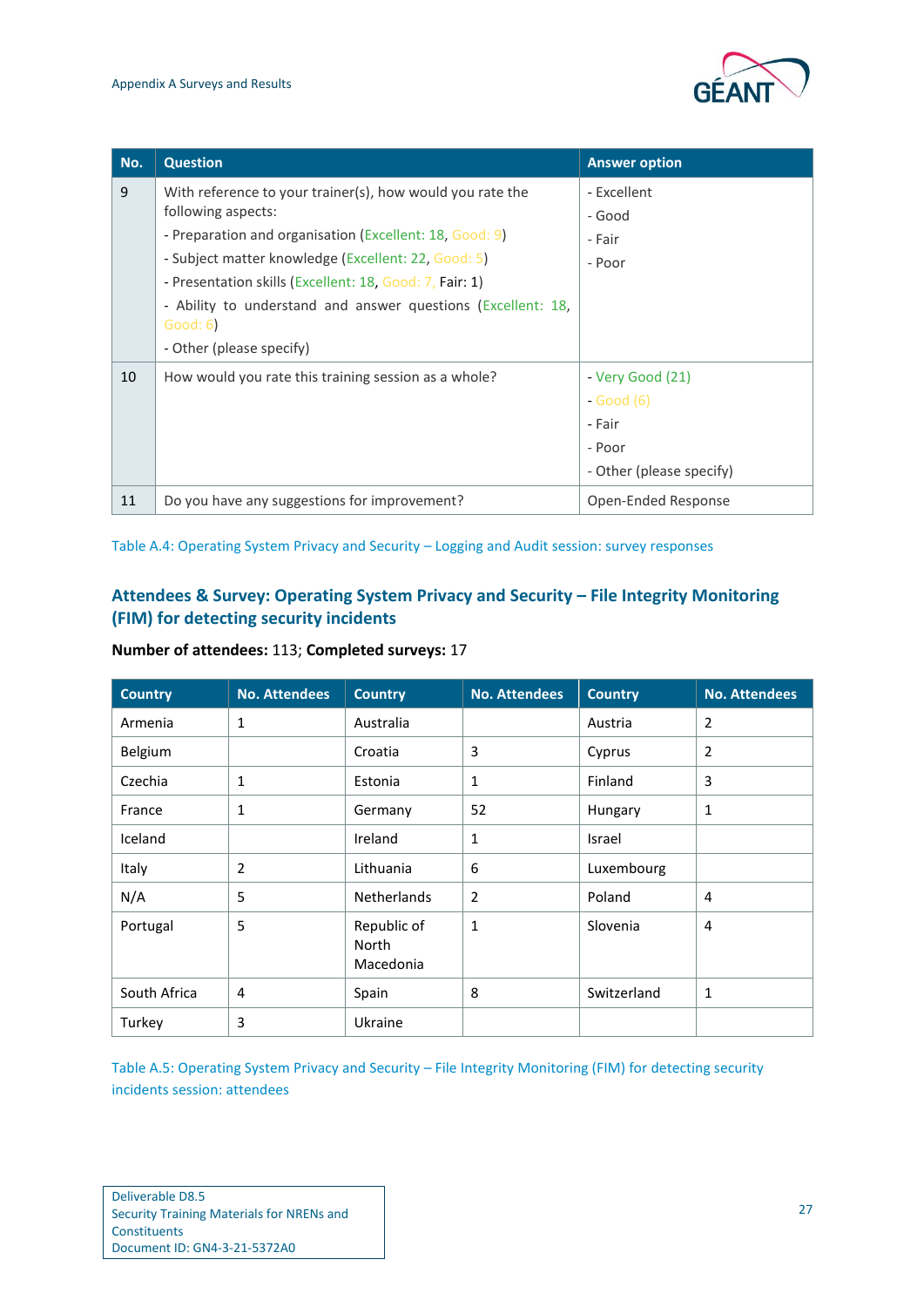

| No.            | <b>Question</b>                                                                                                                | <b>Answer option</b>                                                                                                                                                                                                                                                                                                                                                              |
|----------------|--------------------------------------------------------------------------------------------------------------------------------|-----------------------------------------------------------------------------------------------------------------------------------------------------------------------------------------------------------------------------------------------------------------------------------------------------------------------------------------------------------------------------------|
| $\mathbf{1}$   | How important is the detection of security incidents in your<br>daily work?                                                    | - Very Important (10)<br>- Important (4)<br>- Less Important (3)<br>- Not relevant (0)                                                                                                                                                                                                                                                                                            |
| $\overline{2}$ | How likely is it that you will use the knowledge, skills and<br>reference materials gained through this training in your work? | - Very likely (11)<br>- Likely $(6)$<br>- Unlikely<br>- Other (please specify)                                                                                                                                                                                                                                                                                                    |
| 3              | What was the most useful part of this training?                                                                                | Open-Ended Response:<br>- Demo (10)<br>- the knowledge of new tools and<br>the usage of them<br>- The presenter's suggestions from<br>hands-on experience.<br>- Getting a good overview of this<br>area<br>- All of it                                                                                                                                                            |
| 4              | In your opinion - were your objectives to attend the session<br>met?                                                           | - Yes (16)<br>- Partially (1)<br>$-$ No $(0)$<br>- Other (please specify) (0)                                                                                                                                                                                                                                                                                                     |
| 5              | Any additional comments                                                                                                        | Open-Ended Response:<br>- Maybe also the Windows agent<br>view to complete the picture.<br>Hints for detecting Emotet or<br>other current malware<br>- Even more practical examples for<br>FIM would be very interesting.<br>Maybe define a standard in the<br>DFN realm that can be used "as a<br>default/starting-point" so that not<br>everybody has to start from<br>scratch. |
| 6              | How would you rate this training session as a whole?                                                                           | - Very Good (14)<br>$-Good(3)$<br>- Fair<br>- Poor<br>- Other (please specify)                                                                                                                                                                                                                                                                                                    |

<span id="page-30-0"></span>Table A.6: Operating System Privacy and Security – File Integrity Monitoring (FIM) for detecting security incidents session: survey results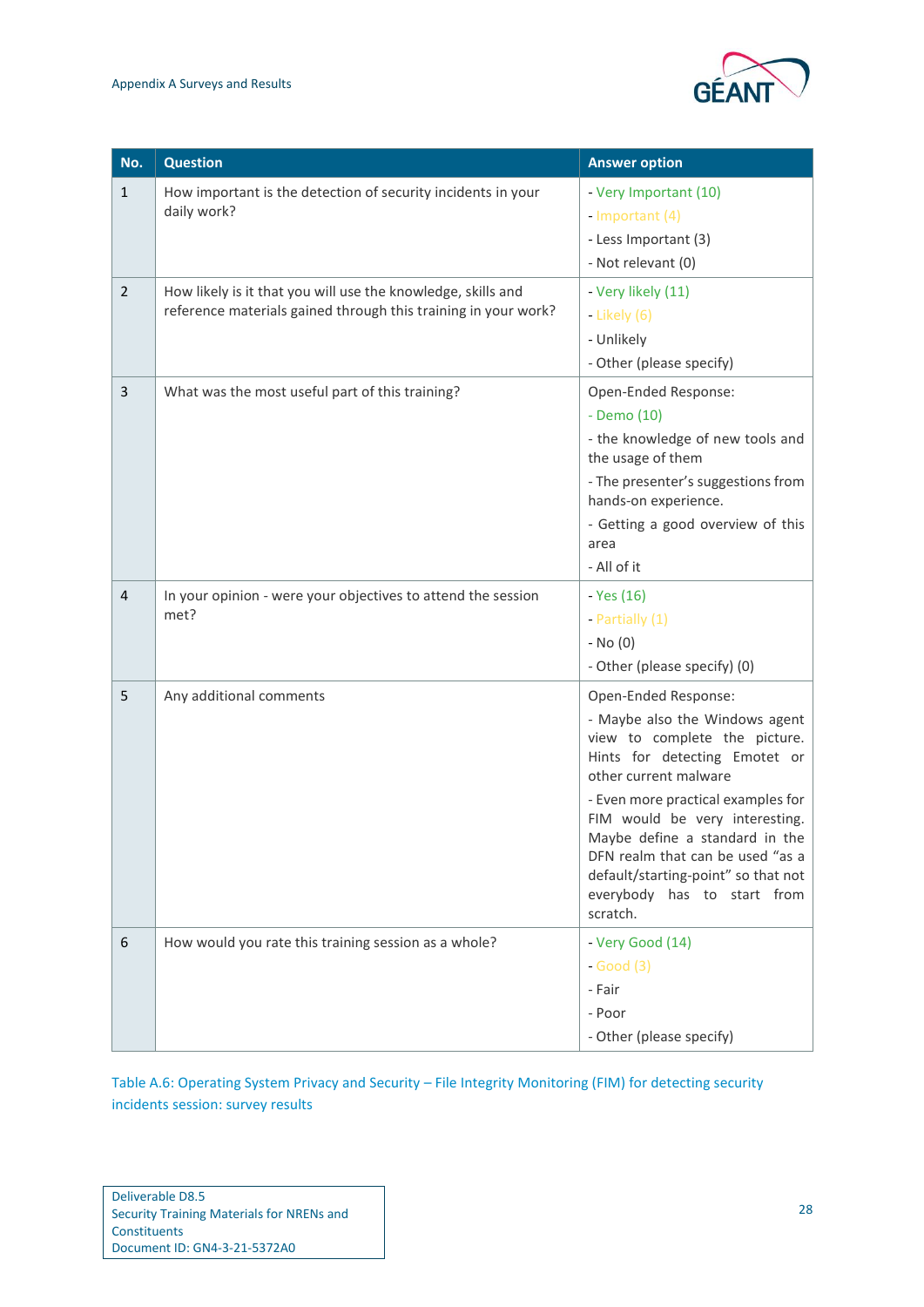

#### **Attendees & Survey: Operating System Privacy and Security – Network First Hop Security**

| <b>Country</b> | <b>No. Attendees</b> | <b>Country</b>                    | <b>No. Attendees</b> | <b>Country</b> | <b>No. Attendees</b> |
|----------------|----------------------|-----------------------------------|----------------------|----------------|----------------------|
| Armenia        | 3                    | Australia                         |                      | Austria        | 2                    |
| Belgium        |                      | Croatia                           | 5                    | Cyprus         | $\mathbf{1}$         |
| Czechia        | $\overline{2}$       | Estonia                           | $\overline{2}$       | Finland        | 3                    |
| France         |                      | Germany                           | 54                   | Hungary        | 2                    |
| Iceland        | 1                    | Ireland                           | $\overline{2}$       | Israel         | 1                    |
| Italy          | 1                    | Lithuania                         | 7                    | Luxembourg     | $\mathbf{1}$         |
| N/A            | 5                    | <b>Netherlands</b>                | 3                    | Poland         | 2                    |
| Portugal       | 5                    | Republic of<br>North<br>Macedonia | $\mathbf{1}$         | Slovenia       | 5                    |
| South Africa   | 1                    | Spain                             | 10                   | Switzerland    | $\mathbf{1}$         |
| Turkey         | 6                    | Ukraine                           |                      |                |                      |

#### **Number of attendees:** 126; **Completed surveys:** 19

#### <span id="page-31-0"></span>Table A.7: Operating System Privacy and Security – Network First Hop Security session: attendees

| No.            | <b>Question</b>                                                                                                                                                  | <b>Answer option</b>                                                                                                       |
|----------------|------------------------------------------------------------------------------------------------------------------------------------------------------------------|----------------------------------------------------------------------------------------------------------------------------|
| $\mathbf{1}$   | Please state your job role, i.e. are you working as a<br>network/system administrator or in any other capacity?                                                  | Open-Ended Response<br>Network specialist/administrator<br>(10)<br>System administrator (2)<br>Service Desk Specialist (2) |
| $\overline{2}$ | Please let us know how you would rate your current experience<br>regarding system and/or network administration or any<br>other field if you mentioned it above. | - Very experienced (2)<br>- Experienced (7)<br>- I have some experience (9)<br>- I am new to it $(1)$                      |
| 3              | In your opinion $-$ do you think the training content is up to<br>date?                                                                                          | - Yes, absolutely (17)<br>- Yes, in most parts (2)<br>$-$ No                                                               |
| $\overline{4}$ | In your opinion $-$ were your objectives in attending the session<br>met?                                                                                        | - Yes (18)<br>- Partially $(1)$<br>$-$ No<br>- Other (please specify)                                                      |
| 5              | How likely is it that you will use the knowledge, skills and<br>reference materials gained through this training in your work?                                   | - Very likely (9)<br>- Likely (9)<br>- Unlikely<br>- Other (please specify)                                                |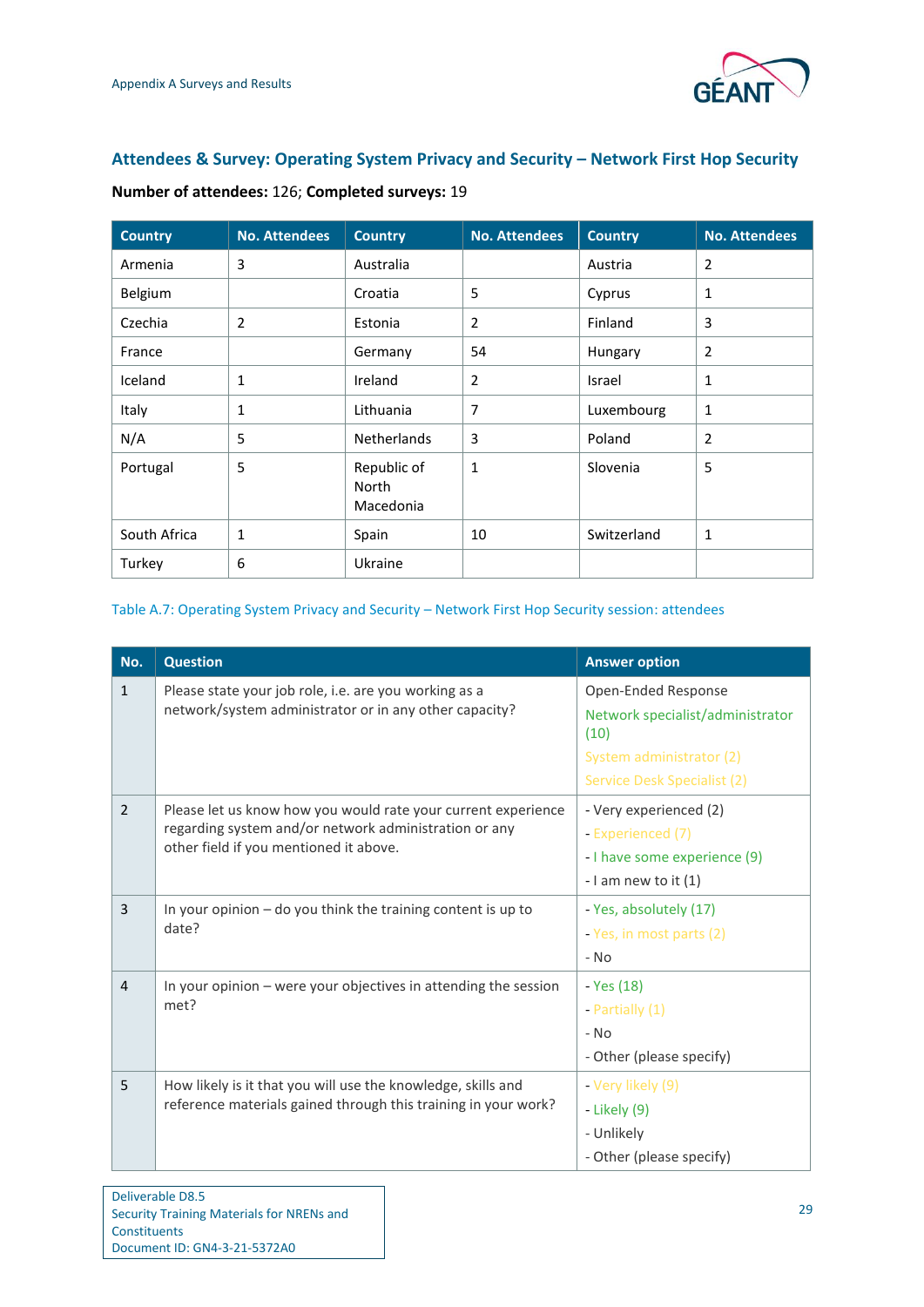#### Appendix A Surveys and Results



| No.            | <b>Question</b>                                                                                                    | <b>Answer option</b>                                                                                                                                                                                                                                                               |
|----------------|--------------------------------------------------------------------------------------------------------------------|------------------------------------------------------------------------------------------------------------------------------------------------------------------------------------------------------------------------------------------------------------------------------------|
|                |                                                                                                                    | $\rightarrow$ I am already using most of the<br>content (1)                                                                                                                                                                                                                        |
| 6              | Would you recommend this training to your colleagues?                                                              | - Yes (19)<br>$-$ No                                                                                                                                                                                                                                                               |
| $\overline{7}$ | Any additional comments                                                                                            | Open-Ended Response                                                                                                                                                                                                                                                                |
| 8              | How would you describe your experience of attending this<br>training session? Please mark all that are applicable. | - Helpful $(16)$<br>- Engaging (7)<br>- Interesting (12)<br>- Relevant (14)<br>- Valuable (12)<br>- Enjoyable (7)<br>- Dull and boring (0)<br>- Confusing (0)<br>- Not relevant (0)<br>- Frustrating (0)<br>- Disappointing (0)<br>- Unhelpful (0)<br>- Other (please specify) (0) |
| 9              | How would you rate this training session as a whole?                                                               | - Very Good (14)<br>$-Good(5)$<br>- Fair<br>- Poor<br>- Other (please specify)                                                                                                                                                                                                     |
| 10             | Do you have any suggestions for improvement?                                                                       | Open-Ended Response                                                                                                                                                                                                                                                                |

<span id="page-32-0"></span>Table A.8: Operating System Privacy and Security – Network First Hop Security session: survey results

#### **Attendees & Survey: Operating System Privacy and Security – Authentication Methods – how to avoid common pitfalls**

#### **Number of attendees:** 110; **Completed surveys:** 9

| <b>Country</b> | <b>No. Attendees</b> | <b>Country</b>     | <b>No. Attendees</b> | <b>Country</b> | <b>No. Attendees</b> |
|----------------|----------------------|--------------------|----------------------|----------------|----------------------|
| Armenia        | 2                    | Australia          |                      | Austria        |                      |
| Belgium        |                      | Croatia            | 3                    | Cyprus         | 2                    |
| Czechia        | 1                    | Estonia            | 1                    | Finland        | 3                    |
| France         | 2                    | Germany            | 53                   | Hungary        | 2                    |
| Iceland        |                      | Ireland            | 1                    | Israel         |                      |
| Italy          | 2                    | Lithuania          | 5                    | Luxembourg     |                      |
| N/A            | 5                    | <b>Netherlands</b> | 5                    | Poland         | 2                    |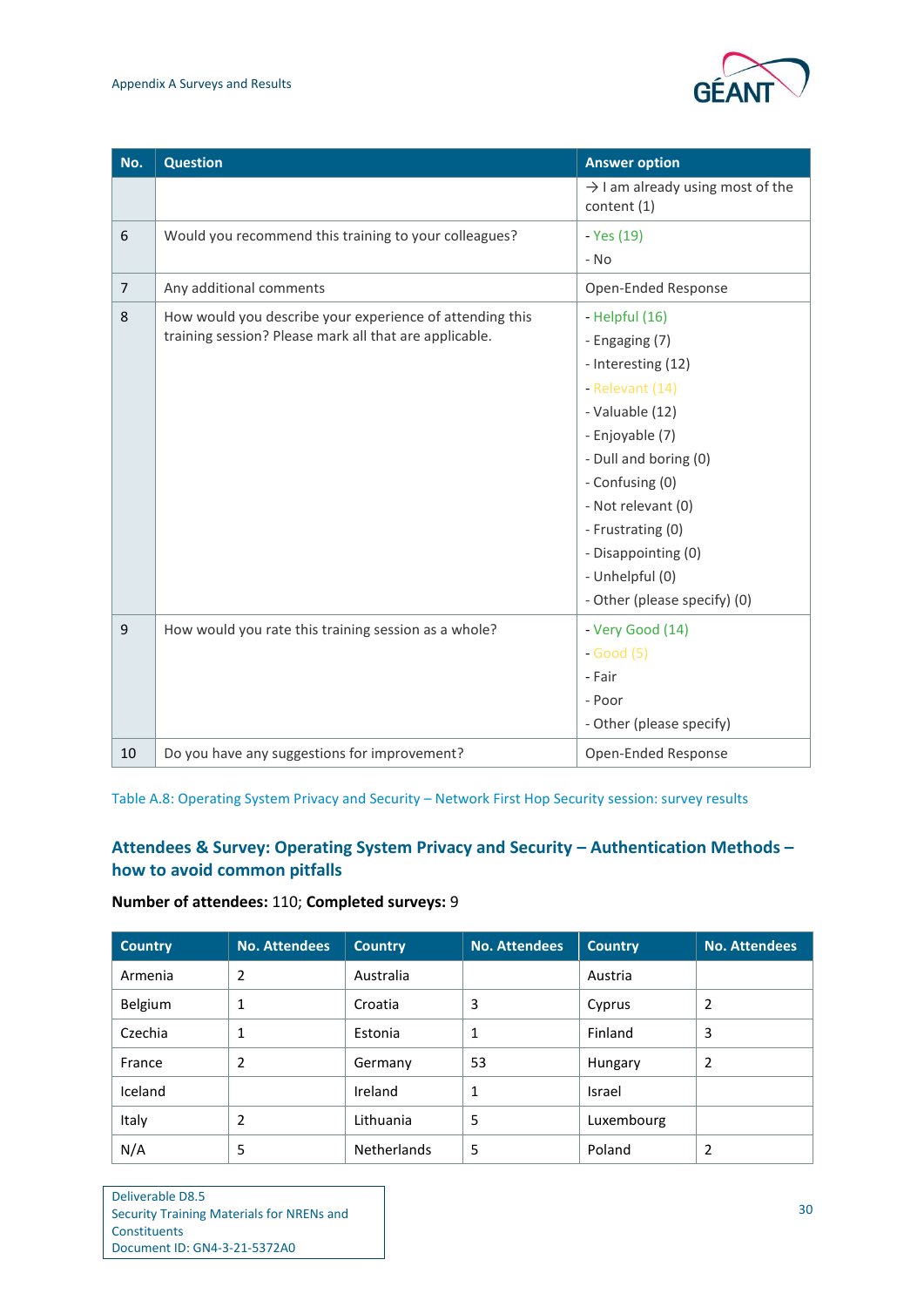

| <b>Country</b> | <b>No. Attendees</b> | <b>Country</b>                    | <b>No. Attendees</b> | <b>Country</b> | <b>No. Attendees</b> |
|----------------|----------------------|-----------------------------------|----------------------|----------------|----------------------|
| Portugal       | 4                    | Republic of<br>North<br>Macedonia |                      | Slovenia       | 1                    |
| South Africa   | 3                    | Spain                             |                      | Switzerland    | 1                    |
| Turkey         | 3                    | Ukraine                           |                      |                |                      |

#### <span id="page-33-0"></span>Table A.9: Operating System Privacy and Security – Authentication Methods session: attendees

| No.            | <b>Question</b>                                                              | <b>Answer option</b>                  |
|----------------|------------------------------------------------------------------------------|---------------------------------------|
| $\mathbf{1}$   | How many years of IT experience do you have?                                 | Open-Ended Response                   |
|                |                                                                              | $>= 10(7)$                            |
|                |                                                                              | $= 9(2)$                              |
| $\overline{2}$ | Regarding the password policy recommendations: Are they in                   | - Yes (7)                             |
|                | accordance with your company strategy?                                       | - Almost (2)                          |
|                |                                                                              | $-$ No $(1)$                          |
| 3              | In your opinion $-$ do you think the training content is up to               | - Yes, absolutely (6)                 |
|                | date?                                                                        | - Yes, in most parts (3)              |
|                |                                                                              | - No                                  |
| 4              | Please add some further comments here.                                       | Open-Ended Response                   |
|                |                                                                              | - More on recent developments         |
|                |                                                                              | regarding TAN authentication<br>codes |
|                |                                                                              | - I think including some              |
|                |                                                                              | references to password-less           |
|                |                                                                              | (Windows Hello + FIDO 2) would        |
|                |                                                                              | be great.                             |
| 5              | In your opinion - were your objectives in attending the session<br>met?      | - Yes (6)                             |
|                |                                                                              | - Partially (2)                       |
|                |                                                                              | - No                                  |
|                |                                                                              | - Other (please specify)              |
| 6              | With reference to your trainer(s), how would you rate the                    | - Excellent                           |
|                | following aspects:<br>- Preparation and organisation (Excellent: 8, Good: 1) | - Good                                |
|                | - Subject matter knowledge (Excellent: 8, Good: 1)                           | - Fair                                |
|                | - Presentation skills (Excellent: 6, Good: 2)                                | - Poor                                |
|                | - Ability to understand and answer questions (Excellent: 7, Good:            |                                       |
|                | 1)                                                                           |                                       |
|                | - Other (please specify)                                                     |                                       |
| $\overline{7}$ | This was the last session in this training module. Did you attend            | - all sessions (6)                    |
|                | any of the other sessions?                                                   | - 4 sessions (1)                      |
|                |                                                                              | - 2 sessions (2)                      |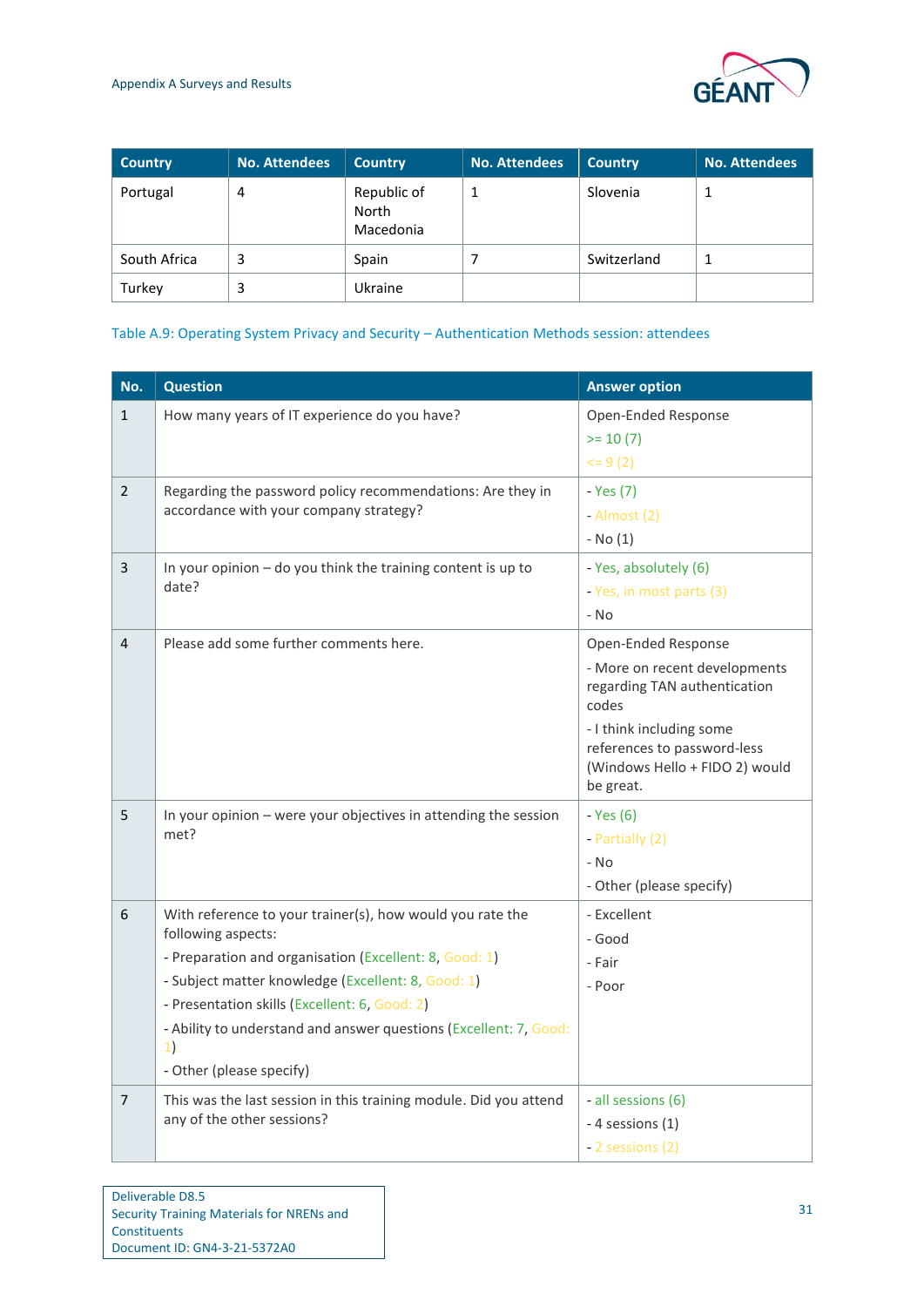

| No. | <b>Question</b>                                                                                          | <b>Answer option</b>                                                                                                                                                                                                                                                                                                                                                                       |
|-----|----------------------------------------------------------------------------------------------------------|--------------------------------------------------------------------------------------------------------------------------------------------------------------------------------------------------------------------------------------------------------------------------------------------------------------------------------------------------------------------------------------------|
| 8   | If you attended other sessions – which one did you like the most<br>and why?                             | - Network 1 <sup>st</sup> Hop Security (3)<br>because of missing experiences                                                                                                                                                                                                                                                                                                               |
| 9   | Are you planning to attend some of the upcoming trainings?                                               | - Yes (9)<br>- No (0)                                                                                                                                                                                                                                                                                                                                                                      |
| 10  | Can you suggest any changes for future training?                                                         | - The schedule is a bit weird for<br>Spaniards, but it's OK since you<br>have to accommodate different<br>time zones and habits.<br>- Maybe on some issues a little bit<br>more detailed information. I<br>understand that it is intended<br>more or less as an "overview",<br>but maybe in the future there is a<br>chance to take a more "practical"<br>approach to some aspects/issues. |
| 11  | Would you recommend our recorded sessions and/or the<br>additional training material to your colleagues? | - Yes (9)<br>- No (0)                                                                                                                                                                                                                                                                                                                                                                      |
| 12  | Do you have any suggestions for improvement?                                                             | Open-Ended Response                                                                                                                                                                                                                                                                                                                                                                        |

<span id="page-34-0"></span>Table A.10: Operating System Privacy and Security – Authentication Methods session: survey results

#### **Attendees & Survey: Client Privacy and Security**

**Number of attendees by session:** Browser: 75; Email: 70; Instant Messaging: 49; Videoconferencing: 55; Office: 50

| <b>Country</b> | <b>No. Attendees</b> | <b>Country</b>                    | <b>No. Attendees</b> | <b>Country</b> | <b>No. Attendees</b> |
|----------------|----------------------|-----------------------------------|----------------------|----------------|----------------------|
| Armenia        | $\overline{7}$       | Australia                         | 1                    | Austria        |                      |
| Belgium        |                      | Croatia                           | 5                    | Cyprus         |                      |
| Czechia        |                      | Estonia                           |                      | Finland        | 11                   |
| France         | $\overline{2}$       | Germany                           | 129                  | Hungary        |                      |
| Iceland        |                      | Ireland                           | 3                    | <b>Israel</b>  |                      |
| Italy          | 8                    | Lithuania                         | 13                   | Luxembourg     | 11                   |
| N/A            | 30                   | <b>Netherlands</b>                | 40                   | Poland         | $\overline{2}$       |
| Portugal       | 4                    | Republic of<br>North<br>Macedonia | 2                    | Slovenia       | $\mathbf{1}$         |
| South Africa   | 3                    | Spain                             | 12                   | Switzerland    | $\overline{2}$       |
| Turkey         | 13                   | Ukraine                           |                      |                |                      |

#### **Completed surveys:** 32

<span id="page-34-1"></span>Table A.11: Client Privacy and Security submodule: attendees

| Deliverable D8.5                          |
|-------------------------------------------|
| Security Training Materials for NRENs and |
| Constituents                              |
| Document ID: GN4-3-21-5372A0              |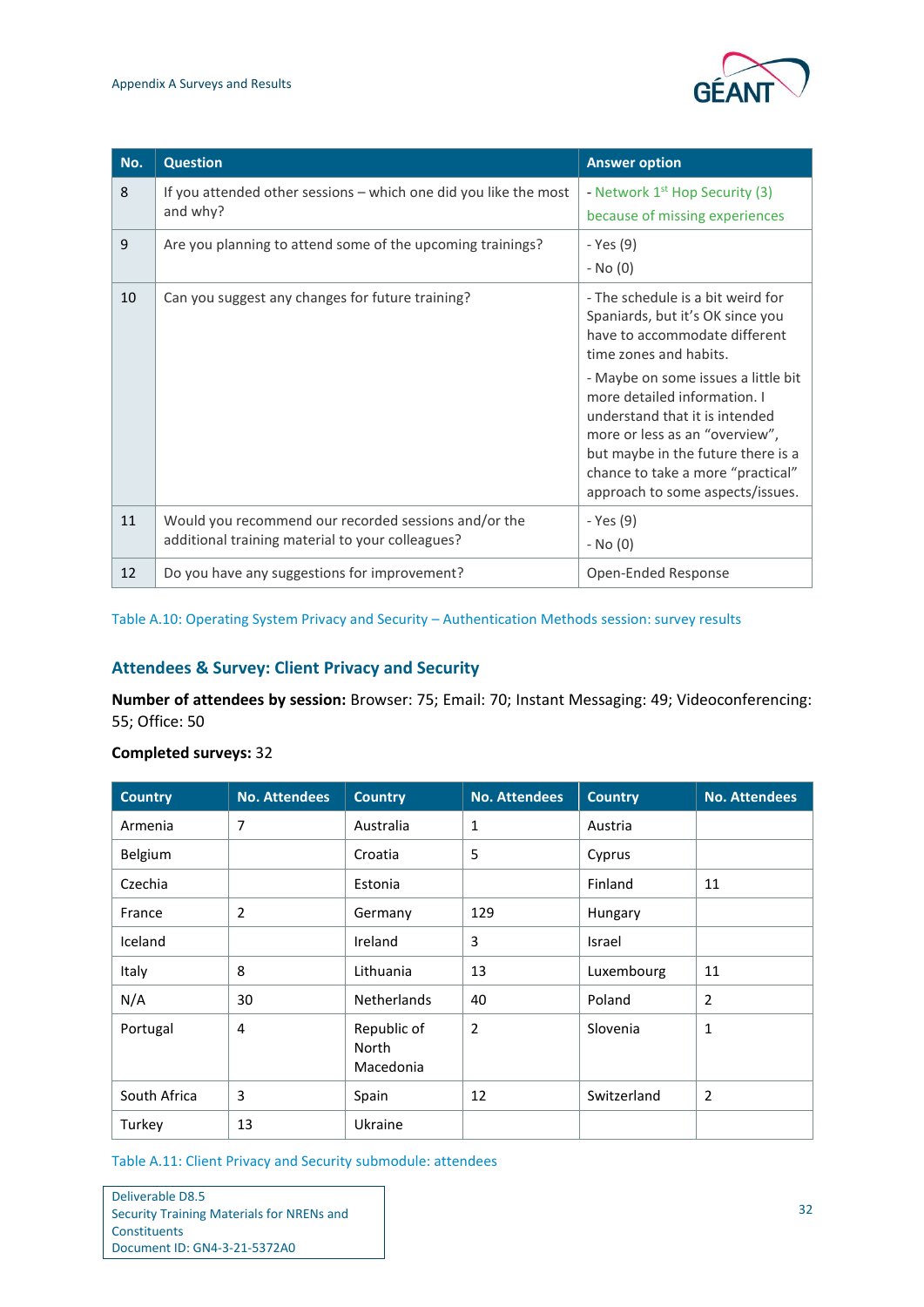

| No.            | <b>Question</b>                                                                                                                                                  | <b>Answer option</b>                                                                                                                                                                                                                                                               |
|----------------|------------------------------------------------------------------------------------------------------------------------------------------------------------------|------------------------------------------------------------------------------------------------------------------------------------------------------------------------------------------------------------------------------------------------------------------------------------|
| $\mathbf 0$    | Please indicate which sessions of the "Client privacy and<br>security" series you attended.                                                                      | - not specified (19)<br>$-$ all $(6)$                                                                                                                                                                                                                                              |
| $\mathbf{1}$   | Please state your job role, i.e. are you working as a<br>network/system administrator or in any other capacity?                                                  | Open-Ended Response<br>Network (/System) administrator<br>(14)<br>Security-related Job, i. e.<br><b>Information Security Officer (9)</b>                                                                                                                                           |
| $\overline{2}$ | Please let us know how you would rate your current experience<br>regarding system and/or network administration or any<br>other field if you mentioned it above. | - Very experienced (5)<br>- Experienced (12)<br>- I have some experience (14)<br>- I am new to it $(1)$                                                                                                                                                                            |
| 3              | In your opinion - do you think the training content is up to<br>date?                                                                                            | - Yes, absolutely (27)<br>- Yes, in most parts (6)<br>- No                                                                                                                                                                                                                         |
| 4              | In your opinion - were your objectives in attending the session<br>met?                                                                                          | - Yes (30)<br>- Partially (2)<br>$-$ No<br>- Other (please specify)                                                                                                                                                                                                                |
| 5              | How likely is it that you will use the knowledge, skills and<br>reference materials gained through this training in your work?                                   | - Very likely (13)<br>- Likely (19)<br>- Unlikely<br>- Other (please specify)<br>I am already using most of the<br>content (1)                                                                                                                                                     |
| 6              | Would you recommend this training to your colleagues?                                                                                                            | - Yes (31)<br>$-$ No $(1)$                                                                                                                                                                                                                                                         |
| 7              | Any additional comments                                                                                                                                          | Open-Ended Response                                                                                                                                                                                                                                                                |
| 8              | How would you describe your experience of attending this<br>training session? Please mark all that are applicable.                                               | - Helpful (27)<br>- Engaging (12)<br>- Interesting (22)<br>- Relevant (21)<br>- Valuable (19)<br>- Enjoyable (11)<br>- Dull and boring (0)<br>- Confusing (0)<br>- Not relevant (0)<br>- Frustrating (0)<br>- Disappointing (0)<br>- Unhelpful (0)<br>- Other (please specify) (0) |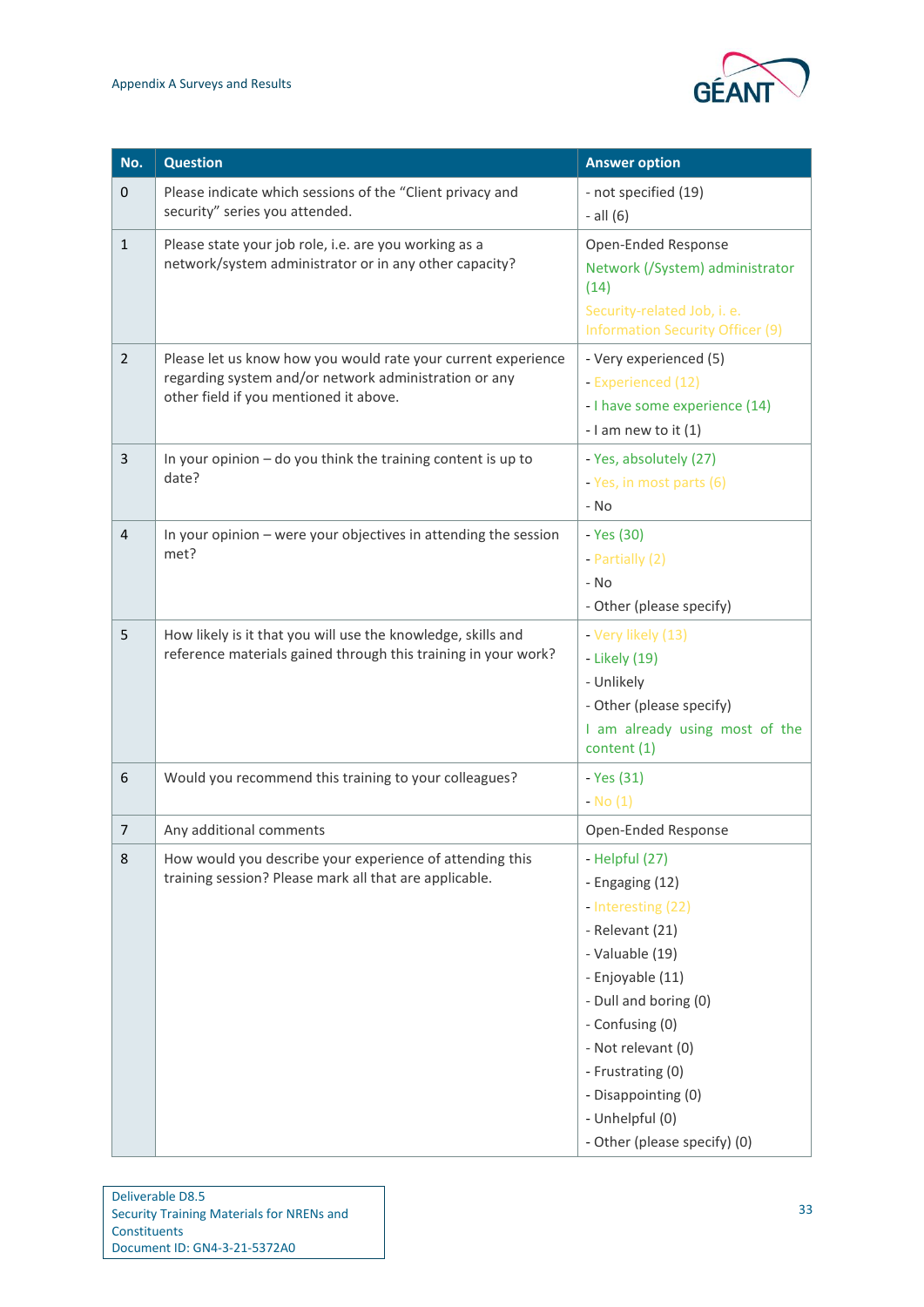

| No. | <b>Question</b>                                                                                                                                                                                                                                                                                                                               | <b>Answer option</b>                                                                                                        |
|-----|-----------------------------------------------------------------------------------------------------------------------------------------------------------------------------------------------------------------------------------------------------------------------------------------------------------------------------------------------|-----------------------------------------------------------------------------------------------------------------------------|
| 9   | With reference to your trainer(s) how would you rate the<br>following aspects:<br>- Preparation and organisation (Excellent: 5, Good: 4)<br>- Subject matter knowledge (Excellent: 6)<br>- Presentation skills (Excellent: 2, Good: 4)<br>- Ability to understand and answer questions (Excellent: 3, Good:<br>1)<br>- Other (please specify) | - Excellent<br>- Good<br>- Fair<br>- Poor                                                                                   |
| 10  | Note: Some attendees reported problems with the radio box.<br>How would you rate this training session as a whole?                                                                                                                                                                                                                            | - Very Good (24)<br>- Good (9)<br>- Fair<br>- Poor<br>- Other (please specify)                                              |
| 11  | Do you have any suggestions for improvement?                                                                                                                                                                                                                                                                                                  | Open-Ended Response<br>- Training is rather entry-level;<br>perhaps follow-ups to delve<br>deeper into subject matters. (1) |

#### <span id="page-36-0"></span>Table A.12: Client Privacy and Security submodule: survey results

#### <span id="page-36-2"></span>**Attendees & Survey: Domain Name System (DNS) Protection**

**Number of attendees:** Introduction to DNS and its Security Challenges – meet the Problems: 99; DNS for Network Defence – using DNS to protect and observe: 92; DNSSEC – protecting the integrity of the Domain Naming System: 63; DNS Privacy Protocols – encrypted DNS queries for privacy protection: 67

| <b>Country</b> | <b>No. Attendees</b> | <b>Country</b>                    | <b>No. Attendees</b> | <b>Country</b> | <b>No. Attendees</b> |
|----------------|----------------------|-----------------------------------|----------------------|----------------|----------------------|
| Armenia        | 7                    | Austria                           | 9                    | Belgium        | 2                    |
| Cyprus         | 1                    | France                            | 3                    | Georgia        | 3                    |
| Germany        | 125                  | Greece                            | $\mathbf{1}$         | Hungary        | 6                    |
| Iceland        | 1                    | Ireland                           |                      | Israel         | 21                   |
| Italy          | 11                   | Lithuania                         | 12                   | Luxembourg     | 9                    |
| N/A            | 42                   | <b>Netherlands</b>                | 38                   | Poland         | $\overline{4}$       |
| Portugal       | 3                    | Republic of<br>North<br>Macedonia | 3                    | Slovenia       | 5                    |
| South Africa   | 6                    | Spain                             | $\overline{4}$       | Switzerland    | 1                    |
| Turkey         | $\overline{2}$       | Ukraine                           | $\overline{2}$       |                |                      |

#### **Completed surveys:** 17

<span id="page-36-1"></span>Table A.13: Domain Name System (DNS) Protection submodule: attendees

| Deliverable D8.5                          |
|-------------------------------------------|
| Security Training Materials for NRENs and |
| Constituents                              |
| Document ID: GN4-3-21-5372A0              |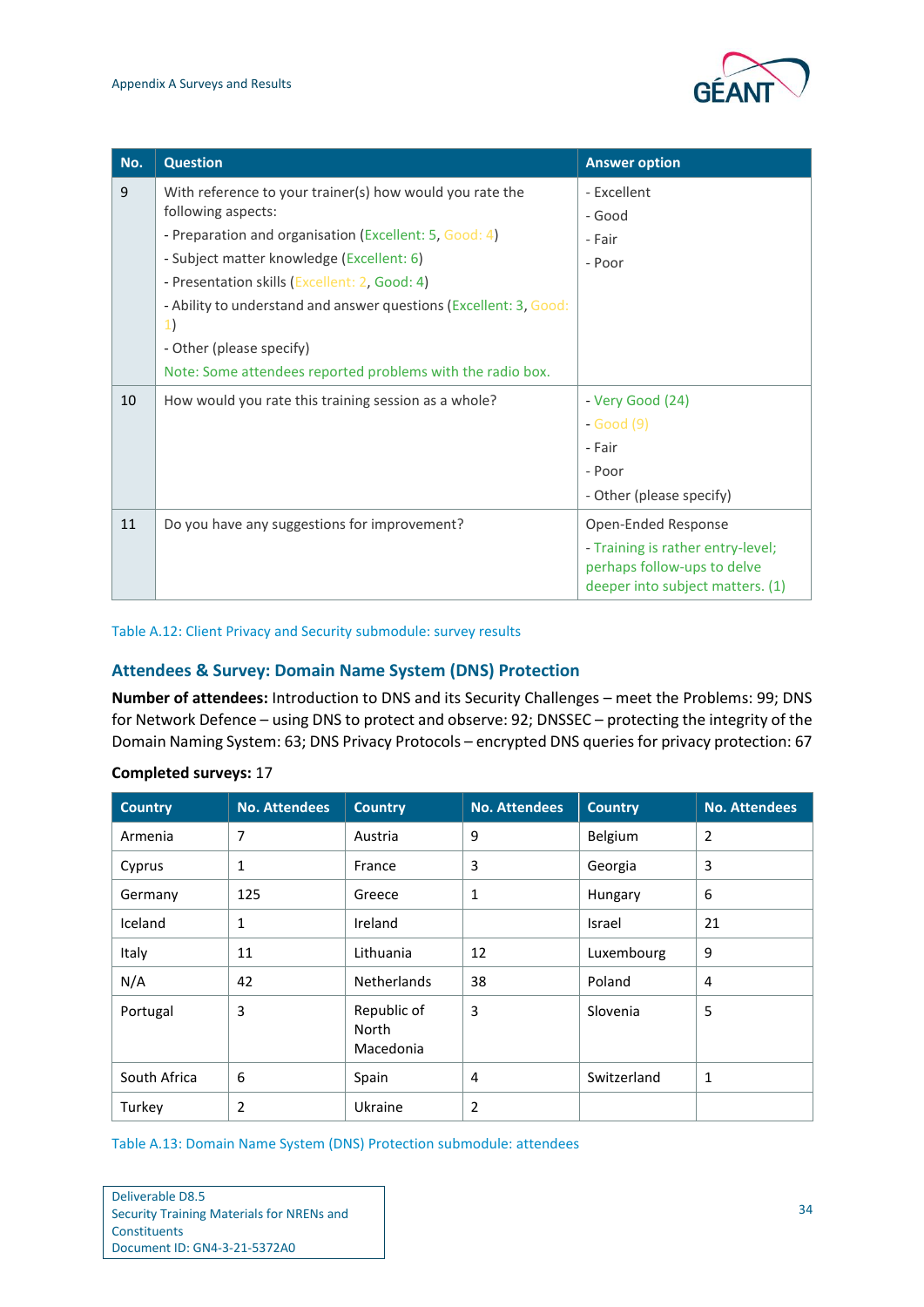

| No.            | <b>Question</b>                                                                                                                                                                                                                                                                          | <b>Answer option</b>                                                                                                                                                                                                                                                                                                                                                 |
|----------------|------------------------------------------------------------------------------------------------------------------------------------------------------------------------------------------------------------------------------------------------------------------------------------------|----------------------------------------------------------------------------------------------------------------------------------------------------------------------------------------------------------------------------------------------------------------------------------------------------------------------------------------------------------------------|
| $\pmb{0}$      | Please indicate which sessions of the "DNS Protection" series<br>you attended.                                                                                                                                                                                                           | $-$ all $(14)$<br>- three $(3)$                                                                                                                                                                                                                                                                                                                                      |
| $\mathbf{1}$   | Please state your job role, i.e., are you working as a<br>network/system administrator or in any other capacity?                                                                                                                                                                         | Open-Ended Response<br>Network (/System) administrator<br>(9)<br>Security-related Job, i. e.<br><b>Information Security Officer (6)</b>                                                                                                                                                                                                                              |
| $\overline{2}$ | Please let us know how you would rate your current experience<br>regarding system and/or network administration or any<br>other field if you mentioned it above.                                                                                                                         | - Very experienced (6)<br>- Experienced (7)<br>- I have some experience (4)<br>$-1$ am new to it $(0)$                                                                                                                                                                                                                                                               |
| 3              | In your opinion - were your objectives in attending the<br>session(s) met?                                                                                                                                                                                                               | - Yes (16)<br>- Partially (1)<br>- No<br>- Other (please specify)                                                                                                                                                                                                                                                                                                    |
| $\overline{4}$ | How likely is it that you will use the knowledge, skills and<br>reference materials gained through this training in your work?                                                                                                                                                           | - Very likely (13)<br>- Likely $(4)$<br>- Unlikely<br>- Other (please specify)                                                                                                                                                                                                                                                                                       |
| 5              | How would you rate this training session as a whole?                                                                                                                                                                                                                                     | - Very Good (12)<br>$-Good(5)$<br>- Fair<br>- Poor<br>- Other (please specify)                                                                                                                                                                                                                                                                                       |
| 6              | We are already planning the next round of training events<br>(most likely virtual) to take place in 2021. We are seeking your<br>views as to what will make the events more beneficial for you.<br>Please let us know if you would like to see changes regarding<br>the session content: | - I would like to know in advance<br>what the agenda includes (14)<br>- I would like an opportunity to<br>state what is of particular interest<br>to me in the specified area before<br>training so that it can be covered<br>at the event. (2)<br>- I would like to have a follow-up<br>event where particular subjects<br>can be explored in greater detail<br>(6) |
| $\overline{7}$ | At the moment it looks as though we shall continue with<br>delivering virtual training sessions. Having attended some of<br>our sessions this year, could you suggest ways to help to make<br>sessions more beneficial for you.                                                          | - Keep the same format that we<br>used this year: presentation (most<br>of the allocated time) and some<br>time for Q &A (16)<br>- Introduce "round table" format:<br>invite presentation from<br>participants and include<br>facilitated round-the-table                                                                                                            |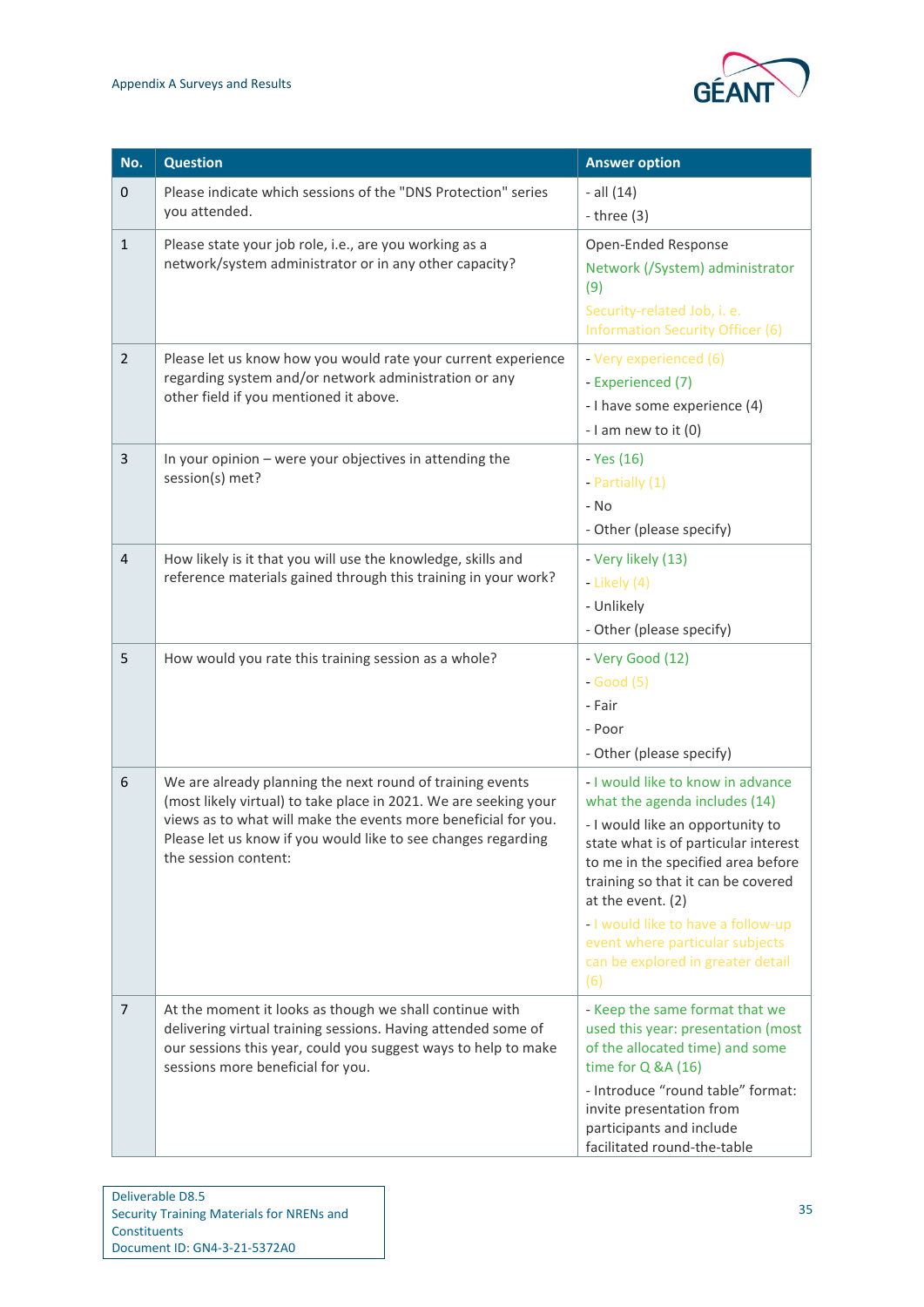

| No. | <b>Question</b>                                                                                                                                                                                             | <b>Answer option</b>                                                                                                                                                                                                                                                                          |
|-----|-------------------------------------------------------------------------------------------------------------------------------------------------------------------------------------------------------------|-----------------------------------------------------------------------------------------------------------------------------------------------------------------------------------------------------------------------------------------------------------------------------------------------|
|     |                                                                                                                                                                                                             | discussion. No (9), Yes (3)<br>- Introduce "open forum" type of<br>session on a dedicated subject to<br>identify common issues, different<br>solutions. No (4), (Yes) (7)<br>- Use the combination of formats.<br>No (5), Yes (3)                                                             |
| 8   | Based on your experience of attending virtual sessions this year<br>- please share some comments regarding frequency and<br>duration of the sessions and any changes you think we should<br>make next year: | - Duration of each session (1<br>hour) is right for me (14)<br>- I would like sessions to be longer<br>to allow more time for Q&A, e.g.<br>90 min (3)<br>- Time between each session is<br>right for me (8)<br>- I wish sessions were delivered<br>with more time between each<br>session (1) |
| 9   | When face-to-face training events become possible $-$ in your<br>opinion, would repeating the same modules as on-site training<br>be beneficial to your NREN or participating organisation?                 | - Not sure that organising the on-<br>site version of training will bring<br>further benefits compared to the<br>virtual training (11)<br>- Yes, it will be beneficial to bring<br>together an NREN and<br>participating organisation at the<br>on-site event (5)                             |

<span id="page-38-0"></span>Table A.14: Domain Name System (DNS) Protection submodule: survey results

#### **Attendees & Survey: Distributed Denial of Service (DDoS) Protection**

**Number of attendees by session:** Introduction to DDoS Attacks – an overview of motivation and modus operandi of attackers: 165; Details of Selected DDoS Attacks – how the attacks work from a technical perspective: 117; DDoS Detection – how to know if you are under attack or partaking in an attack: 118; DDoS Mitigation – what you can do against attacks: 114

| <b>Country</b> | <b>No. Attendees</b> | <b>Country</b> | <b>No. Attendees</b> | <b>Country</b> | <b>No. Attendees</b> |
|----------------|----------------------|----------------|----------------------|----------------|----------------------|
| Albania        | 2                    | Armenia        |                      | Australia      |                      |
| Austria        | 20                   | Belgium        | 33                   | Cyprus         | 3                    |
| <b>Denmark</b> | 8                    | Estonia        | 6                    | Finland        | 9                    |
| France         | 10                   | Georgia        |                      | Germany        | 202                  |
| Hungary        | 9                    | Ireland        |                      | Island         | 2                    |
| Israel         | 17                   | Italy          |                      | Lithuania      | 16                   |

#### **Completed surveys:** 27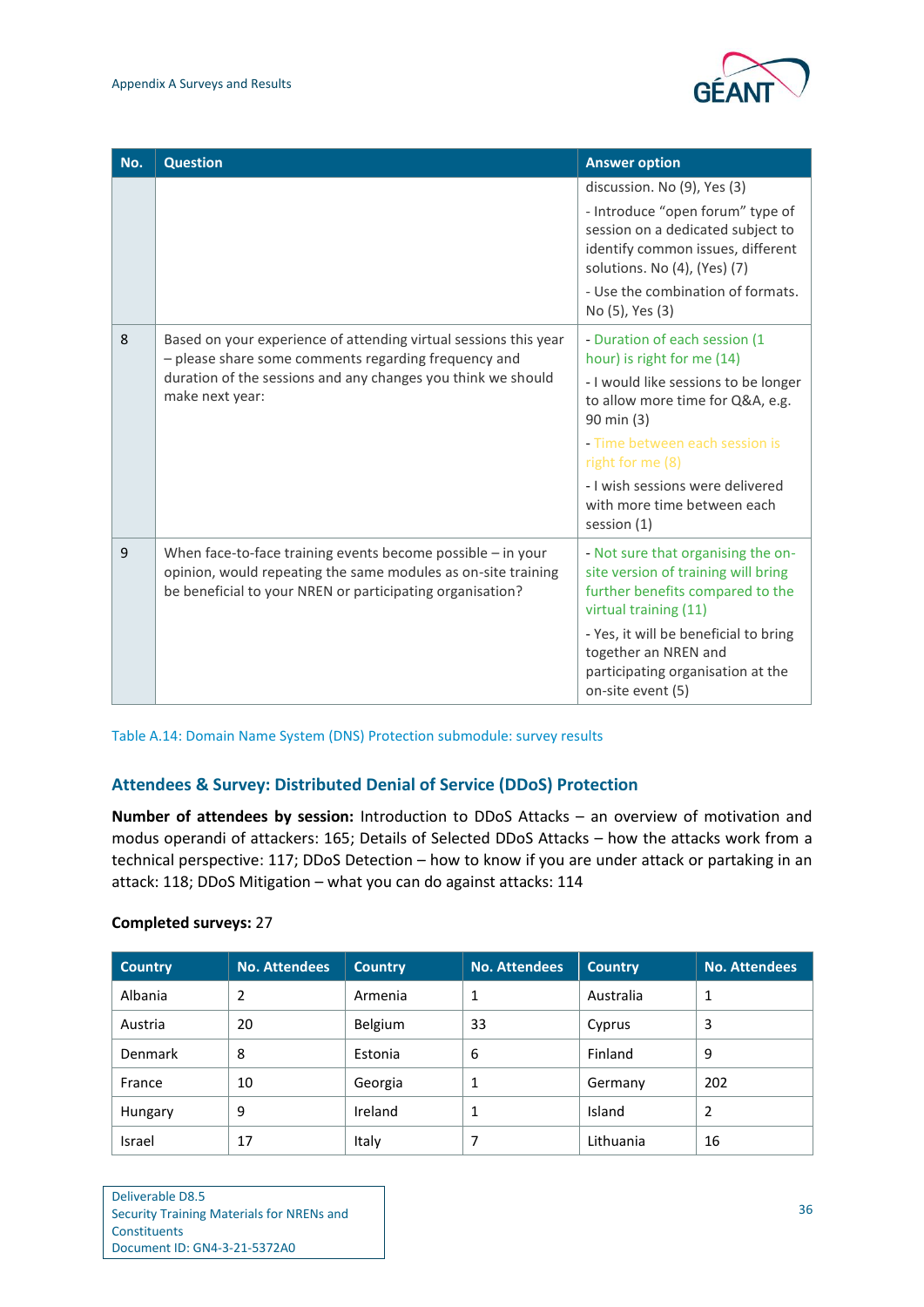

| <b>Country</b> | <b>No. Attendees</b> | <b>Country</b>    | <b>No. Attendees</b> | <b>Country</b>                    | <b>No. Attendees</b> |
|----------------|----------------------|-------------------|----------------------|-----------------------------------|----------------------|
| Luxembourg     | 4                    | N/A               | 33                   | <b>Netherlands</b>                | 71                   |
| Poland         | 13                   | Portugal          | 4                    | Republic of<br>North<br>Macedonia | 7                    |
| South Africa   | 9                    | Spain             | 8                    | Switzerland                       | 4                    |
| Ukraine        | ┸                    | United<br>Kingdom | 12                   |                                   |                      |

#### <span id="page-39-0"></span>Table A.15: Distributed Denial of Service (DDoS) Protection submodule: attendees

| No.            | <b>Question</b>                                                                                                                                                                        | <b>Answer option</b>                                                                                                                     |
|----------------|----------------------------------------------------------------------------------------------------------------------------------------------------------------------------------------|------------------------------------------------------------------------------------------------------------------------------------------|
| $\mathbf 0$    | Please indicate which sessions of the "DDoS Protection" series<br>you attended.                                                                                                        | $-$ all $(21)$<br>$-$ three $(5)$<br>$-two(1)$                                                                                           |
| $\mathbf{1}$   | Please state your job role, i.e., are you working as a<br>network/system administrator or in any other capacity?                                                                       | Open-Ended Response<br>Network (/System) administrator<br>(13)<br>Security-related Job, i. e.<br><b>Information Security Officer (8)</b> |
| $\overline{2}$ | Please let us know how you would rate your current experience<br>regarding system and/or network administration or any<br>other field if you mentioned it above.                       | - Very experienced (4)<br>- Experienced (14)<br>- I have some experience (8)<br>- I am new to it (1)                                     |
| 3              | In your opinion - were your objectives in attending the<br>session(s) met?                                                                                                             | - Yes (19)<br>- Partially (8)<br>- No<br>- Other (please specify)                                                                        |
| 4              | How likely is it that you would recommend this training to<br>colleagues?                                                                                                              | - Very likely (14)<br>- Likely (13)<br>- Unlikely<br>- Other (please specify)                                                            |
| 5              | How would you rate this training session as a whole?                                                                                                                                   | - Very Good (12)<br>$-Good(15)$<br>- Fair<br>- Poor<br>- Other (please specify)                                                          |
| 6              | More training events (most likely virtual) will take place in<br>2021. If you would like future training to include particular<br>subjects, please state your areas of interest below: | Open-Ended Response:<br>- usage of GÉANT services<br>- Identity Protection: Multi-factor<br>Authentication and Passwordless              |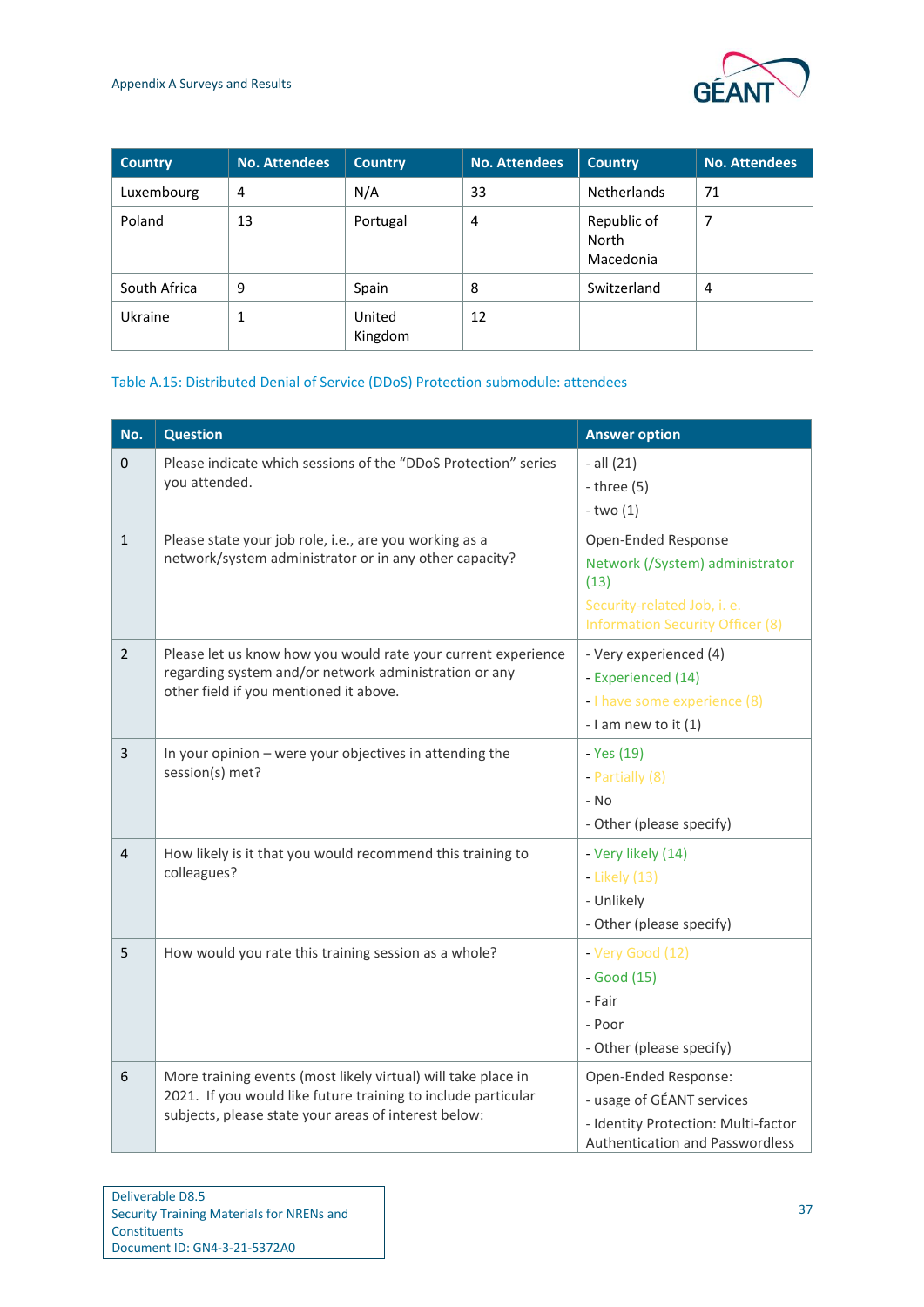

| No.            | <b>Question</b>     | <b>Answer option</b>                                                                                                       |
|----------------|---------------------|----------------------------------------------------------------------------------------------------------------------------|
|                |                     | (FIDO2 and Windows Hello).                                                                                                 |
|                |                     | - IPv6 security                                                                                                            |
|                |                     | - More in-depth network security<br>- especially at the router level -<br>e.g. bcp38 / MANRS / RTBH,<br>securing BGP, etc. |
|                |                     | - Infrastructure as a Service (IaaS),<br>Firewall on Demand (FoD),<br>Encryption                                           |
|                |                     | - Networks Network security                                                                                                |
|                |                     | - Active Directory Security in<br><b>University Environments</b><br>Managed Anti-Virus Solutions /<br>EDR and DSGVO        |
|                |                     | - hardening websites, E2EE                                                                                                 |
|                |                     | - Microsoft Active Directory<br>Secure Setups and Risk of Remote<br><b>Access Kerberos Mail Security</b><br>$-2FA$         |
| $\overline{7}$ | Any other comments? | Open-Ended Response: (extract)                                                                                             |
|                |                     | - Even if training events will take<br>place, I hope virtual attendance<br>will remain possible.                           |
|                |                     | - Have presenters watch their<br>own sessions, so they can<br>improve.                                                     |

<span id="page-40-1"></span>Table A.16: Distributed Denial of Service (DDoS) Protection submodule: survey results

### <span id="page-40-0"></span>**A.2 Vulnerability Management Course**

#### **Attendees & Survey: Vulnerability Management Process & Standards**

**Number of attendees:** Vulnerability Management: 65; Vulnerability Information: 53; Patch Management: 59

#### **Completed surveys:** 11

| <b>Country</b> | <b>No. Attendees</b> | <b>Country</b> | <b>No. Attendees</b> | <b>Country</b> | No. Attendees |
|----------------|----------------------|----------------|----------------------|----------------|---------------|
| Albania        | 3                    | Armenia        | 4                    | Austria        |               |
| Belgium        | 6                    | Croatia        |                      | Cyprus         |               |
| Estonia        |                      | Finland        |                      | France         |               |
| Germany        | 82                   | Ireland        |                      | Israel         | 3             |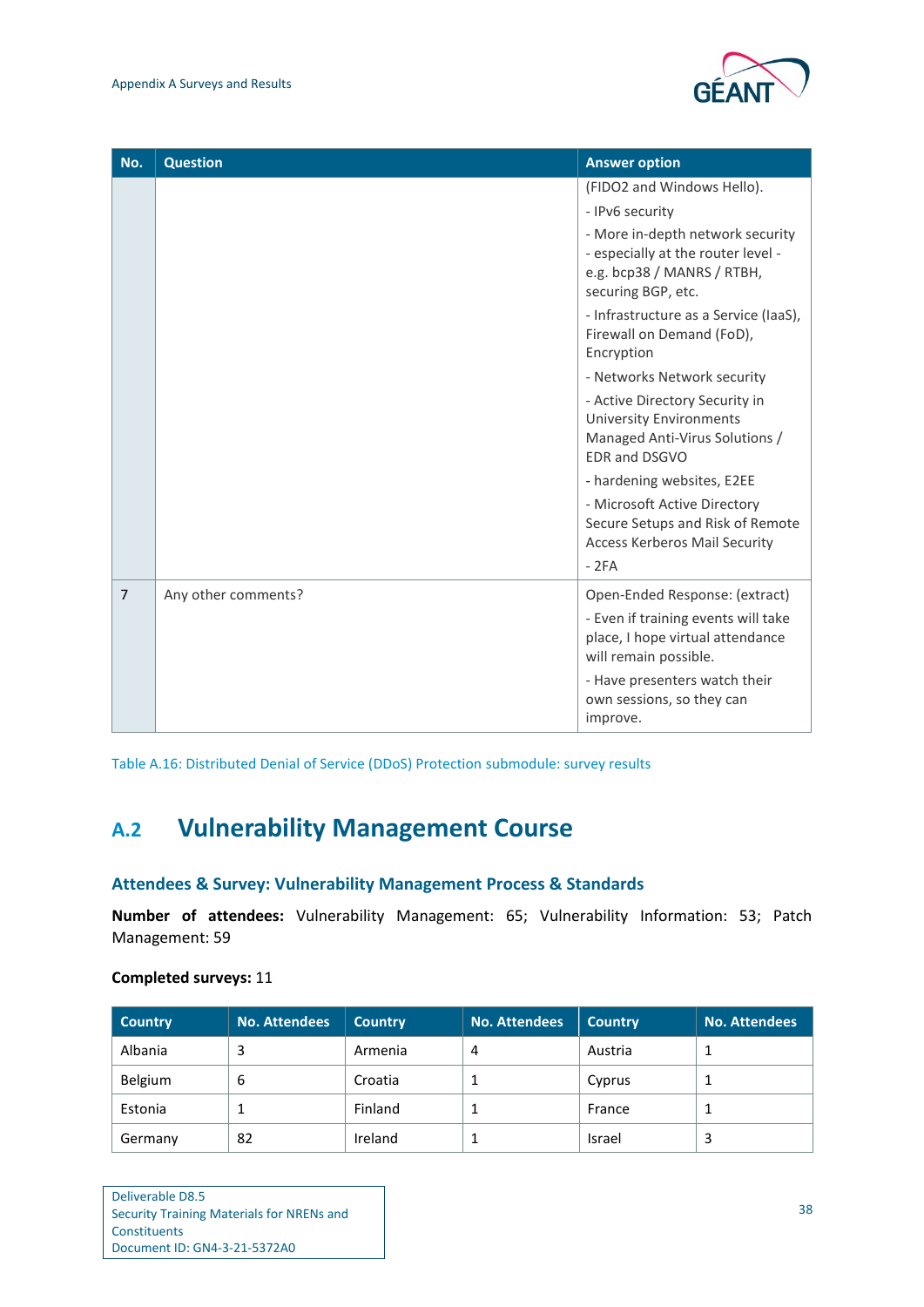

| <b>Country</b>                    | <b>No. Attendees</b> | <b>Country</b> | <b>No. Attendees</b> | <b>Country</b>     | <b>No. Attendees</b> |
|-----------------------------------|----------------------|----------------|----------------------|--------------------|----------------------|
| Italy                             | 4                    | Lithuania      | 8                    | Luxembourg         | $\overline{4}$       |
| Moldova                           | 4                    | N/A            | 33                   | <b>Netherlands</b> | 2                    |
| Republic of<br>North<br>Macedonia | 2                    | Slovenia       | 6                    | Spain              | 5                    |
| Sweden                            | 2                    | Turkey         |                      |                    |                      |

#### <span id="page-41-0"></span>Table A.17: Vulnerability Management Process & Standards submodule: attendees

| No.            | <b>Question</b>                                                                                                                                                  | <b>Answer option</b>                                                                                                                                 |
|----------------|------------------------------------------------------------------------------------------------------------------------------------------------------------------|------------------------------------------------------------------------------------------------------------------------------------------------------|
| $\pmb{0}$      | Please indicate which sessions of the "Vulnerability<br>Management Process & Standards" series you attended.                                                     | $-$ all $(5)$<br>$-two(2)$<br>- one $(4)$                                                                                                            |
| $\mathbf{1}$   | Please state your job role, i.e., are you working as a<br>network/system administrator or in any other capacity?                                                 | Open-Ended Response<br>Network (/System) administrator<br>(7)<br>Security-related Job, i. e.<br><b>Information Security Advisor (2)</b><br>Other (2) |
| $\overline{2}$ | Please let us know how you would rate your current experience<br>regarding system and/or network administration or any<br>other field if you mentioned it above. | - Very experienced (1)<br>- Experienced (9)<br>- I have some experience (1)<br>- I am new to it (0)                                                  |
| 3              | In your opinion - were your objectives in attending the<br>session(s) met?                                                                                       | $-Yes(5)$<br>- Partially (6)<br>$- NO$<br>- Other (please specify)                                                                                   |
| 4              | How likely is it that you would recommend this training to<br>colleagues?                                                                                        | - Very likely (4)<br>- Likely (7)<br>- Unlikely<br>- Other (please specify)                                                                          |
| 5              | How would you rate this training session as a whole?                                                                                                             | - Very Good (5)<br>$-Good(6)$<br>- Fair<br>- Poor<br>- Other (please specify)                                                                        |
| 6              | How did you get notified about the training?                                                                                                                     | Open-Ended Response<br>DFN/DFN Newsletter (3)<br>Email (3)<br>by GÉANT (3)                                                                           |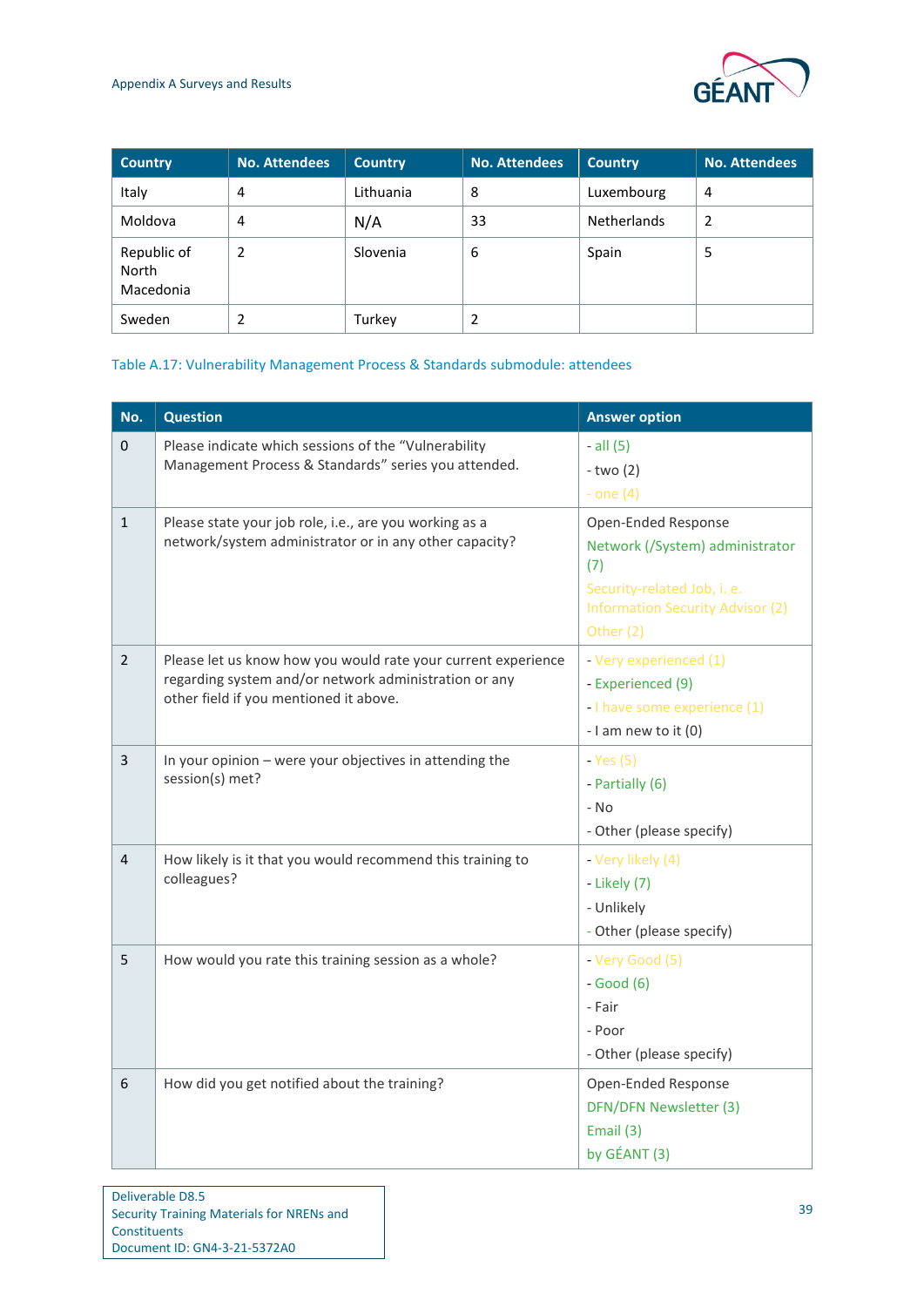

| No.            | <b>Question</b>                                                                                                                                                                         | <b>Answer option</b>                                                                                                                                                                                                                                                                      |
|----------------|-----------------------------------------------------------------------------------------------------------------------------------------------------------------------------------------|-------------------------------------------------------------------------------------------------------------------------------------------------------------------------------------------------------------------------------------------------------------------------------------------|
|                |                                                                                                                                                                                         | (recommendation) by a colleague<br>(2)                                                                                                                                                                                                                                                    |
| $\overline{7}$ | Are attendees of your organisation/NREN aware that these<br>training sessions are available?                                                                                            | - Yes (10)<br>- No (1)                                                                                                                                                                                                                                                                    |
| 8              | If you answered "No" to question Q8, can you suggest<br>additional ways to notify of future training?                                                                                   | Open-Ended Response<br>- no answer provided                                                                                                                                                                                                                                               |
| 9              | More training events (most likely virtual) will take place in 2021.<br>If you would like future training to include particular subjects -<br>please state your areas of interest below: | Open-Ended Response<br>- Forensic Tools<br>- Identity<br>- best practices to secure remote<br>environments<br>- Security, especially regarding<br>critical web applications.<br>- technical details how to harden<br>systems and network (Linux,<br>Windows, Firewalls)<br>- RISK MANAGER |
| 10             | Any other comments                                                                                                                                                                      | Open-Ended Response<br>- thank you (4)                                                                                                                                                                                                                                                    |

<span id="page-42-0"></span>Table A.18: Vulnerability Management Process & Standards submodule: survey results

#### **Attendees & Survey: Finding Vulnerabilities I – Looking into Networks**

**Number of attendees:** Looking into the Network: 57; Network Vulnerability Scanning: 55; Penetration Tests (postponed session): 29

| <b>Country</b>     | <b>No. Attendees</b> | <b>Country</b> | <b>No. Attendees</b> | <b>Country</b> | <b>No. Attendees</b> |
|--------------------|----------------------|----------------|----------------------|----------------|----------------------|
| Albania            | 2                    | Armenia        | 2                    | Belgium        | 7                    |
| Croatia            | 1                    | Danmark        | 6                    | France         | 3                    |
| Germany            | 79                   | Iceland        | 1                    | Italy          | 1                    |
| Lithuania          | 3                    | Luxembourg     | 1                    | N/A            | 10                   |
| <b>Netherlands</b> | 8                    | Poland         | 2                    | Portugal       | 5                    |
| Slovenia           | 5                    | South Africa   | 2                    | Spain          | 1                    |
| United<br>Kingdom  | 2                    |                |                      |                |                      |

#### **Completed surveys:** 7

<span id="page-42-1"></span>Table A.19: Finding Vulnerabilities I – Looking into Networks submodule: attendees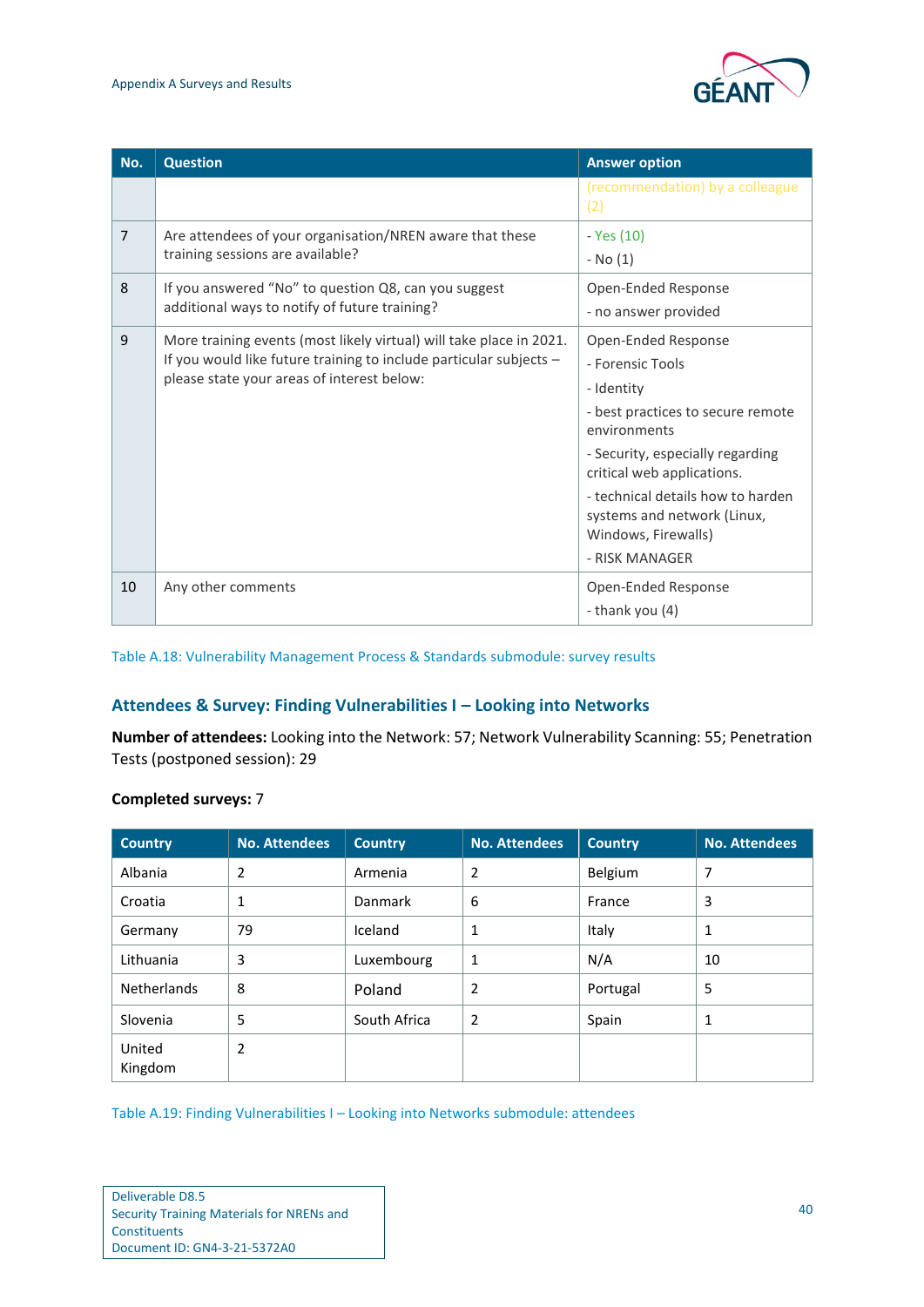

| No.            | <b>Question</b>                                                                                                                                                                         | <b>Answer option</b>                                                                                                                                 |
|----------------|-----------------------------------------------------------------------------------------------------------------------------------------------------------------------------------------|------------------------------------------------------------------------------------------------------------------------------------------------------|
| $\pmb{0}$      | Please indicate which sessions of the "Vulnerability<br>Management Process & Standards" series you attended.                                                                            | $-$ all $(5)$<br>$-two(0)$<br>- one $(2)$                                                                                                            |
| $\mathbf{1}$   | Please state your job role, i.e., are you working as a<br>network/system administrator or in any other capacity?                                                                        | Open-Ended Response<br>Network (/System) administrator<br>(4)<br>Security-related Job, i. e.<br><b>Information Security Advisor (2)</b><br>Other (1) |
| $\overline{2}$ | Please let us know how you would rate your current experience<br>regarding system and/or network administration or any<br>other field if you mentioned it above.                        | - Very experienced (1)<br>- Experienced (5)<br>- I have some experience (1)<br>- I am new to it (0)                                                  |
| 3              | In your opinion - were your objectives in attending the<br>session(s) met?                                                                                                              | - Yes $(4)$<br>- Partially (3)<br>- No<br>- Other (please specify)                                                                                   |
| $\overline{4}$ | How likely is it that you would recommend this training to<br>colleagues?                                                                                                               | - Very likely (5)<br>- Likely $(2)$<br>- Unlikely<br>- Other (please specify)                                                                        |
| 5              | How would you rate this training session as a whole?                                                                                                                                    | - Very Good (5)<br>$-Good(2)$<br>- Fair<br>- Poor<br>- Other (please specify)                                                                        |
| 6              | How did you get notified about the training?                                                                                                                                            | Open-Ended Response<br><b>DFN/DFN</b><br>Newsletter/DFNCERT/Searching<br>for DFN Data (4)<br>Email $(1)$<br>no answer $(2)$                          |
| $\overline{7}$ | Are attendees of your organisation/NREN aware that these<br>training sessions are available?                                                                                            | - Yes (6)<br>$-$ No $(1)$                                                                                                                            |
| 8              | If you answered "No" to question Q8, can you suggest<br>additional ways to notify of future training?                                                                                   | Open-Ended Response<br>- Email to DFN partners                                                                                                       |
| 9              | More training events (most likely virtual) will take place in 2021.<br>If you would like future training to include particular subjects -<br>please state your areas of interest below: | Open-Ended Response<br>- Information Security Networks<br>- More technical on higher level<br>would be fine                                          |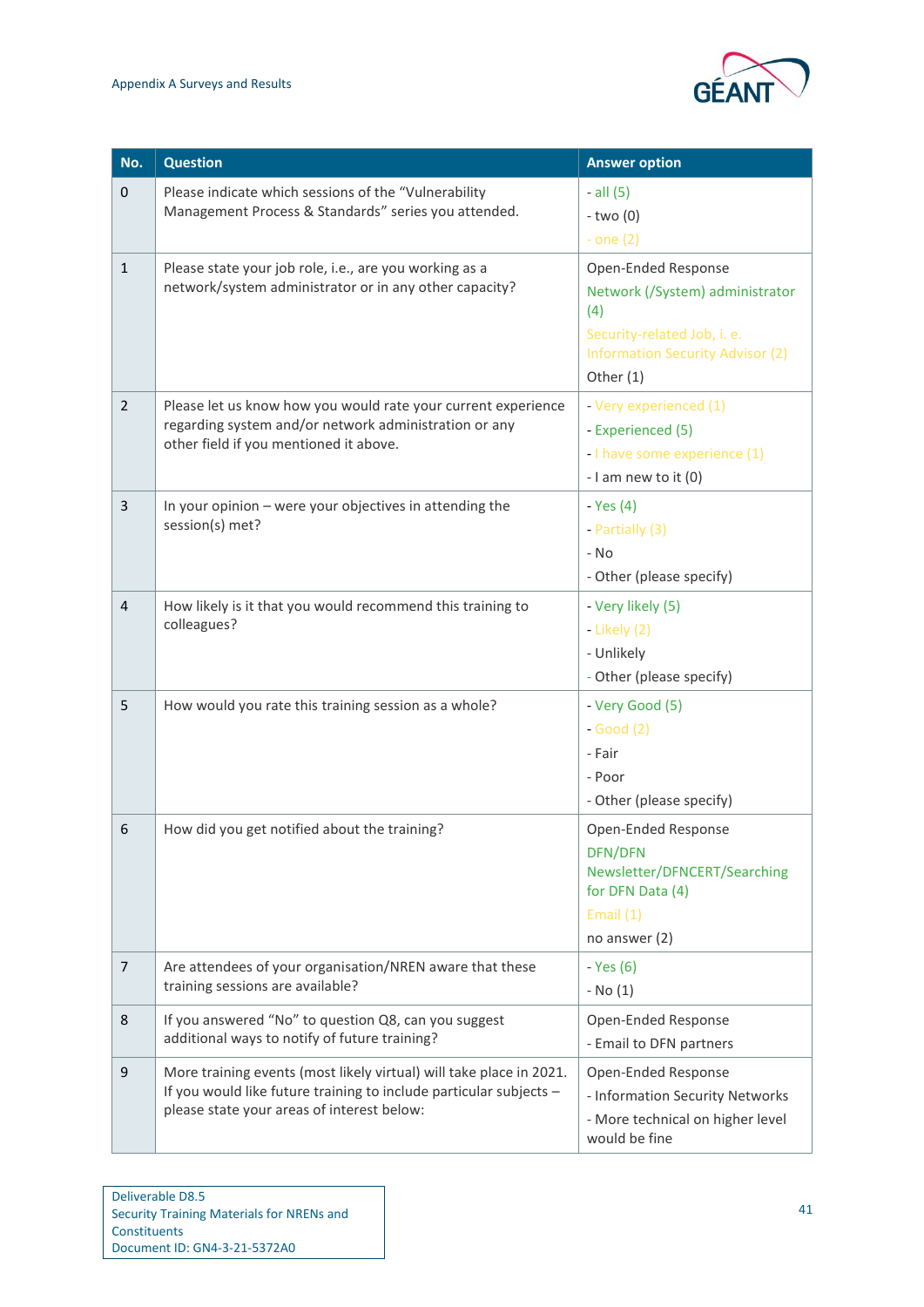

| No. | <b>Question</b>    | <b>Answer option</b>       |
|-----|--------------------|----------------------------|
| 10  | Any other comments | Open-Ended Response        |
|     |                    | - Online format is a plus  |
|     |                    | - live demo would be great |
|     |                    | - thank you                |

<span id="page-44-0"></span>Table A.20: Finding Vulnerabilities I – Looking into Networks submodule: survey results

#### **Attendees & Survey: Finding Vulnerabilities II – Looking into Code**

**Number of attendees:** Code audits: 39; Vulnerability Disclosure: 34; Breach and Attack Simulation (postponed session): 29

#### **Completed surveys:** 0

| <b>Country</b>     | <b>No. Attendees</b> | <b>Country</b> | <b>No. Attendees</b> | <b>Country</b> | <b>No. Attendees</b> |
|--------------------|----------------------|----------------|----------------------|----------------|----------------------|
| Armenia            |                      | Croatia        | 3                    | Cyprus         | 4                    |
| <b>Danmark</b>     | 3                    | France         |                      | Germany        | 59                   |
| Lithuania          | 3                    | Moldova        | 3                    | N/A            |                      |
| <b>Netherlands</b> | 3                    | Portugal       | 4                    | South Africa   | 3                    |
| Spain              |                      |                |                      |                |                      |

<span id="page-44-1"></span>Table A.21: Finding Vulnerabilities II – Looking into Code submodule: attendees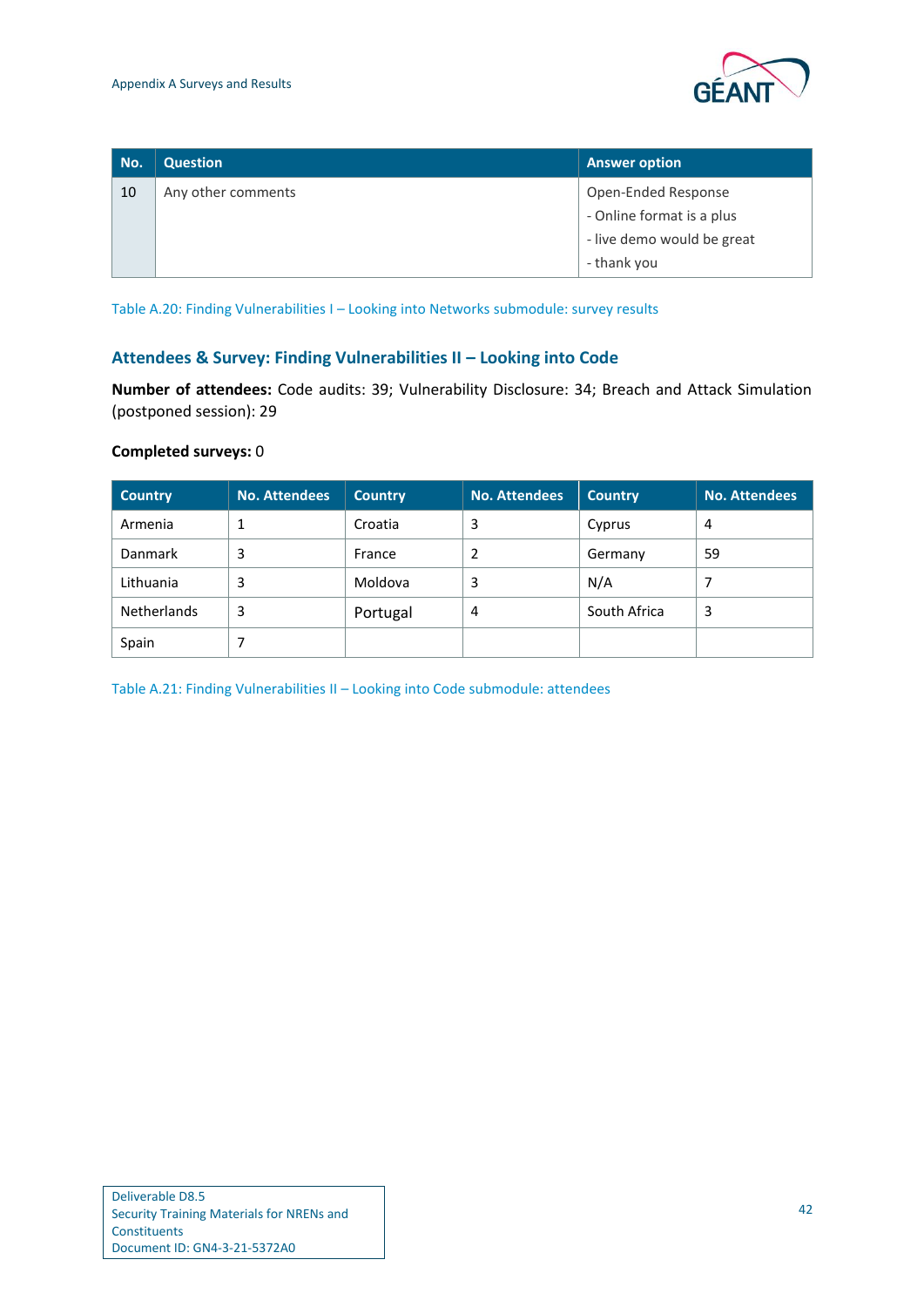

## <span id="page-45-0"></span>**Appendix B YouTube Viewings**

The recordings of the sessions are available at [\[YouTube\\_Recs\]](#page-49-6).

The graphs below give an overview of the number of viewings over 3 6-month periods. (Although no key is available, the graphs clearly show the pattern of viewing activity.) Details for each recording are provided in [Table B.1.](#page-47-0)



<span id="page-45-1"></span>



<span id="page-45-2"></span>Figure B.2: YouTube viewings January to June 2021

Deliverable D8.5 Security Training Materials for NRENs and Constituents Document ID: GN4-3-21-5372A0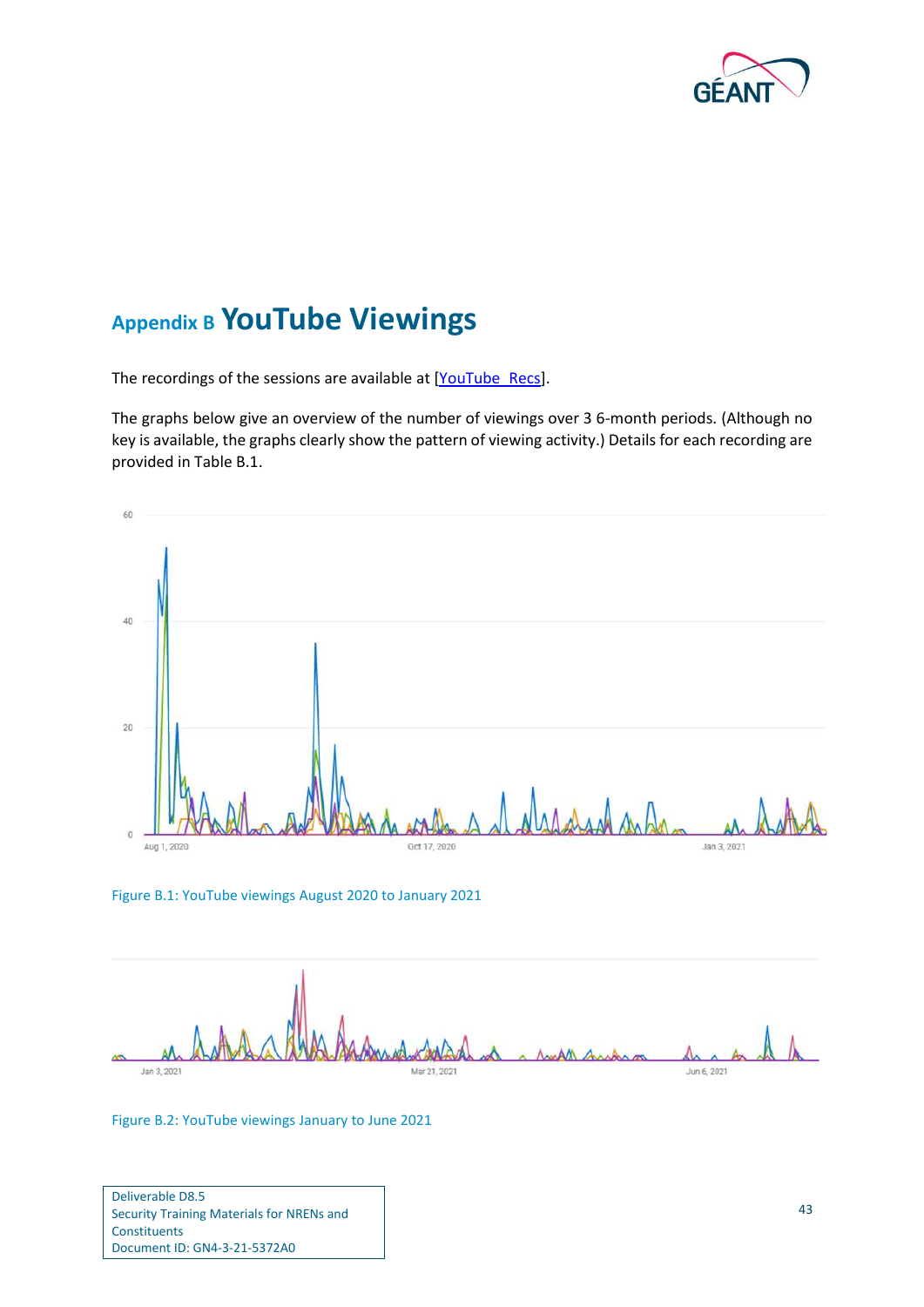



#### <span id="page-46-0"></span>Figure B.3: YouTube viewings June to 9 November 2021

The data about the viewings was collected on the 9th of November 2021.

| <b>Video</b>                                                                                             | <b>Number of</b><br>views | <b>Watch time</b><br>(hours) | <b>Average view</b><br>duration |
|----------------------------------------------------------------------------------------------------------|---------------------------|------------------------------|---------------------------------|
| <b>Operational Network Security Course</b>                                                               |                           |                              |                                 |
| <b>Submodule 1: Operating System Privacy &amp; Security</b>                                              |                           |                              |                                 |
| Operating System Telemetry - configuring privacy protection<br>in Windows 10   03 Aug 2020               | 759                       | 78.9                         | 0:06:14                         |
| Logging and Audit - log management and audit strategies   5<br>Aug 2020                                  | 384                       | 59.7                         | 0:09:19                         |
| File Integrity Monitoring (FIM) for managing security incidents<br>  07 August 2020                      | 97                        | 16.7                         | 0:10:21                         |
| Network First Hop Security   11 August 2020                                                              | 186                       | 28.3                         | 0:09:08                         |
| Authentication Methods - how to avoid common pitfalls   13<br>August 2020                                | 159                       | 28.7                         | 0:10:49                         |
| <b>Submodule 2: Client Privacy &amp; Security</b>                                                        |                           |                              |                                 |
| Browser Security and Privacy   21 Sep 2020                                                               | 114                       | 18.6                         | 0:09:46                         |
| Email Security and Privacy - how to handle most common<br>issues   23 Sep 2020                           | 84                        | 10.4                         | 0:07:27                         |
| Instant Messaging Security and Privacy - chat and more while<br>safeguarding personal data   24 Sep 2020 | 39                        | 5.8                          | 0:08:54                         |
| Videoconferencing Security and Privacy - overview of best<br>practices   28 Sep 2020                     | 80                        | 10.3                         | 0:07:43                         |
| Office Suites - understanding privacy and security risks   30<br>Sep 2020                                | 58                        | 9.0                          | 0:09:16                         |
| <b>Submodule 3: Domain Name System (DNS) Protection</b>                                                  |                           |                              |                                 |
| Introduction to DNS and its Security Challenges   30 Nov 2020                                            | 59                        | 8.8                          | 0:08:56                         |
| DNS for Network Defence - using DNS to protect and observe<br>  03 Dec 2020                              | 54                        | 8.1                          | 0:09:00                         |
| DNSSEC - protecting the integrity of the Domain Naming<br>System   07 Dec 2020                           | 62                        | 10.2                         | 0:09:52                         |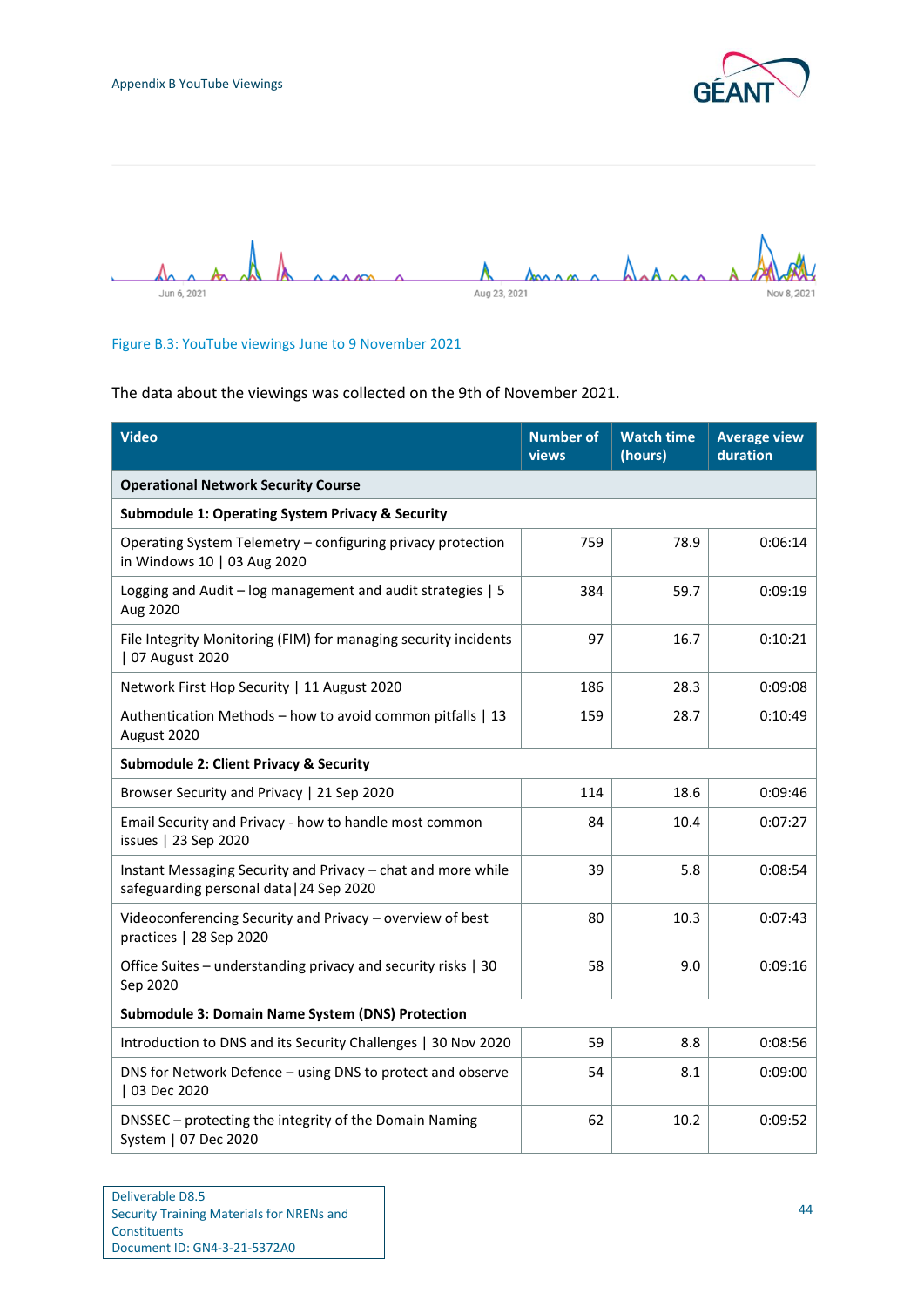

| <b>Video</b>                                                                                                        | <b>Number of</b><br>views | <b>Watch time</b><br>(hours) | <b>Average view</b><br>duration |
|---------------------------------------------------------------------------------------------------------------------|---------------------------|------------------------------|---------------------------------|
| DNS Privacy Protocols - encrypted DNS queries for privacy<br>protection   10 Dec 2020                               | 45                        | 4.8                          | 0:06:23                         |
| Submodule 4: Distributed Denial of Service (DDoS) Protection                                                        |                           |                              |                                 |
| Introduction to DDoS Attacks   08 Feb 2021                                                                          | 117                       | 9.1                          | 0:04:39                         |
| Details of Selected DDoS attacks   10 Feb 2021                                                                      | 64                        | 9.6                          | 0:08:59                         |
| DDoS Detection   15 Feb 2021                                                                                        | 41                        | 5.2                          | 0:07:33                         |
| DDoS Mitigation   17 Feb 2021                                                                                       | 39                        | 5.2                          | 0:08:03                         |
| <b>Vulnerability Management Course</b>                                                                              |                           |                              |                                 |
| <b>Submodule 1: Vulnerability Management Process &amp; Standards</b>                                                |                           |                              |                                 |
| Vulnerability Management - introduction to processes &<br>standards   27 May 2021                                   | 105                       | 17.7                         | 0:10:06                         |
| Vulnerabiliuty Information - how to gather and distribute<br>security advisories to your constituency   08 Jun 2021 | 40                        | 5.4                          | 0:08:02                         |
| Patch Management - how to roll out and track security fixes<br>to your systems   10 Jun 2021                        | 34                        | 4.6                          | 0:08:10                         |
| Submodule 2: Finding Vulnerabilities I - Looking into Networks                                                      |                           |                              |                                 |
| Looking into the Network - how to scan local systems for<br>vulnerabilities and misconfigurations   28 Jun 2021     | 52                        | 6.5                          | 0:07:30                         |
| Network Vulnerability Scanning - looking from afar   30 Jun<br>2021                                                 | 57                        | 11.8                         | 0:12:26                         |
| Penetration Tests - how does your network stand up against<br>real attacks?   13 Sep 2021                           | 18                        | 2.7                          | 0:08:59                         |
| Submodule 3: Finding Vulnerabilities II - Looking into Code                                                         |                           |                              |                                 |
| Code Audits - how to increase the quality of the code   04 Jul<br>2021                                              | 29                        | 4.5                          | 0:09:23                         |
| Vulnerability Disclosure - letting the cat out of the bag   16 Jul<br>2021                                          | 19                        | 1.4                          | 0:04:21                         |
| Breach and Attack Simulation - matching attacker behaviour<br>with vulnerabilities   15 Sep 2021                    | 17                        | 3.3                          | 0:11:47                         |
| <b>Total</b>                                                                                                        | 2,812                     | 385                          | 0:08:38                         |

<span id="page-47-0"></span>Table B.1: Training recordings: number of views, watch time and average view duration per session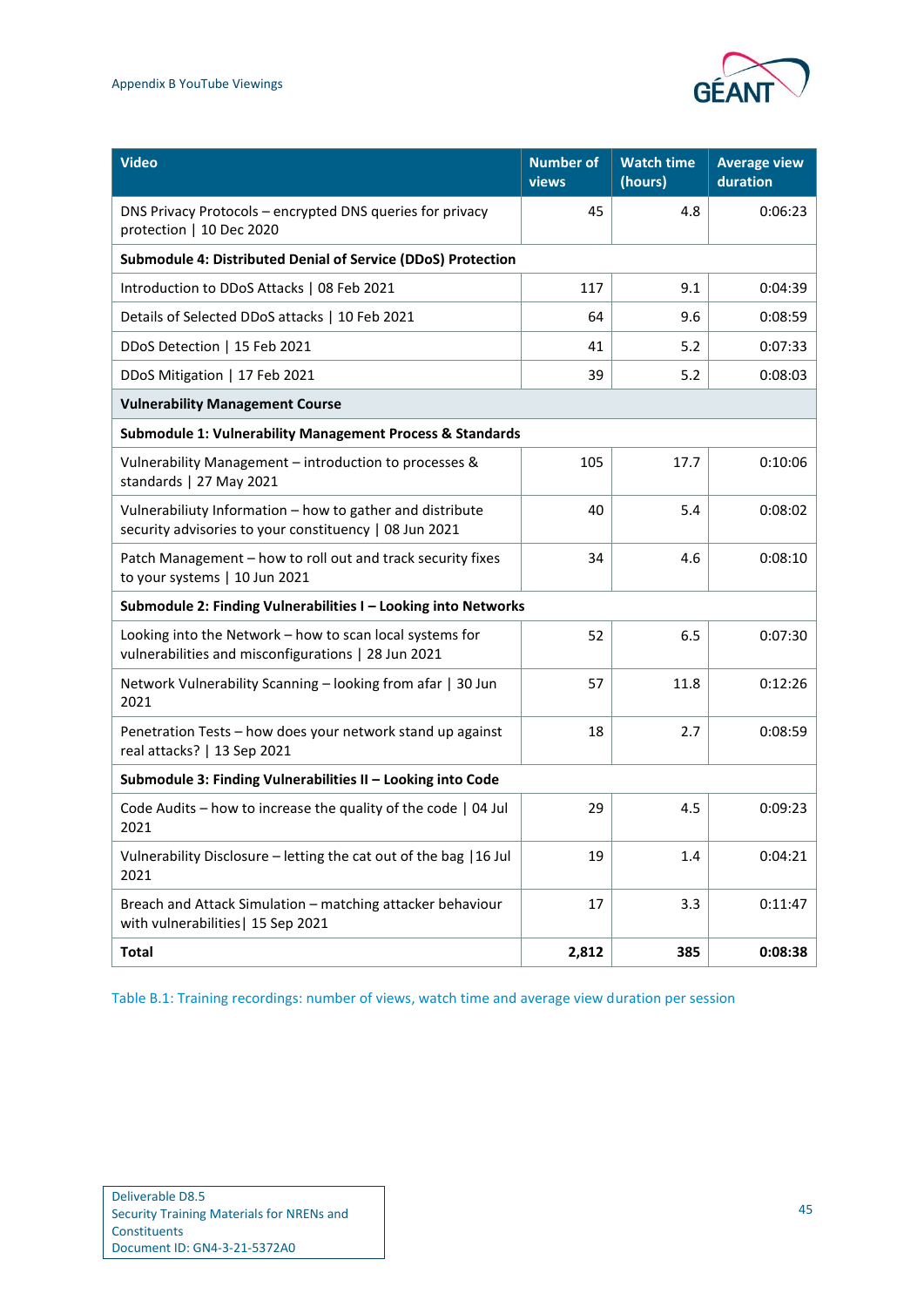

## <span id="page-48-0"></span>**Appendix C Course Resources**

The course materials were made available to the community via the GÉANT and GÉANT GLAD pages as shown in [Table C.1](#page-48-1) below.

| <b>Description</b>                                                             | Link                                                                                                                                            |  |
|--------------------------------------------------------------------------------|-------------------------------------------------------------------------------------------------------------------------------------------------|--|
| Both security training courses with developed<br>course material and recording | https://security.geant.org/training/                                                                                                            |  |
| <b>Operational Network Security Course</b>                                     |                                                                                                                                                 |  |
| Submodule 1: Operating System Privacy & Security                               | https://learning.geant.org/operational-network-<br>security-new-for-2020-virtual-learning-with-experts-2/                                       |  |
| Submodule 2: Client Privacy & Security                                         | https://learning.geant.org/client-privacy-and-security-<br>operational-network-security-new-for-2020-virtual-<br>learning-with-experts/         |  |
| Submodule 3: Domain Name System (DNS)<br>Protection                            | https://learning.geant.org/domain-name-system-dns-<br>protection-operational-network-security-new-for-<br>2020-virtual-learning-with-experts/   |  |
| Submodule 4: Distributed Denial of Service (DDoS)<br>Protection                | https://learning.geant.org/client-privacy-and-security-<br>operational-network-security-new-for-2020-virtual-<br>learning-with-experts-2/       |  |
| <b>Vulnerability Management Course</b>                                         |                                                                                                                                                 |  |
| Submodule 1: Vulnerability Management Process &<br><b>Standards</b>            |                                                                                                                                                 |  |
| Submodule 2: Finding Vulnerabilities I - Looking into<br><b>Networks</b>       | https://learning.geant.org/domain-name-system-dns-<br>protection-operational-network-security-new-for-<br>2020-virtual-learning-with-experts-2/ |  |
| Submodule 3: Finding Vulnerabilities II - Looking<br>into Code                 |                                                                                                                                                 |  |
| <b>Recordings</b>                                                              |                                                                                                                                                 |  |
| All recordings                                                                 | https://www.youtube.com/playlist?list=PLELuOn8jN3I<br>KtR40qezwfzlP5BIMPYKF6                                                                    |  |

<span id="page-48-1"></span>Table C.1: Links to course resources on GÉANT and GÉANT GLAD pages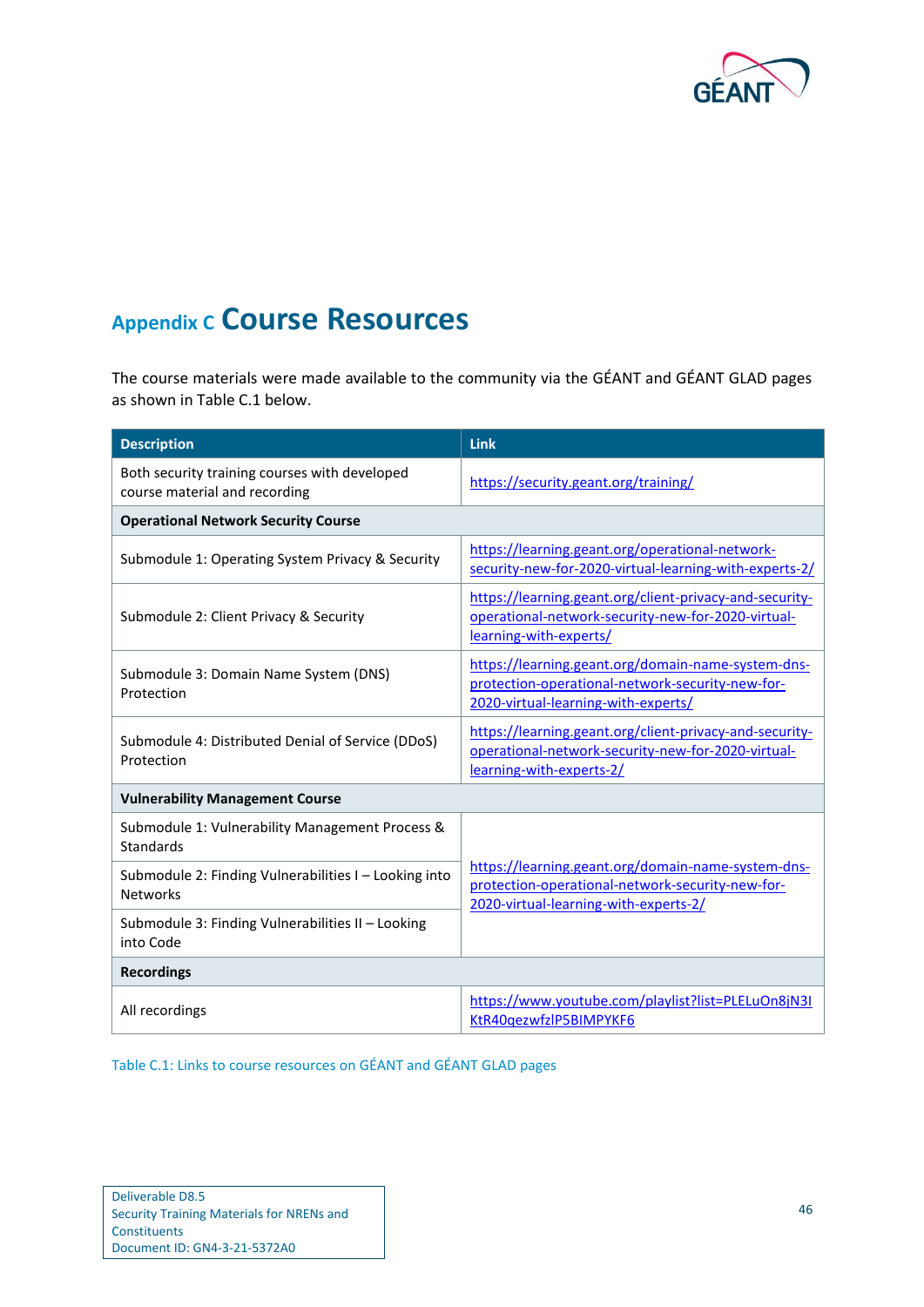

# <span id="page-49-0"></span>**References**

<span id="page-49-7"></span><span id="page-49-6"></span><span id="page-49-5"></span><span id="page-49-4"></span><span id="page-49-3"></span><span id="page-49-2"></span><span id="page-49-1"></span>

| $[D8.1]$            | Deliverable D8.1 Summary of Security Training and Awareness Campaign<br>Materials: An Investigation and Gap Analysis of Current Security Training<br>and Awareness Resources |
|---------------------|------------------------------------------------------------------------------------------------------------------------------------------------------------------------------|
|                     | https://www.geant.org/Projects/GEANT Project GN4-                                                                                                                            |
|                     | 3/GN43 deliverables/D8.1-Summary-of-Security-Training-and-Awareness-                                                                                                         |
|                     | Campaign-Materials.pdf                                                                                                                                                       |
| [DFN-CERT_SecTrng]  | https://www.dfn-cert.de/en/Trainings.html                                                                                                                                    |
| [GLAD ONS]          | https://learning.geant.org/operational-network-security-new-for-2020-                                                                                                        |
|                     | virtual-learning-with-experts-2/                                                                                                                                             |
| [GLAD VM]           | https://learning.geant.org/domain-name-system-dns-protection-                                                                                                                |
|                     | operational-network-security-new-for-2020-virtual-learning-with-experts-                                                                                                     |
|                     | 2/                                                                                                                                                                           |
| [Security_Training] | https://security.geant.org/training/                                                                                                                                         |
| [WP8 T1]            | https://wiki.geant.org/display/gn43wp8/Task+1%3A+Business+Continuity                                                                                                         |
|                     | [login required]                                                                                                                                                             |
| [YouTube Recs]      | https://www.youtube.com/playlist?list=PLELuOn8jN3IKtR40                                                                                                                      |
|                     | qezwfzlP5BIMPYKF6                                                                                                                                                            |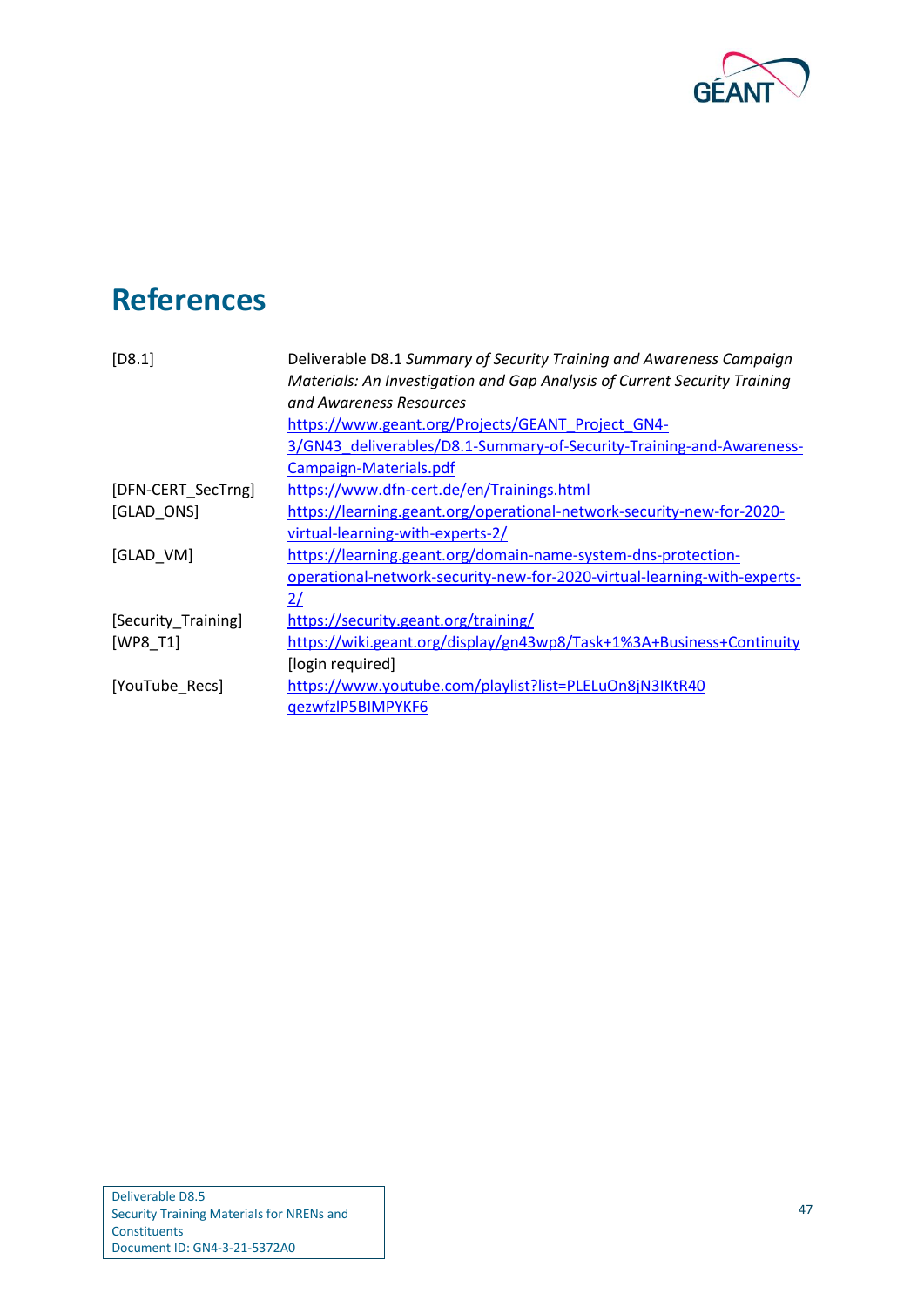

# <span id="page-50-0"></span>**Glossary**

| 2FA           | Two-Factor Authentication                      |
|---------------|------------------------------------------------|
| <b>ARP</b>    | Address Resolution Protocol                    |
| <b>BAS</b>    | <b>Breach and Attack Simulation</b>            |
| <b>BCP</b>    | <b>Best Current Practices</b>                  |
| <b>BGP</b>    | <b>Border Gateway Protocol</b>                 |
| <b>CERT</b>   | Computer Emergency Response Team               |
| <b>CSIRT</b>  | Computer Security Incident Response Team       |
| <b>CVE</b>    | <b>Common Vulnerabilities and Exposures</b>    |
| <b>CVSS</b>   | <b>Common Vulnerability Scoring System</b>     |
| <b>DDoS</b>   | <b>Distributed Denial of Service</b>           |
| <b>DHCP</b>   | <b>Dynamic Host Configuration Protocol</b>     |
| <b>DNS</b>    | Domain Name System                             |
| <b>DNSSEC</b> | Domain Name System Security Extensions         |
| <b>DoH</b>    | <b>DNS over HTTPS</b>                          |
| <b>DoT</b>    | <b>DNS over TLS</b>                            |
| <b>DSGVO</b>  | Datenschutz-Grundverordnung (GDPR in English)  |
| E2EE          | End-to-End Encryption                          |
| <b>EDR</b>    | <b>Endpoint Detection and Response</b>         |
| <b>FIM</b>    | <b>File Integrity Monitoring</b>               |
| FoD           | <b>Firewall on Demand</b>                      |
| <b>GDPR</b>   | <b>General Data Protection Regulation</b>      |
| <b>GLAD</b>   | <b>GÉANT Learning and Development</b>          |
| <b>HTTPS</b>  | <b>Hypertext Transfer Protocol Secure</b>      |
| laaS          | Infrastructure as a Service                    |
| IDS           | <b>Intrusion Detection System</b>              |
| IP            | Internet Protocol                              |
| <b>ISO</b>    | <b>Information Security Officer</b>            |
| <b>ISP</b>    | Internet Service Provider                      |
| IΤ            | <b>Information Technology</b>                  |
| <b>MANRS</b>  | Mutually Agreed Norms for Routing Security     |
| <b>NREN</b>   | <b>National Research and Education Network</b> |
| OS            | <b>Operating System</b>                        |
| <b>PSIRT</b>  | Product Security Incident Response Team        |
| <b>RAM</b>    | <b>Random Access Memory</b>                    |
| <b>RTBH</b>   | <b>Remotely Triggered Black Hole</b>           |
| <b>SSD</b>    | Solid State Drive                              |
| <b>TAN</b>    | <b>Transaction Authentication Number</b>       |

Deliverable D8.5 Security Training Materials for NRENs and **Constituents** Document ID: GN4-3-21-5372A0